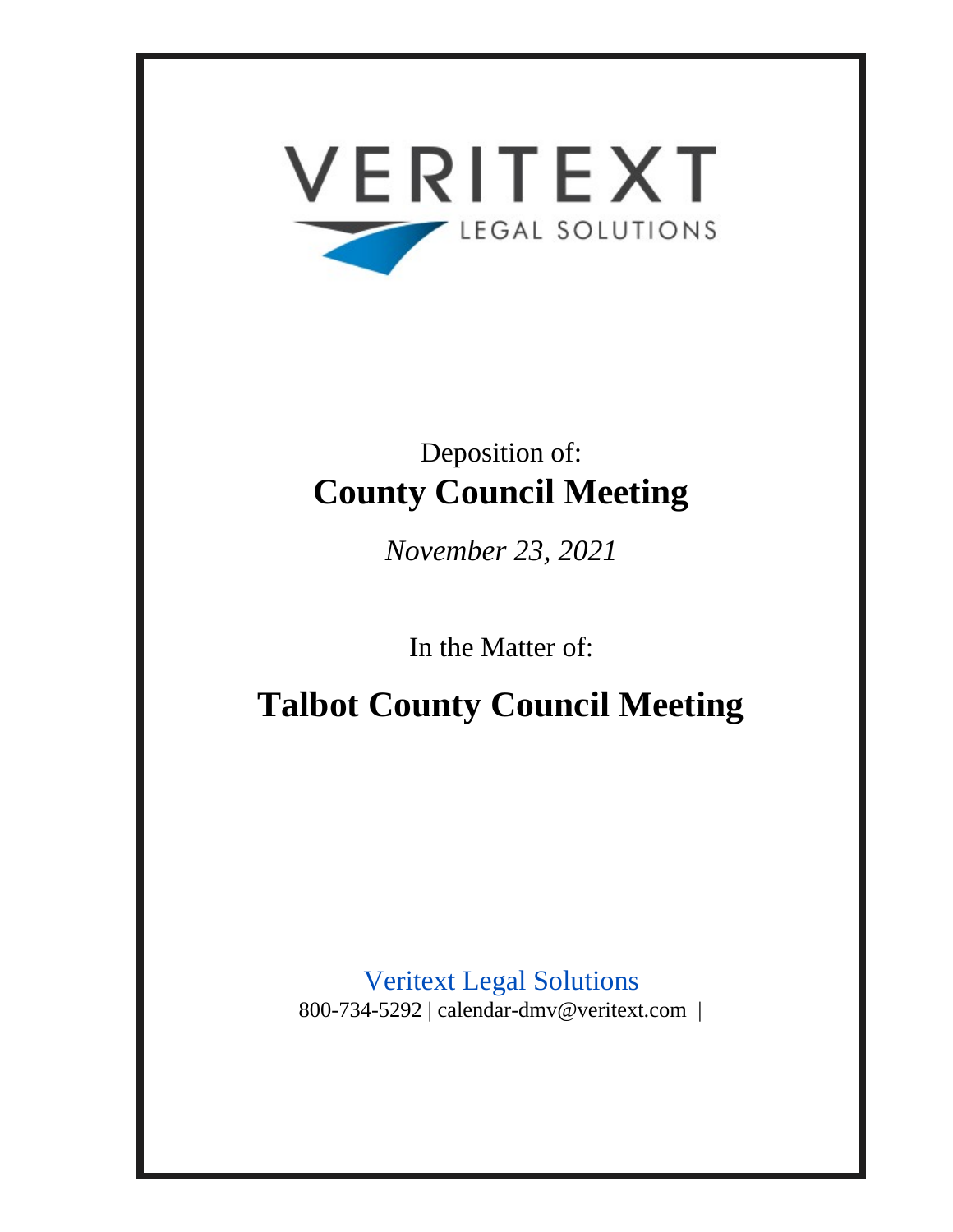<span id="page-1-0"></span>

| Page 1                                     |
|--------------------------------------------|
| TALBOT COUNTY, MARYLAND                    |
|                                            |
|                                            |
| COUNTY COUNCIL MEETING                     |
|                                            |
|                                            |
| November 23, 2021, 6:00 p.m.               |
|                                            |
|                                            |
| Talbot County Courthouse, Easton, Maryland |
|                                            |
|                                            |
| COUNCIL MEMBERS:                           |
| Chuck Callahan, President                  |
| Corey Pack                                 |
| Frank Divilio                              |
| Pete Lesher                                |
| Laura Price                                |
|                                            |
|                                            |
| REPORTED BY: David Corbin, RPR             |
|                                            |
|                                            |
|                                            |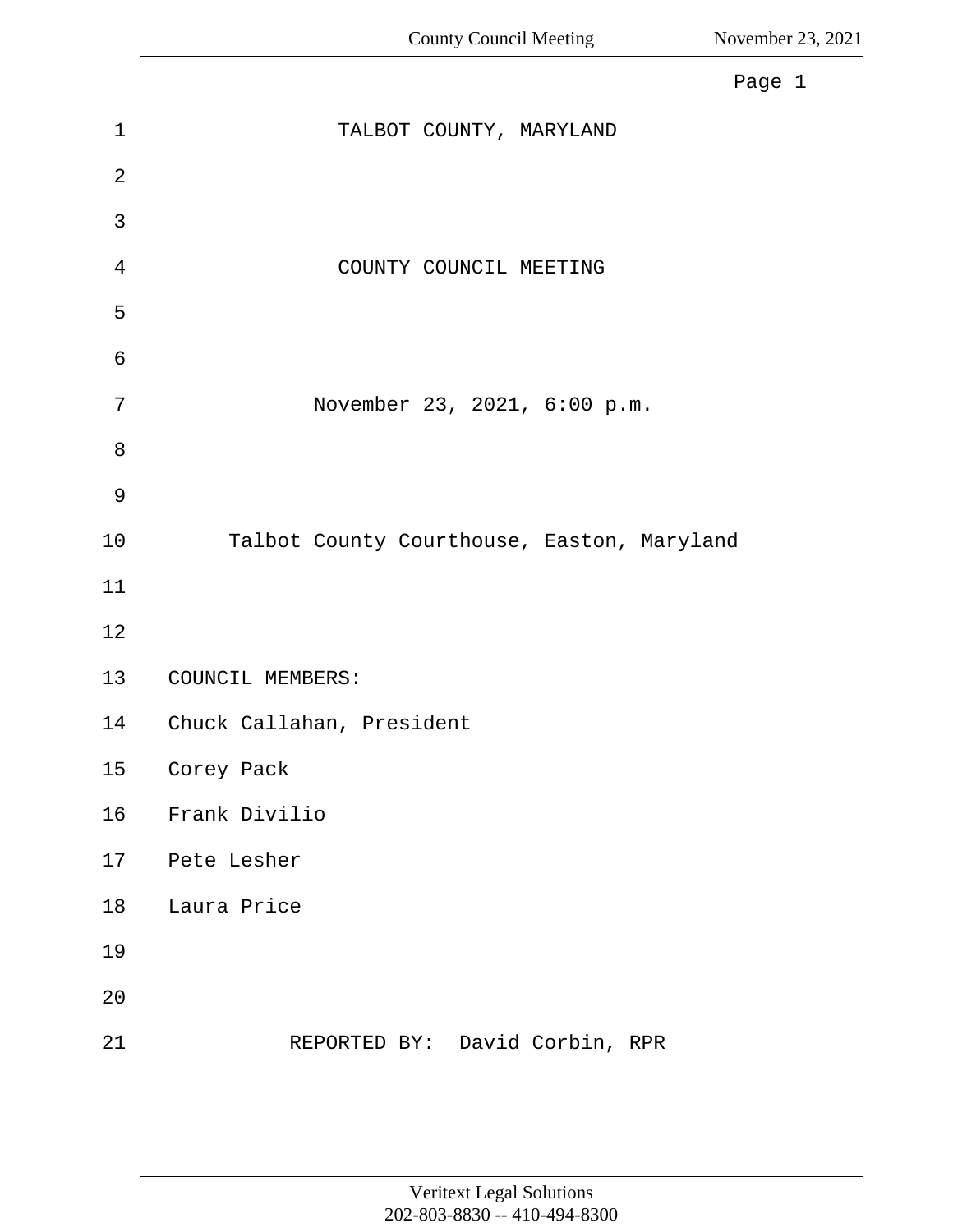<span id="page-2-0"></span>

|                | Page 2                                          |                | Page 4                                          |
|----------------|-------------------------------------------------|----------------|-------------------------------------------------|
| 1              | <b>TRANSCRIPT OF PROCEEDINGS</b>                | 1              | MR. CALLAHAN: It was that Council               |
| 2              | MR. CALLAHAN: Okay. Welcome everybody to        | 2              | recommendation.                                 |
| 3              | tonight's meeting. So we will go ahead and get  | 3              | TIM FORD: It was.                               |
| 4              | started with Mr. Divilio doing the prayer. And  | 4              | MR. CALLAHAN: That's what it was.               |
| 5              | then we'll do a constellation of the flag.      | 5              | TIM FORD: So anyway, thank you for having       |
| 6              | (Prayer and pledge of allegiance.)              | 6              | us here tonight. The first couple slides I'm    |
| 7              | MR. CALLAHAN: Okay. Thank you,                  | 7              | just going to blow through, seen them a         |
| 8              | Mr. Divilio, that was great. Appreciate it.     | 8              | thousand times, about the partnership.          |
| 9              | Want to welcome everybody tonight. So let's     | 9              | MR. CALLAHAN: No problem.                       |
| 10             | start off with the agenda, the agenda of        | 10             | TIM FORD: We are one with MES. For those        |
| 11             | November 23rd. Are there any additions,         | 11             | that don't know, we'll advance to slide one, we |
| 12             | deletions or corrections to the agenda.         | 12             | will get started on it.                         |
| 13             | Hearing none, the Chair moves that the agenda   | 13             | MR. CALLAHAN: It's -- you have a button         |
| 14             | be accepted as unanimous consent. Okay. Let's   | 14             | there. There you go. We knew we needed him      |
| 15             | move down to the minutes for October 26 and     | 15             | for something.                                  |
| 16             | November 9th. Are there any additions,          | 16             | TIM FORD: I'm a certain age so handing          |
| 17             | deletions or corrections to the minutes. Okay.  | 17             | that stuff over to the young guy. So the        |
| 18             | Council has none. So the minutes -- so hearing  | 18             | Maryland Environmental Service is an            |
| 19             | none, the Chair moves that the minutes be       | 19             | independent state agency. We had that           |
| 20             | accepted by unanimous consent. Okay. So let's   | 20             | reinforced over the last year in terms of our   |
| 21             | go to disbursements. Disbursements for          | 21             | status. But we're an independent state agency.  |
|                |                                                 |                |                                                 |
|                | Page 3                                          |                | Page 5                                          |
| $\mathbf{1}$   | November 16th and November 23rd. Are there any  | 1              | We're not a private entity. The official        |
| 2              | additions, deletions or corrections to the      | $\overline{2}$ | definition of us is that we are a               |
| 3              | disbursements. Okay. Hearing none, the Chair    | 3              | not-for-profit corporation entirely owned by    |
| $\overline{4}$ | moves that the disbursements be accepted by     | $\overline{4}$ | the State of Maryland. We are not -- we're a    |
| 5              | unanimous consent. Thank you, Council. Okay.    | 5              | fee for service. We're not an incorporated      |
| 6              | All right. Okay. So let's move on for our       | 6              | state agency. We're not in the state pension    |
| 7              | first on the agenda tonight, an update from the | 7              | program as employees. But we're the state in    |
| 8              | Maryland Environmental Service. Tim Ford. Can   | 8              | any other way.                                  |
| 9              | you guys come on up. That would be great. You   | 9              | MR. CALLAHAN: Excuse me, one minute. I          |
| 10             | can have your right-hand person come up too.    | 10             | forgot to say that Mr. Lesher is on the phone.  |
| 11             | You got to be up here now.                      | 11             | Pete, can you hear us okay. Pete, can you hear  |
| 12             | TIM FORD: He's better looking and younger       | 12             | us?                                             |
| 13             | and the future.                                 | 13             | MR. LESHER: Yes, I can.                         |
| 14             | MR. CALLAHAN: How are you guys doing?           | 14             | MR. CALLAHAN: Thank you, Pete, appreciate       |
| 15             | TIM FORD: We're going great.                    | 15             | it. Sorry about that, Tim.                      |
| 16             | MR. CALLAHAN: Good.                             | 16             | TIM FORD: No problem. We're in effect a         |
| 17             | TIM FORD: Last time I was here I was the        | 17             | utility. We offer water and wastewater          |
| 18             | acting managing director. So I got the job.     | 18             | services, environmental service support, and    |
| 19             | MR. CALLAHAN: Congrats.                         | 19             | waste -- solid waste management support. So     |
| 20             | TIM FORD: Give it six months and then           | 20             | there are three groups, environmental service,  |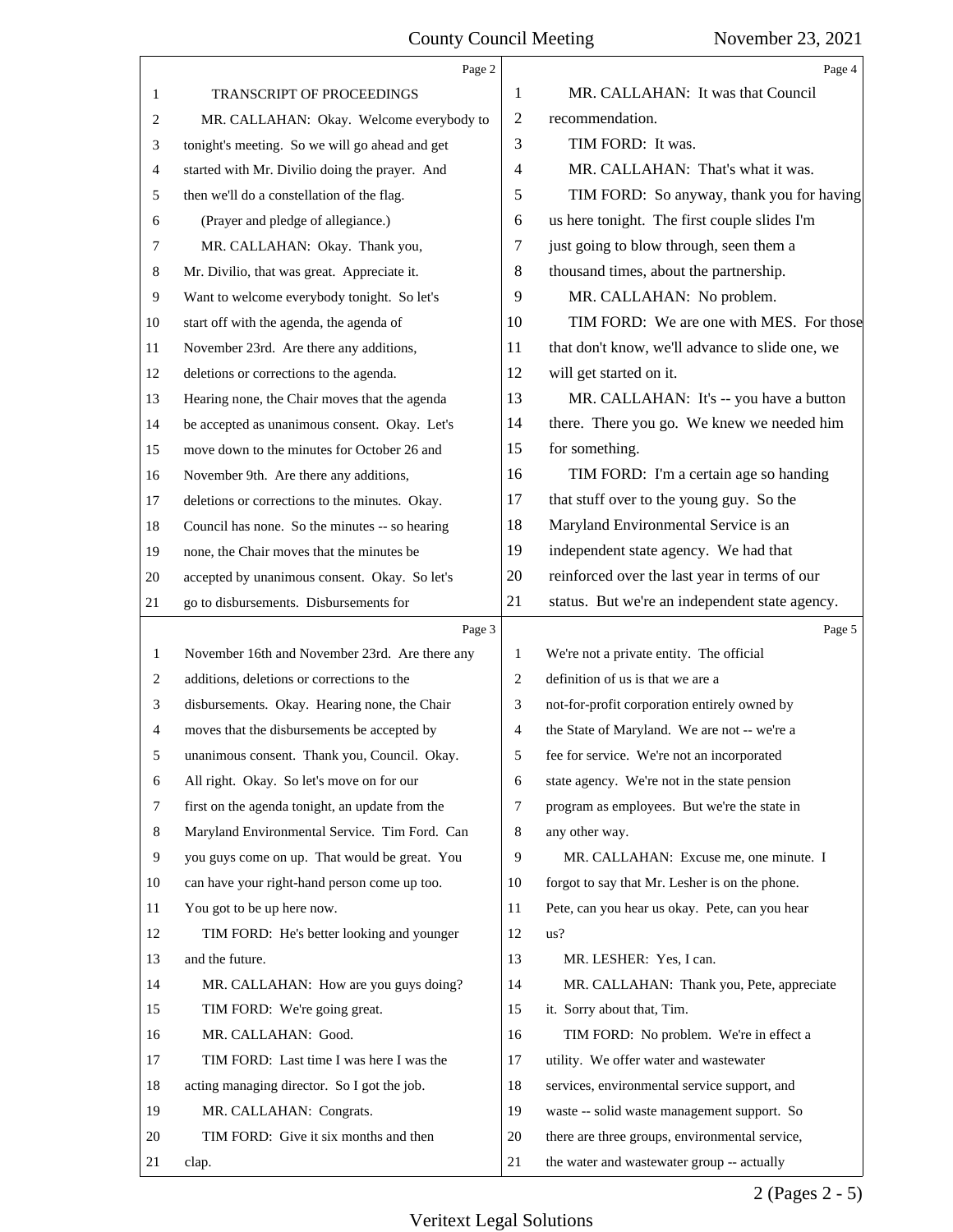<span id="page-3-0"></span>

|                | Page 6                                          |                | Page 8                                             |
|----------------|-------------------------------------------------|----------------|----------------------------------------------------|
| 1              | there are four, we split one up, the dredging   | 1              | were 1523 tons of yard waste. HODO, or             |
| 2              | group, and then the waste, solid waste group.   | $\overline{2}$ | homeowner dropoff, kind of a weird acronym,        |
| 3              | We can go to the next slide. So in the 1990's   | 3              | isn't it. HODO. Almost Hobo, right. HODO           |
| 4              | the three counties, it was Caroline, Talbot and | $\overline{4}$ | usage is 14,000 customers. That's 500 tons of      |
| 5              | Queen Anne's, got together and worked on a      | 5              | waste received. That's about 70 pounds of          |
| 6              | regional plan to provide solid waste management | 6              | solid waste per person. And then of course         |
| 7              | service for the three counties. Later Kent      | 7              | they sell punch cards there. And so there were     |
| 8              | County joined. So it became a four County       | $\,8$          | 29 \$5, 673 \$10, and 1231 \$20 ticket sold, which |
| 9              | partnership to provide solid waste management   | 9              | proves that the residents of Talbot County know    |
| 10             | services for an 80 year period. They brought    | 10             | a deal when they see it. They go for the 20,       |
| 11             | on Maryland Environmental Services as a         | 11             | get more use out of it. So the transfer            |
| 12             | partner. And the first solid waste management   | 12             | station operations, as I said, was it 14,000.      |
| 13             | facility that was constructed, because they can | 13             | How many.                                          |
| 14             | be any type of facility as long as it addresses | 14             | GARY LASAKO: 21,000.                               |
| 15             | the solid waste management needs of the four    | 15             | TIM FORD: 21,000 tons. So that was a               |
| 16             | counties, was a landfill. And that landfill     | 16             | relatively flat period over period but up          |
| 17             | was the Mid-Shore One landfill and it was       | 17             | significantly over the third three year period.    |
| 18             | Talbot County that hosted, as you all know.     | 18             | A whole lot of factors involved. Obviously         |
| 19             | That landfill operated successfully for 20      | 19             | population growth involved in that. We did see     |
| 20             | years and has now been closed. And we've        | 20             | an uptick in the last year because of Covid,       |
| 21             | talked about it before, there is some excess    | 21             | people were home, they were cleaning out their     |
|                |                                                 |                |                                                    |
|                | Page 7                                          |                | Page 9                                             |
| 1              | capacity that for whatever reason down the road | 1              | garages, whatever they were doing, they were       |
| 2              | the County feels that it would need that space, | $\overline{c}$ | throwing a lot of stuff away. We say an uptick     |
| 3              | it's there. The type of cap that we used is --  | 3              | in traffic at the transfer station there. One      |
| $\overline{4}$ | not permanent in terms of closure but it can be | $\overline{4}$ | of the things we have done in the last quarter     |
| 5              | easily removed. It's an exposed geomembrane     | 5              | is added some signage to the transfer station      |
| 6              | cap. So as I said, we're -- the Mid-Shore One   | 6              | to increase customer awareness safety. There       |
| 7              | landfill was the first regional landfill. We    | 7              | are moving vehicles in and out of the transfer     |
| 8              | also operate a homeowner dropoff site and a     | 8              | station. Always a concern that somebody could      |
| 9              | transfer station at that site. The transfer     | 9              | get hurt. We wanted to raise awareness. We do      |
| 10             | station operations and the homeowner dropoff    | 10             | have folks that are spotters that help the         |
| 11             | operation are funded by Talbot County. And the  | 11             | residents that come into the transfer station.     |
| 12             | transfer fee on waste transferred to Mid Shore  | 12             | We do have a policy in training regarding          |
| 13             | Two. So those two things fund the transfer      | 13             | safety and particularly working around folks.      |
| 14             | station and homeowner dropoff site. The         | 14             | But it is a concern of ours, we want to keep       |
| 15             | landfill itself, the closed landfill still      | 15             | everybody safe at that site so we have added       |
| 16             | needs to be monitored and maintained. That      | 16             | some signage there. That was Gary's idea. And      |
| 17             | cost comes out of the Mid-Shore, any Mid-Shore  | 17             | we bought -- since then we bought an excavator     |
| 18             | operations. As well as the maintenance on the   | 18             | loading scale. You want to know how in the         |
| 19             | old Easton landfill. So the overall operations  | 19             | heck does that maximize waste hauling              |
| 20             | since the last time we met, there were          | 20             | efficiency. Well, it allows us to load out the     |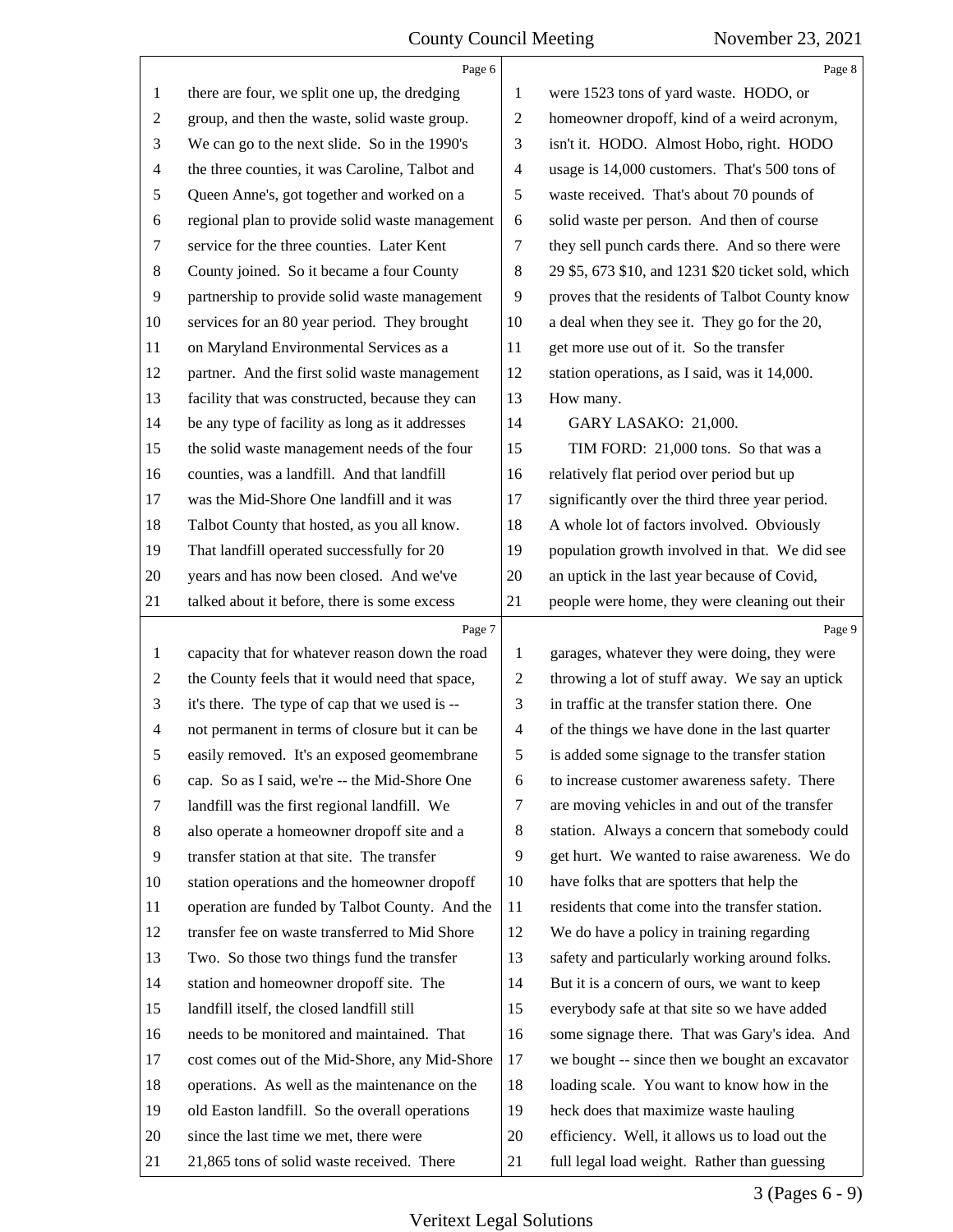<span id="page-4-0"></span>

|                | Page 10                                         |                | Page 12                                         |
|----------------|-------------------------------------------------|----------------|-------------------------------------------------|
| 1              | on how many buckets and wait to get to the      | 1              | directing traffic at the transfer site. I just  |
| $\overline{2}$ | scales across the way, we can load off the      | $\overline{2}$ | wanted to say that.                             |
| 3              | excavator. And it reduces loads overall. Go     | 3              | TIM FORD: Thank you. So you mentioned           |
| 4              | ahead. Part of our requirement at the landfill  | 4              | the stormwater. It's not impacted storm,        |
| 5              | is post closure care. This is a picture of a    | 5              | meaning it doesn't come in contact with trash.  |
| 6              | crew that are repairing the liner that is there | 6              | It's a plastic surface, so it's stormwater,     |
| 7              | on the cap. It does have wear over the time     | 7              | rainwater.                                      |
| 8              | each year, so every year we come to do an       | 8              | MR. PACK: But if you got 60 acres of            |
| 9              | inspection with MDE. And any slight tears or    | 9              | water moving, that's a lot of water.            |
| 10             | repairs that are needed we make those repairs.  | 10             | TIM FORD: It's something so see when it         |
| 11             | We have a contract in place for that. It just   | 11             | really rains.                                   |
| 12             | maintains the integrity of the closure cap.     | 12             | MR. PACK: I bet it is.                          |
| 13             | MS. PRICE: How many acres does that cap         | 13             | TIM FORD: Next slide. Again, we've              |
| 14             | cover?                                          | 14             | already covered this. We also have a landfill   |
| 15             | TIM FORD: It's about 60 acres up there.         | 15             | gas system out there. We're currently flaring   |
| 16             | MS. PRICE: Lot to inspect.                      | 16             | the gas. We were at one point supplying         |
| 17             | TIM FORD: It's a lot of plastic. It's a         | 17             | methane to Easton Utilities to generate         |
| 18             | big slip and slide. You get out there when a    | 18             | electricity. We're now over ten years post      |
| 19             | rain comes down and water will come off. We     | 19             | closure, the amount of gas is starting to trail |
| 20             | had to improve the stormwater controls there    | 20             | off, amount of gas produced is starting to      |
| 21             | when we built the cap system because of the     | 21             | trail off, and Easton Utilities has elected to  |
|                |                                                 |                |                                                 |
|                | Page 11                                         |                | Page 13                                         |
| 1              | amount of water that comes off that cap. And,   | 1              | discontinue the use of that.                    |
| 2              | yeah, we should make it a slip and slide, be an | 2              | MS. PRICE: So what will you do with that        |
| 3              | attraction.                                     | 3              | available energy.                               |
| 4              | MR. PACK: What is -- that's a good point,       | 4              | TIM FORD: So it's flared off. So it's           |
| 5              | I never thought about that, you're right.       | 5              | burned off. But you're destroying carbon when   |
| 6              | Where does all that water trench into.          | 6              | you are doing that. So when you look at a       |
| 7              | TIM FORD: It goes to the leachate pond.         | 7              | carbon impact, it's destroying that carbon. In  |
| 8              | Not a leachate pond. Bad choice of words.       | 8              | fact part of the cost of the -- or part of the  |
| 9              | Stormwater ponds that is in operation and       | 9              | program we have for carbon credits, we get      |
| 10             | infiltration.                                   | 10             | carbon credits for that flaring operation that  |
| 11             | MR. PACK: And I will say, you know, your        | 11             | we put back into the maintenance of the         |
| 12             | crew, I've dropped off things there as far as   | 12             | landfill.                                       |
| 13             | safety wise, the guys you have working there    | 13             | MS. PRICE: But if it generates                  |
| 14             | are very safety conscious. They tell you where  | 14             | electricity, why wouldn't --                    |
| 15             | to park, they tell you what bay to come in when | 15             | TIM FORD: Well, it's the quality and the        |
| 16             | someone else is pulling out. I've never had a   | 16             | quantity of gas is no longer sufficient to      |
| 17             | problem trying to drop stuff off there or even  | 17             | power a one megawatt generator there            |
| 18             | seen a close call. I think the guys do a        | 18             | consistently. Without a lot of effort and       |
| 19             | really good job of letting you know where to go | 19             | maintenance on the part of Easton Utilities.    |
| 20             | and who is coming in and pulling out and things | 20             | It was not cost effective for them to continue  |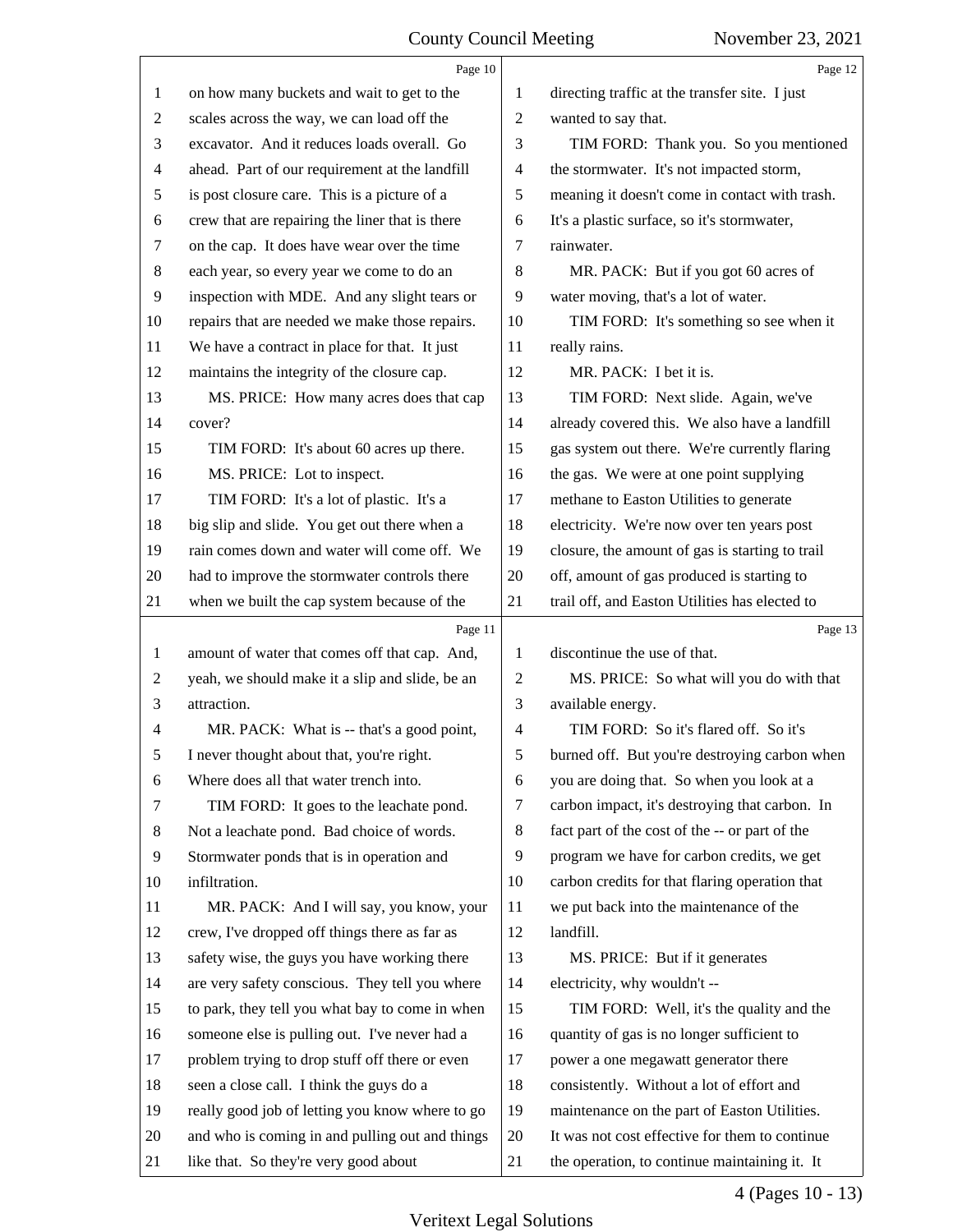<span id="page-5-0"></span>

|                | Page 14                                         |                          | Page 16                                         |
|----------------|-------------------------------------------------|--------------------------|-------------------------------------------------|
| 1              | required a man operation, a lot of tuning that  | 1                        | central collection facility, we've been         |
| 2              | had to be done, a lot of variations because of  | $\overline{c}$           | building it all along, but we need to put in    |
| 3              | the quantity of gas depending on the time of    | 3                        | the main collection facility and that is        |
| 4              | year. In the wintertime the pressure            | $\overline{\mathcal{A}}$ | scheduled for December 2021. Design. Design.    |
| 5              | differentials would reduce the quantity of gas  | 5                        | The actual construction will be into the next   |
| 6              | available for that generator, pick it up again  | 6                        | fiscal year. The budgets are being developed    |
| 7              | in the summertime. It became too much of a      | 7                        | for the Mid-Shore regional facilities. We do    |
| 8              | dynamic and it wasn't cost effective for them.  | 8                        | share that with the counties. Obviously we      |
| 9              | So we've moved to flaring it. It was always a   | 9                        | have an agreement with all four counties. We    |
| 10             | flaring operation.                              | 10                       | share the overall Mid-Shore budgets with the    |
| 11             | MS. PRICE: But I assume it generated a          | 11                       | counties just as we do with Talbot County when  |
| 12             | little bit of revenue for the County or MES.    | 12                       | we -- at the end of the year when we're moving  |
| 13             | TIM FORD: We are doing that through the         | 13                       | into the new fiscal year. We do expect a        |
| 14             | carbon credit. We get carbon credits for that.  | 14                       | slight increase in tipping fees next fiscal     |
| 15             | How much was it this year, Gary.                | 15                       | year. And there's a reason for that. We are     |
| 16             | GARY LASAKO: 46,000.                            | 16                       | in a compressed timeline now for completion for |
| 17             | TIM FORD: There you go. And then we use         | 17                       | the end of the 20 year period for Mid-Shore     |
| 18             | that, that goes towards the closure care. So    | 18                       | Two. We are trying to project forward now what  |
| 19             | it stays with the operation. Any more           | 19                       | other capital costs we're going to have between |
| 20             | questions on that. Good questions. We want to   | 20                       | now and the end of the closure for Mid-Shore    |
| 21             | make energy when we can. We will do the same    | 21                       | Two. But based on where we are in the           |
|                |                                                 |                          |                                                 |
|                | Page 15                                         |                          | Page 17                                         |
| $\mathbf{1}$   | when we get to Midshore Two and we'll           | $\mathbf{1}$             | schedule, we don't expect that we'll be able to |
| 2              | generate -- attempt, if it works for us,        | 2                        | successfully do a bond offering for that        |
| 3              | attempt to generate electricity or some use of  | 3                        | because of the time involved. So we're          |
| $\overline{4}$ | that gas. Gary has got all kind of ideas to     | $\overline{\mathcal{A}}$ | going -- it will have to be cash. So we'll      |
| 5              | compress it and hybrid vehicles and stuff.      | 5                        | have to accrue for that remaining construction  |
| 6              | We'll let him keep working at that. But we do   | 6                        | that has to be done at the landfill. We might   |
| 7              | want to beneficially use that gas while we can. | 7                        | need one more cell.                             |
| 8              | We're getting to the point where we need to     | 8                        | MR. PACK: So you think the increase in          |
| 9              | start thinking about that at Mid-Shore Two. So  | 9                        | the tip fee will help offset that construction  |
| 10             | anyway, Mid-Shore Two solid waste facility is   | 10                       | cost.                                           |
| 11             | over in Ridgely. This is one of the management  | 11                       | TIM FORD: Part of the accrual for that          |
| 12             | units that we use to service -- that we use for | 12                       | cash, that construction cost for that remaining |
| 13             | servicing Talbot County. So there we had        | 13                       | cell. And any other capital we have to expend,  |
| 14             | 72,000 and 7 tons, brush was 2,000 tons, scrap  | 14                       | which is equipment mostly at this point between |
| 15             | tires, 24 tons. Mattresses recycled, 31 tons.   | 15                       | now and the end of the term.                    |
| 16             | And there is 1077 tons at the homeowner dropoff | 16                       | MS. PRICE: So should citizens in the four       |
| 17             | facility. All landfilling operations are        | 17                       | counties expect a little bit of an increase in  |
| 18             | occurring in the cell three, which opened in    | 18                       | their trash collection.                         |
| 19             | 2020. And the completion timeline for the       | 19                       | TIM FORD: That depends. It all                  |
| 20             | landfill gases, that I just talked about, we're | 20                       | depends -- because that's a competitive market, |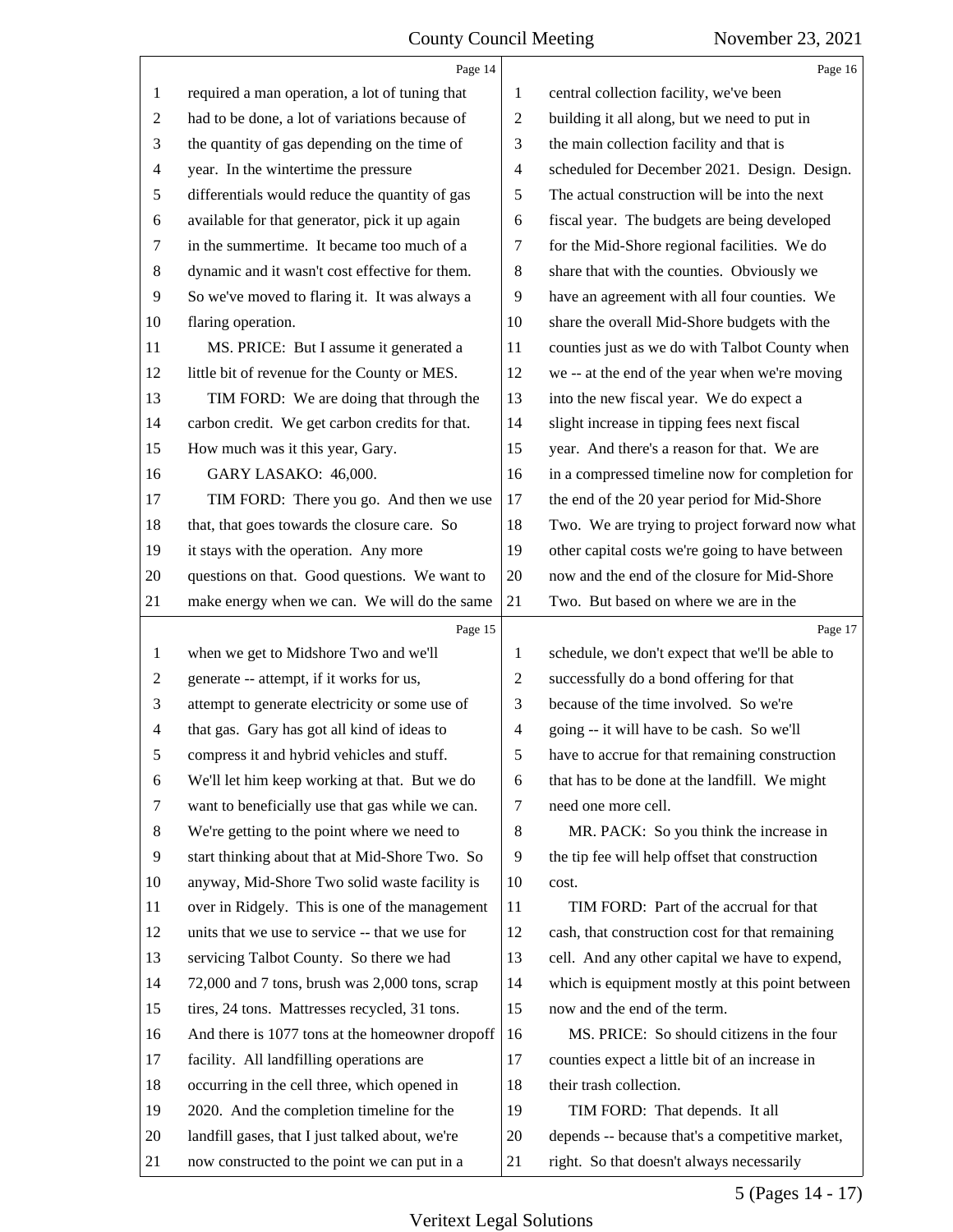<span id="page-6-0"></span>

|                | Page 18                                                                                           |    | Page 20                                         |
|----------------|---------------------------------------------------------------------------------------------------|----|-------------------------------------------------|
| 1              | translate directly to a cost increase to the                                                      | 1  | permitting process and it takes we're figuring  |
| $\overline{2}$ | citizens because they are competitive and they                                                    | 2  | about seven years at this point. Used to be     |
| 3              | need to look at the number of firms out there                                                     | 3  | thinking it was about ten but this site is next |
| 4              | offering subscription collection services need                                                    | 4  | to an existing landfill and we might be able to |
| 5              | to compete --                                                                                     | 5  | accelerate the time on that. The seven or       |
| 6              | MS. PRICE: I guess will it affect                                                                 | 6  | eight years, we're right where we need to be.   |
| 7              | municipalities.                                                                                   | 7  | The County is currently evaluating the draft    |
| 8              | TIM FORD: The municipalities, yes,                                                                | 8  | application prior to submitting it to MDE. And  |
| 9              | probably have a slight increase. I don't know                                                     | 9  | that will start that ball rolling on the        |
| 10             | how that will translate to how they handle                                                        | 10 | permitting process for that new landfill.       |
| 11             | basically --                                                                                      | 11 | MR. PACK: I know I've asked this question       |
| 12             | MS. PRICE: Property tax.                                                                          | 12 | before and I'll ask it again for the record,    |
| 13             | TIM FORD: Your costs through the                                                                  | 13 | should Mid-Shore Two come 2029 be at 85 percent |
| 14             | homeowner dropoff. No, it's through the                                                           | 14 | of capacity, could it be extended past 2030.    |
| 15             | homeowner dropoff and your probably taxes.                                                        | 15 | TIM FORD: Sure, that would require a            |
| 16             | MS. PRICE: For example, the Town of                                                               | 16 | agreement of the four counties, and             |
| 17             | Easton is collecting trash and they get that                                                      | 17 | particularly an agreement between Caroline      |
| 18             | through the property taxes, and so it's                                                           | 18 | County and MES.                                 |
| 19             | possible, I guess, if the tipping fee goes up                                                     | 19 | MS. PRICE: I think you and I bounced back       |
| 20             | they would possibly have to raise the taxes to                                                    | 20 | and forth between who asked that question every |
| 21             | pay for that. But it's up to them.                                                                | 21 | quarter. What was -- I didn't think the         |
|                | Page 19                                                                                           |    | Page 21                                         |
|                |                                                                                                   |    |                                                 |
| $\mathbf{1}$   | TIM FORD: That I can't answer. We're not                                                          | 1  | projections they were going to get close to     |
| 2              | talking about five or \$6 a ton, we're talking                                                    | 2  | 85 percent.                                     |
| 3              | about a slight increase in tipping fees.                                                          | 3  | TIM FORD: Generous.                             |
| 4              | Again, that is just to offset what we expect to                                                   | 4  | MS. PRICE: Yeah, I thought it was going         |
| 5              | be the additional cash outlay between now and                                                     | 5  | to be a lot less.                               |
| 6              | the end of the current Mid-Shore Two landfill                                                     | 6  | TIM FORD: Sixty-five, 70 percent                |
| 7              | life.                                                                                             | 7  | capacity. So we could about another 15 year,    |
| 8              | MR. PACK: Which is 20 what?                                                                       | 8  | 20 years.                                       |
| 9              | TIM FORD: 2030.                                                                                   | 9  | GARY LASAKO: Approximately in early             |
| 10             | MR. PACK: 2030.                                                                                   | 10 | 2040's.                                         |
| 11             | TIM FORD: Sounds a ways off but it's not                                                          | 11 | TIM FORD: It depends. It's a crap shoot.        |
| 12             | really.                                                                                           | 12 | Because you really don't know what the          |
| 13             | MR. PACK: It's not.                                                                               | 13 | population projections are going to be and      |
| 14             | TIM FORD: I just had a birthday and I                                                             | 14 | there is all kinds of movement on reducing --   |
| 15             | don't like --                                                                                     | 15 | sustaining responsibility, or producing         |
| 16             | MR. PACK: Happy belated birthday to you.                                                          | 16 | responsibility, single use plastic, multiuse    |
| 17             | TIM FORD: Getting closer to that wall on                                                          | 17 | materials. It all kind of changes in terms of   |
| 18             | the other end. Next slide. So Mid-Shore                                                           | 18 | how we generate solid waste and they are hard   |
| 19             | Three. So that's the next phase and that's in                                                     | 19 | to predict in the future. But we know 15 years  |
| 20             | Queen Anne's County, scheduled to be in Queen<br>Anne's County. We have developed a multiphase 21 | 20 | at this point.                                  |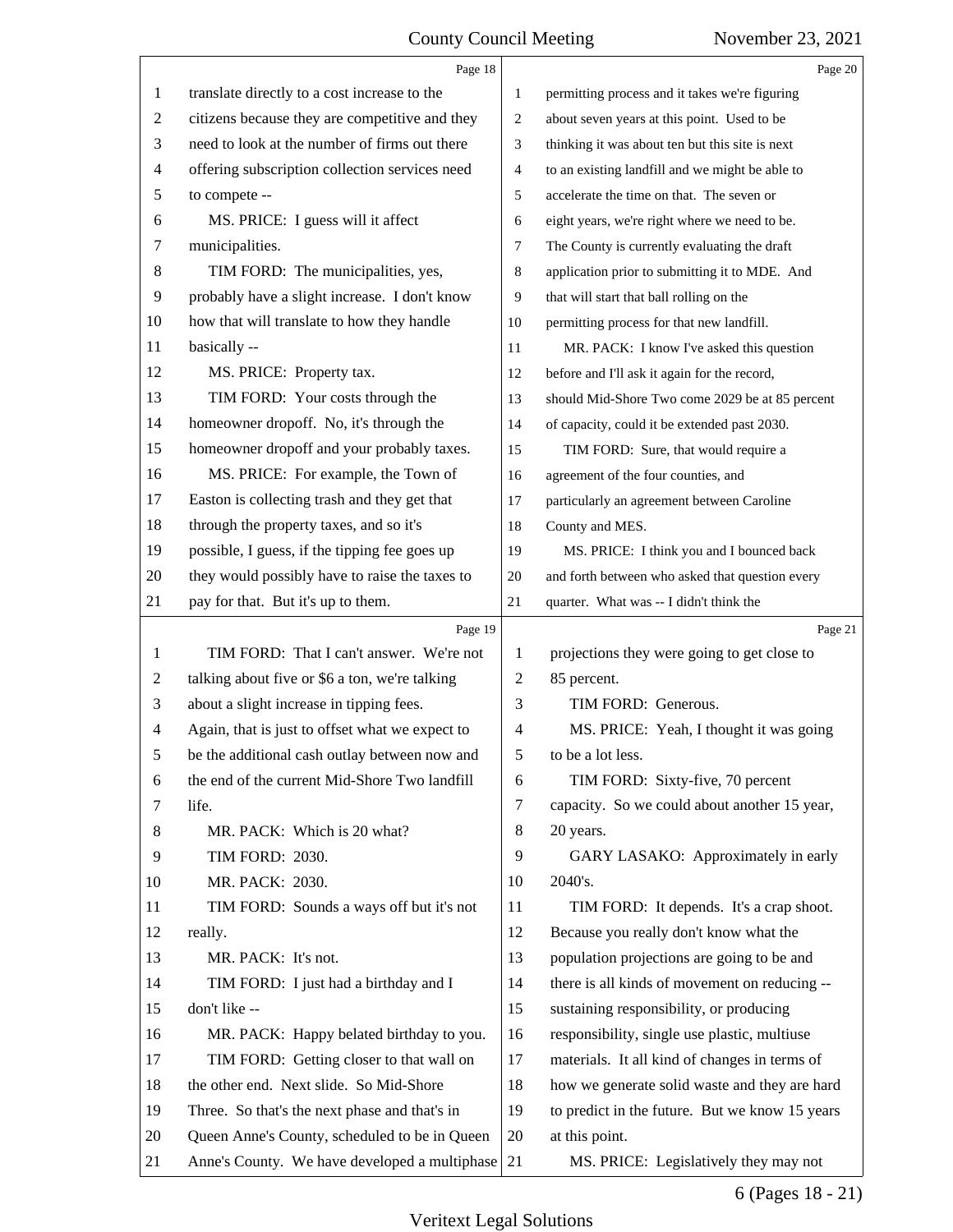<span id="page-7-0"></span>

|                | Page 22                                         |                | Page 24                                         |
|----------------|-------------------------------------------------|----------------|-------------------------------------------------|
| 1              | allow you to move a landfill if there's         | 1              | terms of any real discussion.                   |
| $\overline{c}$ | capacity in an existing landfill.               | $\overline{2}$ | MS. PRICE: It may Talbot County cost more       |
| 3              | TIM FORD: Yeah, that was a concern at one       | 3              | to -- after -- when we were receiving, it was   |
| 4              | point. Under Governor Hogan that was reversed.  | 4              | more cost effective once it closed. I remember  |
| 5              | Who knows. Who knows.                           | 5              | the first couple of budget years after that and |
| 6              | MS. PRICE: We have an election next year.       | 6              | the subsidiary that goes into the homeowner     |
| 7              | TIM FORD: Yes, we do. Yes, we do. For           | 7              | dropoff when you're selling \$20 punch cards    |
| 8              | those that are hovering on the political        | 8              | doesn't begin to cover the expense of           |
| 9              | appointee side of things, you're very well      | 9              | transferring it to another place. Yeah, I       |
| 10             | aware there is an election.                     | 10             | think we will be happy to have a conversation   |
| 11             | MR. PACK: And I think all the counties          | 11             | to let the counties thinking about letting it   |
| 12             | came together, I'm going back five plus years   | 12             | go to have a reality check of what it may end   |
| 13             | ago talking about recycling efforts as well,    | 13             | up costing them and in turn their citizens when |
| 14             | and how to work together for recycling, make    | 14             | you have to transfer to another landfill. It's  |
| 15             | sure we were hitting -- I forgot what the       | 15             | expensive.                                      |
| 16             | matrix was regarding the number of tons you had | 16             | TIM FORD: Yes, we understand that. We do        |
| 17             | to recycle per year. So you're probably seeing  | 17             | everything we can to be as competitive and as   |
| 18             | less material coming into the landfill because  | 18             | cost effective as we can. It's not only the     |
| 19             | it maybe being diverted into the recycling bin. | 19             | impact to you but we have a lot of private      |
| 20             | So, you know, I think that if you know          | 20             | haulers that come into the landfill that are    |
| 21             | projected out that 65 percent capacity is where | 21             | not required to do so. They do so because it    |
|                |                                                 |                |                                                 |
|                | Page 23                                         |                | Page 25                                         |
| 1              | you're going to probably end up somewhere in    | 1              | makes sense for them economically, right. So    |
| 2              | 2030 for region two, those discussions may be   | $\overline{c}$ | we have to be really aware of what those are.   |
| 3              | happening sooner than later.                    | 3              | We try to be as competitive as we can. In fact  |
| 4              | TIM FORD: Well, we are having                   | $\overline{4}$ | if we do have an increase, and we haven't       |
| 5              | discussions. We have quarterly meetings with    | 5              | decided that entirely yet. We have to get       |
| 6              | each of the administrators. In fact it was a    | 6              | through this year. We do a flyover, we look at  |
| 7              | rather robust discussion at the last            | 7              | where we sit in terms of volume, we make our    |
| 8              | administrators meeting. So we're not shying     | 8              | projections going forward in terms of where we  |
| 9              | away from it. We have asked. Our position is    | 9              | think we're going to be and what we need to     |
| 10             | that we have an 80 year agreement with the four | 10             | build, and then we will come to that decision.  |
| 11             | counties, and the agreement says that a         | 11             | But we haven't had an increase in what.         |
| 12             | landfill will be open for 20 years and we're    | 12             | GARY LASAKO: This will be the first             |
| 13             | prepared to close this landfill at the end of   | 13             | increase in five years if it happens next       |
| 14             | the term. There are advantages to extending.    | 14             | fiscal year.                                    |
| 15             | That's something that will need to be decided   | 15             | TIM FORD: We're very aware of it. We            |
| 16             | upon by the counties, the independent county.   | 16             | can't drive away volume from the landfill       |
| 17             | They're sovereign, it's their decision to make  | 17             | because that exacerbates the problem in terms   |
| 18             | in terms of what happens within their boarders. | 18             | of cash flow. So we're very aware of it. So     |
| 19             | But it will be a continued discussion,          | 19             | we're not your grandfather's state agency, we   |
| 20             | continuing discussion. I don't think anything   | 20             | have solid private sector experience in terms   |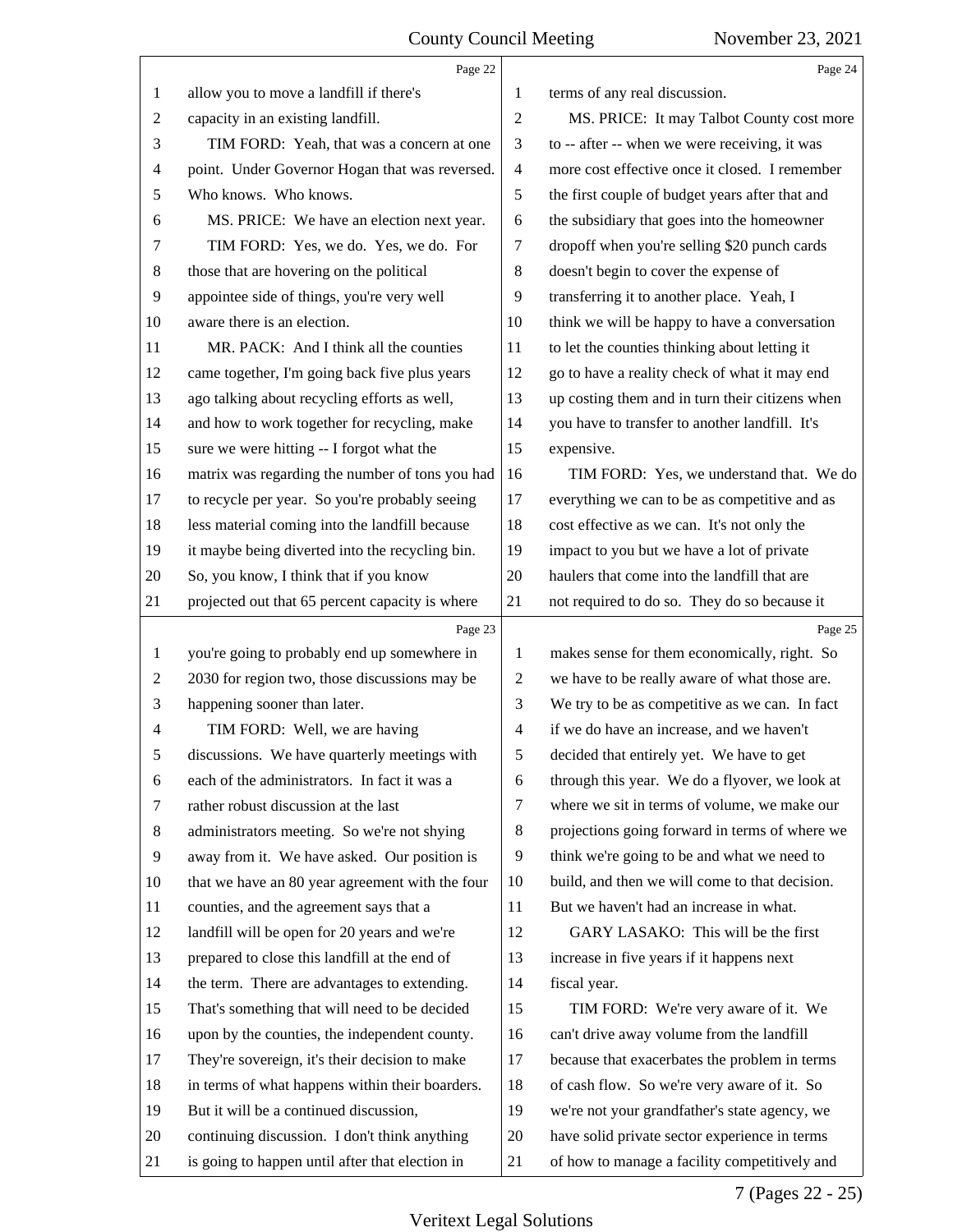<span id="page-8-0"></span>

|                | Page 26                                            |                          | Page 28                                         |
|----------------|----------------------------------------------------|--------------------------|-------------------------------------------------|
| 1              | we do so. All right. Winding down. The             | 1                        | are six used oil collection sites in the        |
| $\overline{c}$ | recycling program you just talked about,           | $\overline{c}$           | County. People still do change their own oil,   |
| 3              | Mr. Pack. We have an agreement with Talbot         | 3                        | they still do use those facilities, and we      |
| 4              | County MES for recycling management services,      | $\overline{4}$           | still collect it. That material is collected    |
| 5              | and that's set to expire June 30, 2020. We         | 5                        | and recycled. Actually it's returned to         |
| 6              | have already started drafting what the new         | 6                        | baseload. So the company that collects it now   |
| 7              | agreement would look like. It falls in line        | 7                        | has a refinery, they refine it, and turn it     |
| $\,8\,$        | with the other counties as well. And we'll be      | 8                        | back into oil for your car basically. Contract  |
| 9              | presenting that for review soon. That's up to      | 9                        | 221405 was executed between MES and Talbot      |
| 10             | Gary, so he'll tell you what the deadline is on    | 10                       | County to remove improperly discarded waste or  |
| 11             | it.                                                | 11                       | recyclables from the recycling sites. People    |
| 12             | GARY LASAKO: April.                                | 12                       | tend to drop trash at these sites. In           |
| 13             | TIM FORD: April. And I didn't properly             | 13                       | particular Talbot County has seen some movement |
| 14             | introduce Gary Lasako. Gary, he is a resident      | 14                       | in terms of where we have these facilities set  |
| 15             | of Talbot County. He is our project manager        | 15                       | up because of it. Trash concerns people have    |
| 16             | for the Upper Eastern Shore. He also has now       | 16                       | asked us to move. The County is very much       |
| 17             | the ECI cogeneration facility operations in        | 17                       | aware of it. They have asked us to help in      |
| 18             | Princess Anne, so he's a busy guy. But anyway,     | 18                       | terms of cleaning the place up, and we have a   |
| 19             | Gary Lasako and I'm happy to have him. So          | 19                       | contract in place for that. We submitted a      |
| 20             | mixed metal and plastic, there was 293 tons        | 20                       | contract for a request in November, this month, |
| 21             | collected. Mixed paper is 371 tons, cardboard      | 21                       | so we did that. Last but not least, we          |
|                |                                                    |                          |                                                 |
|                | Page 27                                            |                          | Page 29                                         |
| $\mathbf{1}$   | is 500 tons, glass 513, for a total of             | 1                        | participated this year again as we do every     |
| $\overline{c}$ | 1677 tons of recycling collected in that           | $\overline{c}$           | year in the Waterfowl Festival and we collected |
| 3              | timeframe, that April through September            | 3                        | 300 pounds of recyclable materials, which is    |
| $\overline{4}$ | timeframe. Pricing is up dramatically. For         | $\overline{\mathcal{A}}$ | primarily mixed plastic over that plastic beer  |
| 5              | one thing this is clean material. It's             | 5                        | cups. Anyway, it was a fun time by all          |
| 6              | separated at the collection point. So it tends     | 6                        | apparently and we were happy to provide the     |
| 7              | to be very clean and it's a higher value           | 7                        | recycling services for that. That's it.         |
| 8              | material in its own right. And the market          | 8                        | MR. CALLAHAN: Okay. That's great.               |
| 9              | right now is crazy. The recycling market is        | 9                        | TIM FORD: Did I take more than ten              |
| 10             | up. It is a -- you're subject to whipsaw           | 10                       | minutes. I'm sorry.                             |
| 11             | effect in this market. It's ruined many a man      | 11                       | MR. CALLAHAN: No problem. Council,              |
| 12             | as the old song says, the people that are          | 12                       | anything else. Good. Okay. Thank you, Tim       |
| 13             | entirely in recycling because it's hard to         | 13                       | and Gary. Doing a good job. Appreciate the      |
| 14             | predict. It's a commodity market. It's up now      | 14                       | update.                                         |
| 15             | and we're happy for that. That money goes back     | 15                       | TIM FORD: Thank you.                            |
| 16             | in to subsidize the recycling and it's             | 16                       | MR. CALLAHAN: Okay. Next up, an update          |
| 17             | separately accounted for. In fact we just          | 17                       | for the Talbot Soil Conservation District to    |
| 18             | submitted the results last year to the counties    | 18                       | request an increase for erosion and sediment    |
| 19             | for that program. Next. So used oil. We work       | 19                       | control fees. And guys, come on up. So          |
| 20             | with Maryland Department of the Environment all 20 |                          | Mr. Smith, Mr. Swain, come on up.               |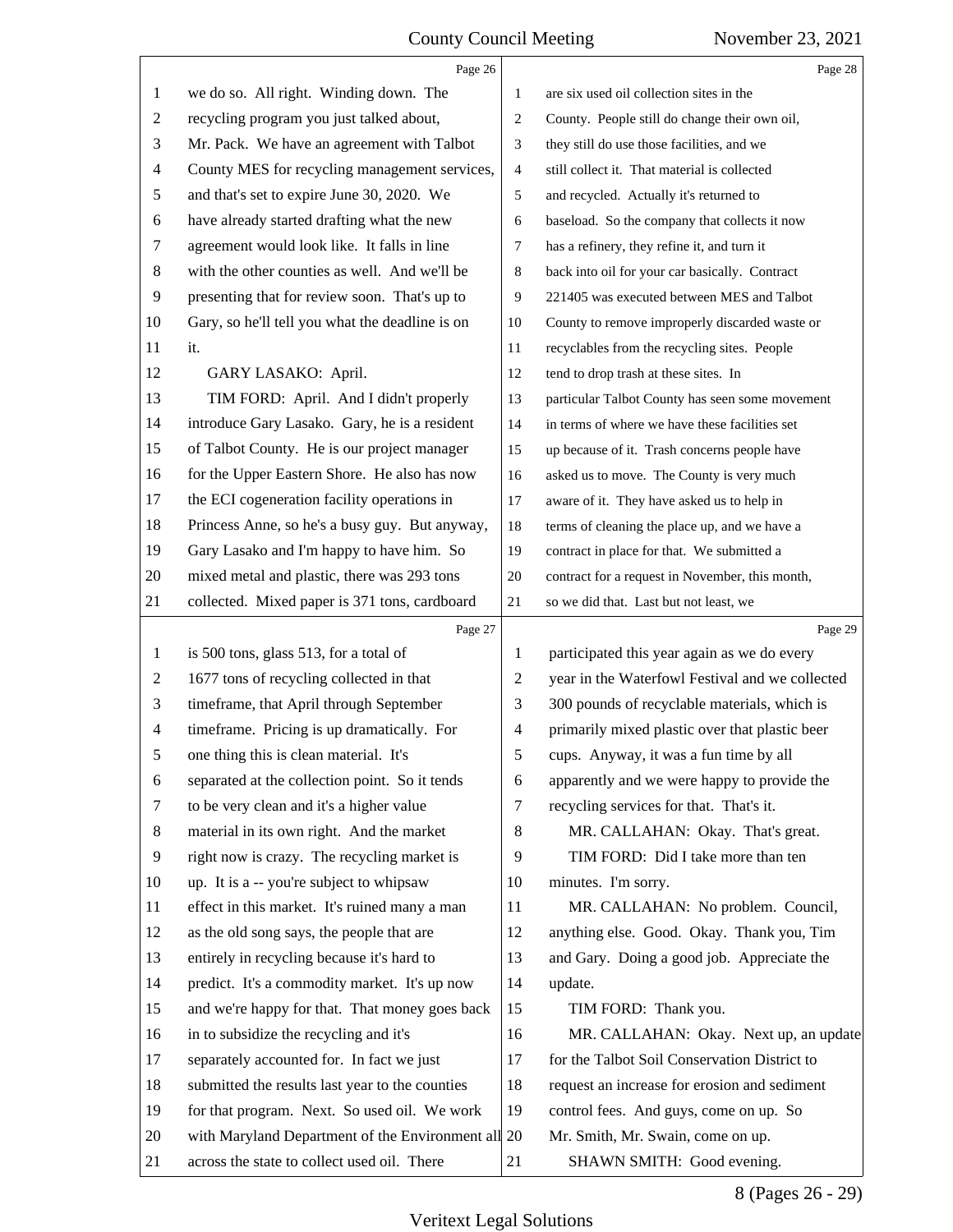<span id="page-9-0"></span>

|                | Page 30                                         |                          | Page 32                                         |
|----------------|-------------------------------------------------|--------------------------|-------------------------------------------------|
| $\mathbf{1}$   | MR. CALLAHAN: Mr. Smith, District               | 1                        | try to promote soil conservation within Talbot  |
| $\overline{c}$ | Manager, and Mr. Swain is in charge of the      | $\overline{c}$           | County. So if you would like, we can go         |
| 3              | Talbot Soil Conservation. How are you doing     | 3                        | through some of them, or if you have any        |
| $\overline{4}$ | guys?                                           | $\overline{\mathcal{A}}$ | general questions on the background of why      |
| 5              | SHAWN SMITH: Good.                              | 5                        | we're here. Did I miss anything?                |
| 6              | JOHN SWAINE: Good.                              | 6                        | MR. LESHER: Mr. Callahan?                       |
| 7              | MR. CALLAHAN: Good.                             | 7                        | MR. CALLAHAN: Yes, Mr. Vice President.          |
| 8              | SHAWN SMITH: Thanks for having us.              | 8                        | MR. LESHER: I had the privilege of going        |
| 9              | MR. CALLAHAN: No problem.                       | 9                        | on the farm tour with this agency, with the     |
| 10             | SHAWN SMITH: So hopefully everyone has          | 10                       | Soil Conservation District, and got to look at  |
| 11             | received the letter dated November 17th that we | 11                       | a number of the projects that they had          |
| 12             | submitted. So a little bit of background.       | 12                       | engineered and financed. And it's pretty        |
| 13             | Soil conservation -- Talbot Soil Conservation   | 13                       | impressive what they are doing. And my          |
| 14             | District was formed in 1958. We are a quasi     | 14                       | understanding from that tour was they were      |
| 15             | governmental agency with certain political      | 15                       | flooded with applications. This is -- this is   |
| 16             | powers. One of them is to review and improve    | 16                       | a program that's very much in demand by Talbot  |
| 17             | erosion and sediment control plans. That's      | 17                       | County farmers and I think that we should -- I  |
| 18             | just one of the functions that the district     | 18                       | think we should support this request.           |
| 19             | provides to the County residents. This program  | 19                       | MR. CALLAHAN: Okay. Thank you.                  |
| $20\,$         | started in 1992, and ever since 1992 we've had  | 20                       | SHAWN SMITH: So just to be -- appreciate        |
| 21             | to come back in front of the County, John in    | 21                       | that, Councilman. The tour that we looked at,   |
|                | Page 31                                         |                          | Page 33                                         |
| $\mathbf{1}$   | particular since he's been here since 1989,     | 1                        | we looked at some agricultural practices in the |
| $\sqrt{2}$     | correct. And so he's been around since the      | $\sqrt{2}$               | field. This is kind of along the same lines     |
| 3              | beginning. So we have been coming back roughly  | 3                        | but a little bit different. These are erosion   |
| $\overline{4}$ | seven to eight years and taking a look at where | $\overline{4}$           |                                                 |
|                |                                                 |                          | and sediment control plans for any activity,    |
| 5              | we are with our fees, our structure, and see if | $\sqrt{5}$               | construction activities, within the County. So  |
| 6              | they are in line with current economic market   | 6                        | essentially if you disturb more than 5,000      |
| 7              | and what we're able to provide with those fees. | 7                        | square feet you're going to be required to have |
| 8              | So the district itself does not receive a       | 8                        | an approved erosion sediment control plan.      |
| 9              | County budget. So we use these fees for         | 9                        | Non-ag. Correct. That's non-ag. That's any      |
| 10             | district activities, for education and outreach | 10                       | type of construction within the County. So      |
| 11             | to the schools. To our land owners we provide   | 11                       | there's a fee structure, which is the one on    |
| 12             | technical assistance in the form of surveys and | 12                       | the second page of the letter that was          |
| 13             | designs for a wide variety of problems that     | 13                       | provided. It has our current structure, which   |
| 14             | exist on our properties. So these -- these      | 14                       | we have a standard plan which is essentially a  |
| 15             | fees were last looked at in 2014, and that's    | 15                       | small home on a smaller lot, less than          |
| 16             | the process. So we bring them in front of the   | 16                       | two acres. An engineer plan is those full       |
| 17             | Council. We have already discussed them at      | 17                       | plans that provide -- that requires a little    |
| 18             | length during our monthly board meetings. We    | 18                       | bit more design and engineering along with a    |
| 19             | think these are in line with neighboring        | 19                       | stormwater component. We have forest harvest    |
| 20             | counties and we think these will help offset    | 20                       | plans. That's whenever there is any forest      |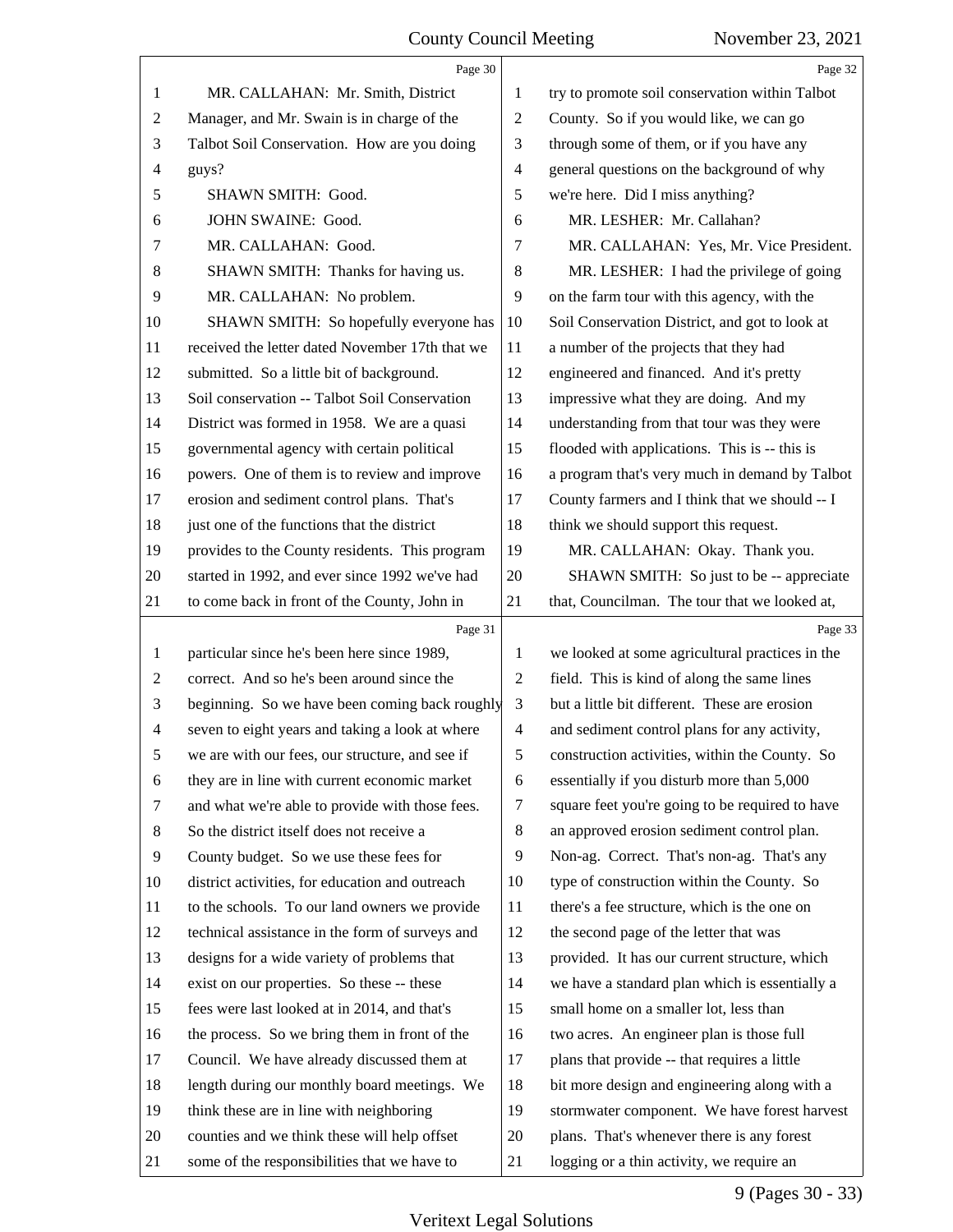<span id="page-10-0"></span>

|    | Page 34                                         |    | Page 36                                         |
|----|-------------------------------------------------|----|-------------------------------------------------|
| 1  | approved erosion and sediment control plan.     | 1  | time. So we're just trying to offset the cost   |
| 2  | Obviously we have quite a few of these          | 2  | of those projects. And so we're offering a      |
| 3  | shoreline plans which are anywhere from the     | 3  | reduced rate instead of the full 225 per acre,  |
| 4  | typical rip-rap to living shorelines. We        | 4  | just at least 100. And that should --           |
| 5  | approve and review all those plans as well. An  | 5  | typically most projects are under an acre, so   |
| 6  | agricultural plan, that's kind of typically     | 6  | we're looking at 150 flat to up to a \$200 for  |
| 7  | meant for a barn or some type of facility to    | 7  | the majority of the projects. That's sidewalks  |
| 8  | support an ag operation. And then we have a     | 8  | and simple things in town, smaller projects.    |
| 9  | Town municipality and a County plan. That's     | 9  | But they do, they take up quite a bit of time   |
| 10 | typically for anything obviously that's         | 10 | and that's what we're trying to offset that.    |
| 11 | submitted when the Town or County is the        | 11 | MR. DIVILIO: I can only imagine it has          |
| 12 | applicant on a project. A revision and a        | 12 | got to be a lot more involved with the          |
| 13 | renewal. So those are what's typically in       | 13 | municipality than a farmer trying to do the     |
| 14 | our -- that's what in our group structure right | 14 | right thing.                                    |
| 15 | now. Throughout the schedule we're looking at   | 15 | SHAWN SMITH: Absolutely.                        |
| 16 | an increase in an application fee moving from   | 16 | MR. DIVILIO: Thank you.                         |
| 17 | 50 to 100. And then you can see the other       | 17 | MR. PACK: With that one, that's an              |
| 18 | fees. And I'm happy to answer any questions     | 18 | engineering plan, correct, gentlemen.           |
| 19 | you may have. These are kind of just -- real    | 19 | SHAWN SMITH: Yes, sir.                          |
| 20 | quick, these are more in line based on our      | 20 | MR. PACK: Right now your application fee        |
| 21 | internal analysis of what we project for the    | 21 | for that is \$50. You're asking to increase     |
|    |                                                 |    |                                                 |
|    | Page 35                                         |    | Page 37                                         |
| 1  | next few years so we don't have to come back    | 1  | that to \$100.                                  |
| 2  | again for another eight years hopefully. But    | 2  | SHAWN SMITH: Yes, sir.                          |
| 3  | we're not sure where we're going to be, but     | 3  | MR. PACK: An increase. The review fee,          |
| 4  | this will be helpful on our activities.         | 4  | as it currently stands, is 175 per acre.        |
| 5  | MR. CALLAHAN: That sounds good. Okay            | 5  | <b>SHAWN SMITH: Correct.</b>                    |
| 6  | Council, do we have any questions, Council.     | 6  | MR. PACK: And you're talking about taking       |
| 7  | MR. DIVILIO: The only question that I           | 7  | that up another \$50 to 225 per acre, right?    |
| 8  | had. Excuse me, sorry. If you could clarify a   | 8  | SHAWN SMITH: Yes, sir. So the majority          |
| 9  | little bit on the one increase to -- from a     | 9  | of our applicants are the one acre or less. So  |
| 10 | flat \$150 per project or \$100 an acre review  | 10 | we're typically at 225. So we're going to see   |
| 11 | fee for the Government, for municipalities.     | 11 | an increase up to 325. It's going to be         |
| 12 | Which seems in line, you show that they are     | 12 | probably 90 percent of the applications that we |
| 13 | between 75 and 300 an acre.                     | 13 | see in our office.                              |
| 14 | SHAWN SMITH: Correct.                           | 14 | MR. PACK: Is there a right to notice            |
| 15 | MR. DIVILIO: But that could get pretty          | 15 | during a period for an increase in fees. Are    |
| 16 | substantial.                                    | 16 | you required to send out a notice of an         |
| 17 | SHAWN SMITH: Sure. So the way our review        | 17 | increase or how does -- how is the public made  |
| 18 | for the system works right now, it's on a per   | 18 | aware of any increase. You're not in our        |
| 19 | acre basis. And we have seen quite a few -- an  | 19 | County budget so we have budget hearings,       |
| 20 | increase in County projects, Town projects,     | 20 | people petition to us and come to us and here   |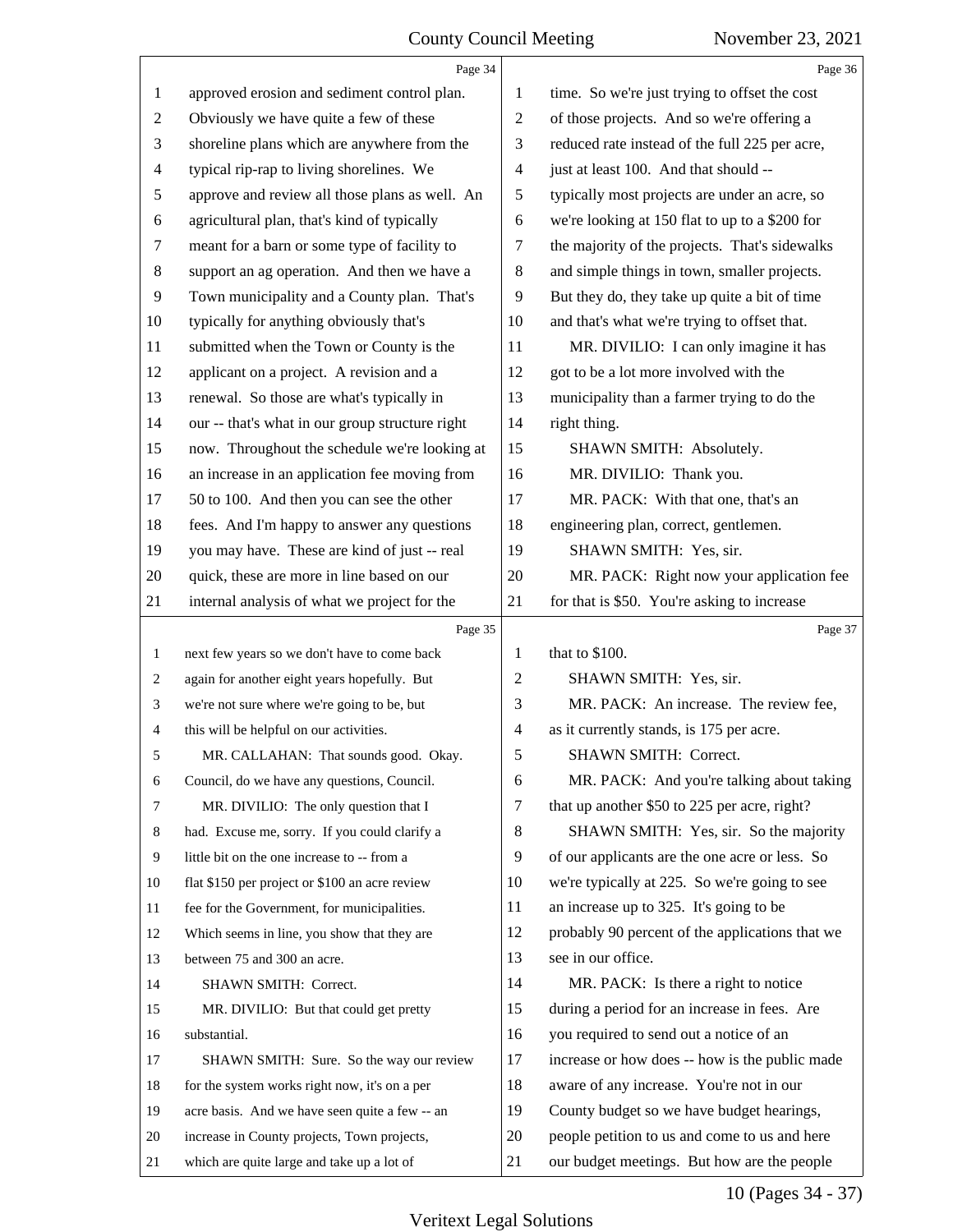<span id="page-11-0"></span>

|                | Page 38                                        |                          | Page 40                                        |
|----------------|------------------------------------------------|--------------------------|------------------------------------------------|
| 1              | that you're dealing with here in the County    | 1                        | of looking at the whole structure.             |
| $\overline{c}$ | made aware of your fee increases.              | 2                        | MR. PACK: And they may all be just fine,       |
| 3              | SHAWN SMITH: Yeah, I don't believe             | 3                        | I'm not saying they aren't, but just make sure |
| 4              | there's a formal process in place. I don't     | 4                        | the public is made aware.                      |
| 5              | think there is a requirement to let them know  | 5                        | MR. CALLAHAN: Okay. Ms. Price, you good?       |
| 6              | of the timeframe when this would be enacted.   | 6                        | MS. PRICE: I'm good.                           |
| 7              | I'm not positive.                              | 7                        | MR. CALLAHAN: Okay. Let's see. Is there        |
| 8              | MR. PACK: So you're not required to put        | 8                        | a motion and a second to approve the --        |
| 9              | anything in the local papers or anything of    | 9                        | MR. THOMAS: I'm sorry, just to clarify.        |
| 10             | that nature.                                   | 10                       | So the Council would do this by -- there would |
| 11             | SHAWN SMITH: I believe we're going to.         | 11                       | be another hearing which you would introduce   |
| 12             | MR. PACK: But you're not required to.          | 12                       | the appropriate document to approve this under |
| 13             | SHAWN SMITH: Correct. We have a list of        | 13                       | state law. You can't just make a motion to     |
| 14             | developers that we work with on a consistent   | 14                       | approve the fee schedule.                      |
| 15             | basis, most of the engineering firms in town   | 15                       | MR. CALLAHAN: Okay. So --                      |
| 16             | who primarily handle a majority of these       | 16                       | MR. THOMAS: It's done by resolution            |
| 17             | requests, so we'll have a conversation with    | 17                       | previously.                                    |
| 18             | them to let them know of our fee.              | 18                       | MR. STAMP: Historically it was done by         |
| 19             | MR. PACK: Will the schedule be printed up      | 19                       | hand voting, and the last time it was done by  |
| 20             | that we're looking at. I was going to ask you  | 20                       | resolution. I think it could be either. I      |
| 21             | to read each increase but I won't have you do  | 21                       | don't think there was anything driving the     |
|                |                                                |                          |                                                |
|                | Page 39                                        |                          | Page 41                                        |
| 1              | that, for the sake of time. But will the       | 1                        | numbered resolution.                           |
| 2              | schedule that we're looking at, Council, will  | 2                        | MR. PACK: There was a request made by a        |
| 3              | this schedule also be placed in the local      | 3                        | member of Council to have a numbered           |
| 4              | papers.                                        | $\overline{\mathcal{A}}$ | resolution, but previously it was done by      |
| 5              | SHAWN SMITH: It will be published on our       | 5                        | Council vote, public vote.                     |
| 6              | web site, and we can definitely take that into | 6                        | MR. STAMP: The only thing I had was if         |
| 7              | consideration and put something out.           | 7                        | you could share when these would take effect   |
| 8              | MR. PACK: I think that would be a good         | 8                        | for Council.                                   |
| 9              | idea. I just think the public should have a    | 9                        | SHAWN SMITH: To make things easy on our        |
| 10             | right to notice of the fee increase. I mean    | 10                       | accounting would be nice for January 1st is    |
| 11             | you may not be under any type of state         | 11                       | when we would like to have these take effect.  |
| 12             | requirement to do so, but just for clear -- so | 12                       | MR. CALLAHAN: January 1.                       |
| 13             | it's clear disclosure of the increase. I mean, | 13                       | SHAWN SMITH: Yes, sir.                         |
| 14             | again, this is not within the county's purview | 14                       | MR. CALLAHAN: Okay.                            |
| 15             | per se as far as the fees, but I think the     | 15                       | MR. PACK: And I'm going to take your word      |
| 16             | public should be made aware.                   | 16                       | on that public notice, right.                  |
| 17             | SHAWN SMITH: It's a fairly expensive           | 17                       | SHAWN SMITH: We will take care of it.          |
| 18             | update from 2014, absolutely.                  | 18                       | MR. CALLAHAN: Good.                            |
| 19             | MR. PACK: Yes, it is.                          | 19                       | SHAWN SMITH: Got my boss.                      |
| 20             | SHAWN SMITH: From where we went from 2008      | 20                       | MR. PACK: Mr. Callahan, I'll make a            |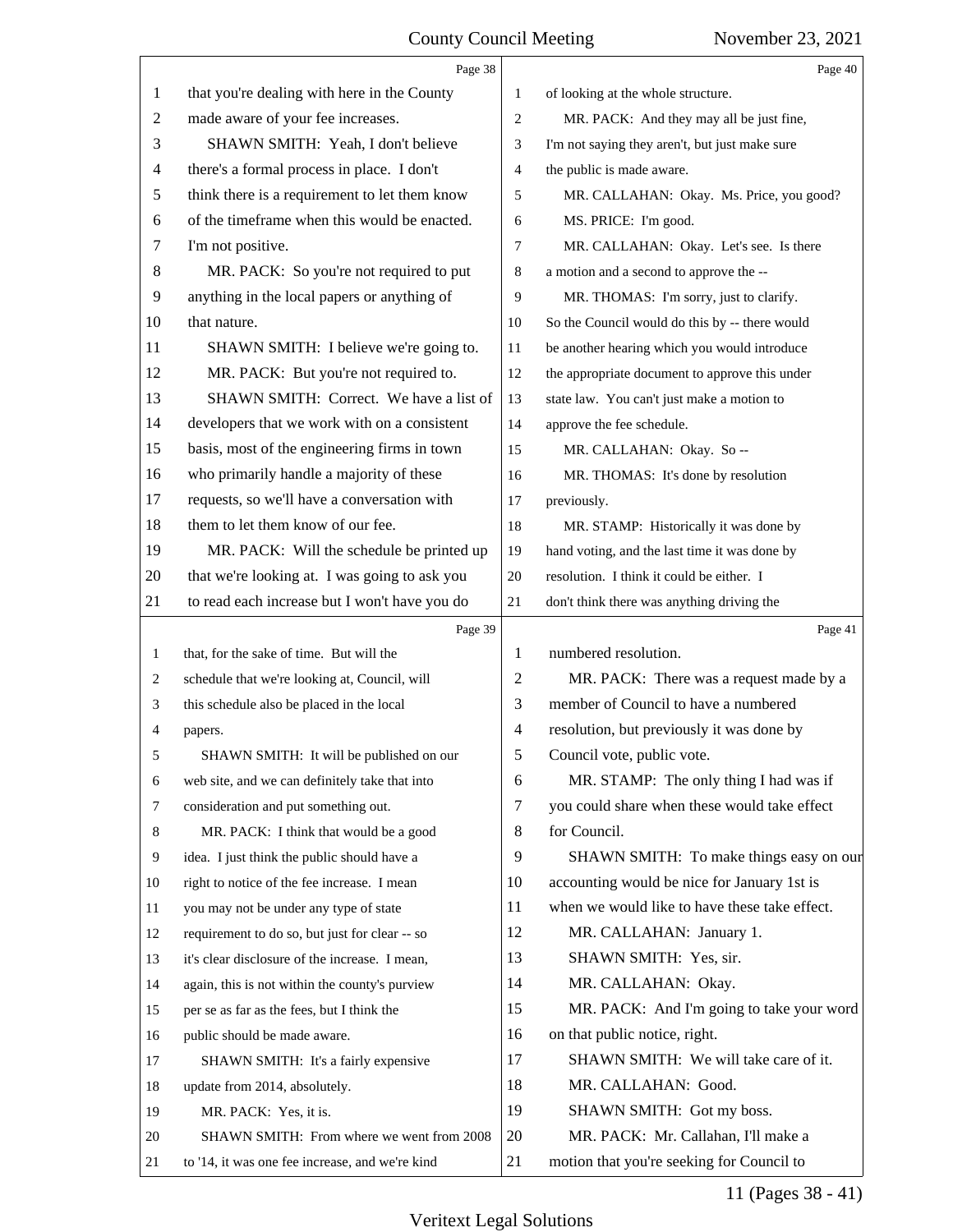<span id="page-12-0"></span>

|    | Page 42                                         |       | Page 44                                         |
|----|-------------------------------------------------|-------|-------------------------------------------------|
| 1  | approve the fee increases as set forth by       | 1     | information. So this resolution is setting      |
| 2  | Mr. Smith, District Manager.                    | 2     | forth the districts that they propose, which    |
| 3  | MR. CALLAHAN: Thank you, Mr. Pack.              | 3     | are largely the same as they currently are with |
| 4  | MS. PRICE: Second.                              | 4     | a few slight modifications to, I think it's the |
| 5  | MR. CALLAHAN: Ms. Price, I appreciate it.       | 5     | district one. One of the districts is under     |
| 6  | Madam Secretary, I got a motion and second.     | 6     | state law -- at least one of the districts is   |
| 7  | Could you call the roll, please.                | 7     | required to have a majority --                  |
| 8  | SECRETARY: Mr. Callahan.                        | $\,8$ | MR. PACK: Minority majority.                    |
| 9  | MR. CALLAHAN: Aye.                              | 9     | MR. THOMAS: Minority majority of over 18.       |
| 10 | SECRETARY: Mr. Divilio.                         | 10    | MR. CALLAHAN: Great.                            |
| 11 | MR. DIVILIO: Aye.                               | 11    | MR. THOMAS: And that would accomplish           |
| 12 | SECRETARY: Mr. Lesher.                          | 12    | that.                                           |
| 13 | MR. LESHER: Aye.                                | 13    | MR. CALLAHAN: Okay. All right. Then --          |
| 14 | SECRETARY: Ms. Price.                           | 14    | thank you. So let's -- you want to go ahead.    |
| 15 | MS. PRICE: Aye.                                 | 15    | I was going to say raise your hand if you would |
| 16 | SECRETARY: Mr. Pack.                            | 16    | like to introduce this resolution.              |
| 17 | MR. PACK: Aye.                                  | 17    | MS. MORRIS: You might want to call it out       |
| 18 | MR. CALLAHAN: Okay, guys.                       | 18    | so Mr. Lesher hears.                            |
| 19 | SHAWN SMITH: Appreciate your time.              | 19    | MR. CALLAHAN: Pete.                             |
| 20 | MR. CALLAHAN: Look forward to it. Thank 20      |       | MR. LESHER: I will join as a sponsor.           |
| 21 | you. Let's move on to introduction of a new     | 21    | MR. CALLAHAN: That's fine. Madam                |
|    | Page 43                                         |       | Page 45                                         |
| 1  | resolution. At this time we'll ask Madam        | 1     | Secretary, would you announce the resolution    |
| 2  | Secretary to read the resolution into the       | 2     | number, public hearing date and time, please.   |
| 3  | record, please.                                 | 3     | SECRETARY: This will be known as                |
|    |                                                 |       |                                                 |
| 4  | SECRETARY: A resolution to adopt a              | 4     | Resolution 312, and the public hearing will be  |
|    | redistricting plan for Board of Education       | 5     | on Tuesday, December 14th at 6:30 p.m.          |
| 6  | election districts pursuant to section 312-A01  | 6     | MR. CALLAHAN: Okay. That's good. Okay.          |
| 7  | of the Education Article of the Annotated Code  | 7     | Did you hear that, Pete.                        |
| 8  | of Maryland.                                    | 8     | MS. PRICE: Did you say December 14th?           |
| 9  | MR. CALLAHAN: Thank you, Madam Secretary.       | 9     | MR. CALLAHAN: Yeah. At 6:30.                    |
| 10 | Mr. Thomas, could you help us in understanding  | 10    | MS. PRICE: I did this last time. Do we          |
| 11 | this resolution, please.                        | 11    | want to announce that. We have so many public   |
| 12 | MR. THOMAS: Yes. So under state law with        | 12    | hearings.                                       |
| 13 | every decennial census the County appoints a    | 13    | SECRETARY: We have to get this done.            |
| 14 | redistricting commission to redraw the election | 14    | MS. PRICE: That's true.                         |
| 15 | districts for the Board of Education members.   | 15    | MR. LESHER: Could you repeat when the           |
| 16 | You appoint a redistricting committee, in this  | 16    | hearing is going to be.                         |
| 17 | case consists of four nominees from the         | 17    | MR. CALLAHAN: Yeah, it will be                  |
| 18 | Republican Central Committee, four nominees     | 18    | December 14th at 6:30. Resolution 312.          |
| 19 | from the Democratic Central Committee, and an   | 19    | MR. LESHER: Great. Thank you.                   |
| 20 | at-large member, and then they prepare proposed | 20    | MR. CALLAHAN: Okay. Let's -- everybody          |

# 12 (Pages 42 - 45)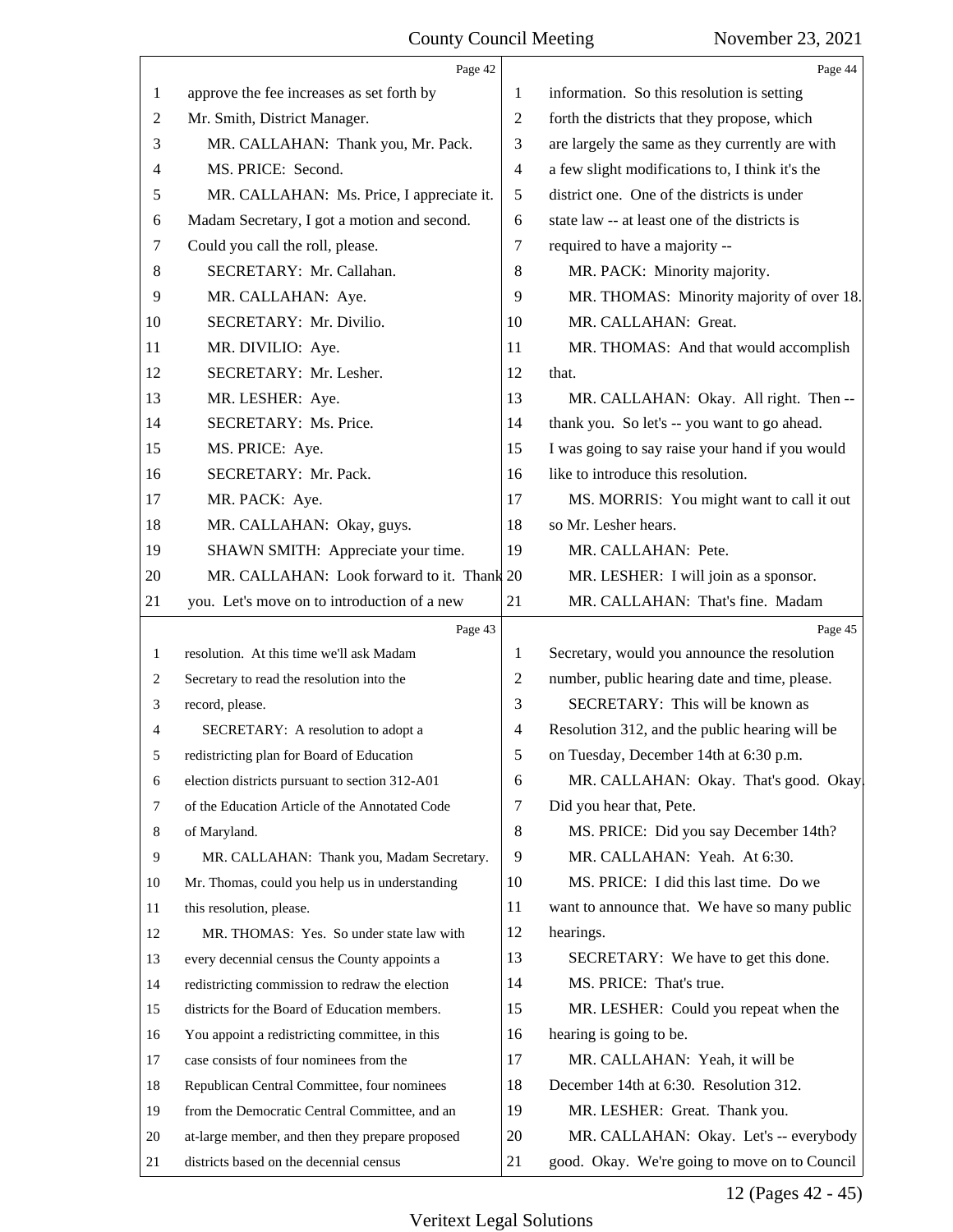<span id="page-13-0"></span>

|                | Page 46                                         |                | Page 48                                         |
|----------------|-------------------------------------------------|----------------|-------------------------------------------------|
| 1              | election of officers. So Mr. Thomas, turn it    | 1              | several items for you this evening. The first   |
| 2              | over to you and walk through the process,       | 2              | one are board and committee appointments, and   |
| 3              | please.                                         | 3              | the first one is recommending the appointment   |
| $\overline{4}$ | MR. THOMAS: Do you want to wait for             | $\overline{4}$ | to the Weed Control Committee, Mr. Levin        |
| 5              | Council Member Pack to come back while we're    | 5              | Schwaniger Junior.                              |
| 6              | all here.                                       | 6              | MR. PACK: So moved.                             |
| 7              | MR. CALLAHAN: We're waiting on you. So          | $\overline{7}$ | MR. DIVILIO: Second.                            |
| 8              | Mr. Thomas is going to explain the process to   | 8              | MR. CALLAHAN: Madam Secretary, could you        |
| 9              | us, Mr. Pack.                                   | 9              | call the roll.                                  |
| 10             | MR. THOMAS: So under section 209 of the         | 10             | SECRETARY: Mr. Callahan.                        |
| 11             | County Charter, the Council annually selects a  | 11             | MR. CALLAHAN: Aye.                              |
| 12             | President and a Vice President among its        | 12             | SECRETARY: Mr. Divilio.                         |
| 13             | members. And this is my first time doing this,  | 13             | MR. DIVILIO: Aye.                               |
| 14             | but my understanding of the process is you will | 14             | SECRETARY: Mr. Lesher.                          |
| 15             | each cast a ballot for President and I will     | 15             | MR. LESHER: Aye.                                |
| 16             | tally up the ballots and announce the           | 16             | SECRETARY: Ms. Price.                           |
| 17             | President, and we'll do the same process for    | 17             | MS. PRICE: Aye.                                 |
| 18             | the Vice President. Mr. Lesher gave his notice  | 18             | SECRETARY: Mr. Pack.                            |
| 19             | of his intent to cast an absentee ballot and I  | 19             | MR. PACK: Aye.                                  |
| 20             | have his sealed ballots for each. And Ms.       | 20             | SECRETARY: Mr. Callahan.                        |
| 21             | Morris is going to distribute to each of you    | 21             | MR. STAMP: The next item I have is a            |
|                | Page 47                                         |                | Page 49                                         |
| 1              | the ballots for Council President now.          | 1              | request from the Roads Department to purchase a |
| 2              | MR. PACK: Can I write in a name?                | $\overline{2}$ | screener for use at the repurposing facility.   |
| 3              | MR. THOMAS: Congratulations Council             | 3              | As you read in your agenda packet, the Roads    |
| 4              | President Callahan.                             | $\overline{4}$ | Department is requesting Council approval to    |
| 5              | MR. CALLAHAN: Thank you, Council.               | 5              | purchase a 2016 power screen Warrior 800        |
| 6              | Appreciate it. Thank you, Pete. Did you hear    | 6              | track-mounted screen from Aggregate Screens and |
| 7              | that, Pete?                                     | $\tau$         | Crushers for the price of 115,000. This is a    |
| 8              | MR. LESHER: I did. Thank you very much.         | 8              | piece of equipment that has been demonstrated   |
| 9              | And congratulations, Mr. Callahan.              | 9              | and has been on site, and you'll read in your   |
| 10             | MR. CALLAHAN: Thank you.                        | 10             | packet a memo from your Roads Superintendent    |
| 11             | MR. THOMAS: Congratulations Council Vice 11     |                | that he strongly recommends that you authorize  |
| 12             | President Lesher.                               | 12             | the purchase of this piece of equipment.        |
| 13             | MR. CALLAHAN: Congratulations, Pete.            | 13             | MR. CALLAHAN: And it's in the budget?           |
| 14             | MR. LESHER: Thank you all very much.            | 14             | MR. STAMP: I'm sorry, yes, the money is         |
| 15             | Thank you, Council.                             | 15             | in the budget that you appropriated to the      |
| 16             | MR. DIVILIO: That's what happens when you 16    |                | enterprise fund for the repurposing facility.   |
| 17             | don't show up.                                  | 17             | MR. CALLAHAN: Great.                            |
| 18             | MR. CALLAHAN: Okay. Council. Let's go           | 18             | MR. PACK: I'm going to make this motion         |
| 19             | to County Manager's report.                     | 19             | just because I like the name of it, 2016 Power  |
| 20             | MR. STAMP: Good evening, Mr. Council            | 20             | Screener Warrior 800.                           |
| 21             | President, members of the Council. I have       | 21             | MR. DIVILIO: And I'll second it because         |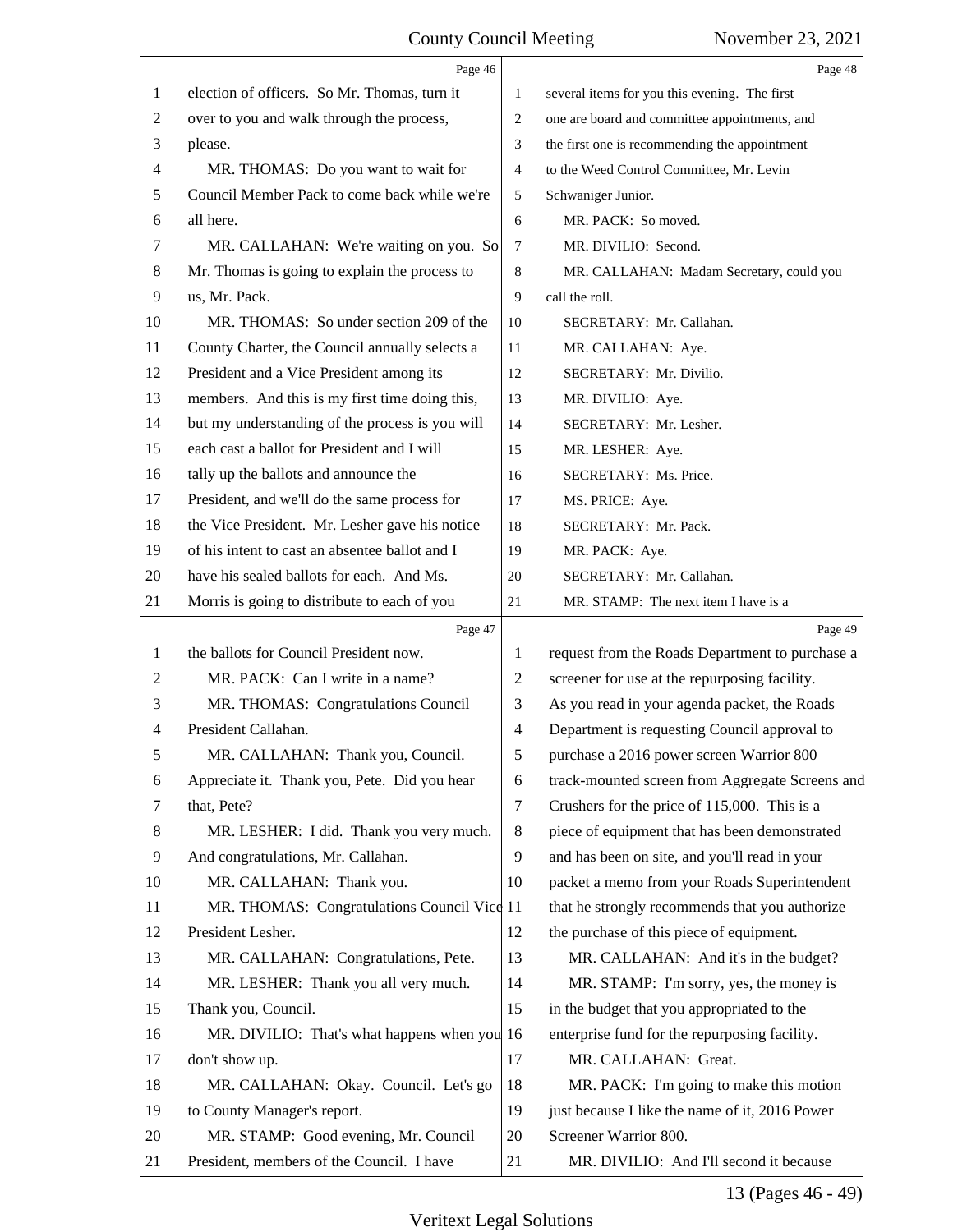<span id="page-14-0"></span>

|                | Page 50                                        |                | Page 52                                         |
|----------------|------------------------------------------------|----------------|-------------------------------------------------|
| 1              | it's used. We're getting a deal.               | 1              | MR. PACK: We can discuss it after the           |
| $\overline{c}$ | MR. CALLAHAN: Okay. Madam Secretary,           | $\overline{2}$ | motion is made.                                 |
| 3              | could you call the roll.                       | 3              | MS. PRICE: Correct. We wanted to talk           |
| 4              | SECRETARY: Mr. Callahan.                       | 4              | about some flexibility. So before you jump the  |
| 5              | MR. CALLAHAN: Aye.                             | 5              | gun, there are some members --                  |
| 6              | SECRETARY: Mr. Divilio.                        | 6              | MR. PACK: Procedurally, procedurally,           |
| 7              | MR. DIVILIO: Aye.                              | 7              | procedurally, I can make the motion, discussion |
| 8              | SECRETARY: Mr. Lesher.                         | 8              | can take place after the motion is made and     |
| 9              | MR. LESHER: Aye.                               | 9              | seconded. That's just procedure.                |
| 10             | SECRETARY: Ms. Price.                          | 10             | MR. DIVILIO: And I will second it. So           |
| 11             | MS. PRICE: Aye.                                | 11             | it's open for discussion.                       |
| 12             | SECRETARY: Mr. Pack.                           | 12             | MR. PACK: Now it's open for discussion.         |
| 13             | MR. PACK: Aye.                                 | 13             | MS. PRICE: We have some possibilities           |
| 14             | MR. STAMP: The next item I have is             | 14             | within the County to relocate the monument.     |
| 15             | recommendation to award Bid 21-12. This is a   | 15             | Nobody is trying to keep it here any more,      |
| 16             | request for proposal for the removal of a      | 16             | okay. But there are people who would like it    |
| 17             | County owned Confederate monument from the     | 17             | to stay in the County. And that needs to be     |
| 18             | Talbot County Courthouse Green, 11 North       | 18             | given an opportunity. So all we're talking      |
| 19             | Washington Street, Easton, Maryland, Talbot    | 19             | about here is to allow the County Manager some  |
| 20             | County. In follow-up to your direction given   | 20             | flexibility that if a location within the       |
| 21             | by the majority of Council September 14, 2021, | 21             | County, or even possibly if it's not in County  |
|                |                                                |                |                                                 |
|                | Page 51                                        |                | Page 53                                         |
| $\mathbf{1}$   | County staff worked to issue an RFP for the    | 1              | within the State, rather than moving it to      |
| 2              | relocation of the Talbot Boys monument. The    | 2              | Virginia becomes available during the process,  |
| 3              | RFP was advertised and one bid was submitted.  | 3              | because the RFP will take a little bit of time, |
| 4              | As you read in your agenda packet, I am        | $\overline{4}$ | to allow the County Manager some flexibility    |
| 5              | requesting the award of Bid 21-12 to the sole  | 5              | that if a location is appropriate and if the    |
| 6              | bidder, Stratified Incorporated out of         | 6              | Council chooses to do that, it just gives some  |
| 7              | Washington D.C. in the amount of \$67,000,     | 7              | flexibility. It does not stop the RFP process   |
| 8              | contingent upon the project being fully funded | 8              | it allows it to be moved elsewhere in the       |
| 9              | by the Mid-Shore Regional -- Mid-Shore         | 9              | County other than to Virginia if that           |
| 10             | Community Foundation. No County funds are      | 10             | opportunity presents itself in the next month   |
| 11             | required and I have confirmed that the funds   | 11             | or so.                                          |
| 12             | are in place to cover the request tonight.     | 12             | MR. CALLAHAN: Okay. Mr. Lesher.                 |
| 13             | MR. CALLAHAN: Thank you, Mr. Stamp. Open       | 13             | MR. LESHER: Well, so I could support -- I       |
| 14             | that for discussion.                           | 14             | could certainly support that flexibility to     |
| 15             | MR. PACK: I make a motion before we take       | 15             | explore this. I don't know that I'm             |
| 16             | the discussion we award the bid --             | 16             | optimistic. You know, we got dropped these two  |
| 17             | MS. PRICE: Hang on.                            | 17             | proposals just this afternoon at the last       |
| 18             | MR. PACK: No, you can't hold on while I        | 18             | minute past the deadline that we requested so   |
| 19             | make the motion.                               | 19             | that this could be included in our Council      |
| 20             | MS. PRICE: I know, but we had some             | 20             | packet for this evening. That was               |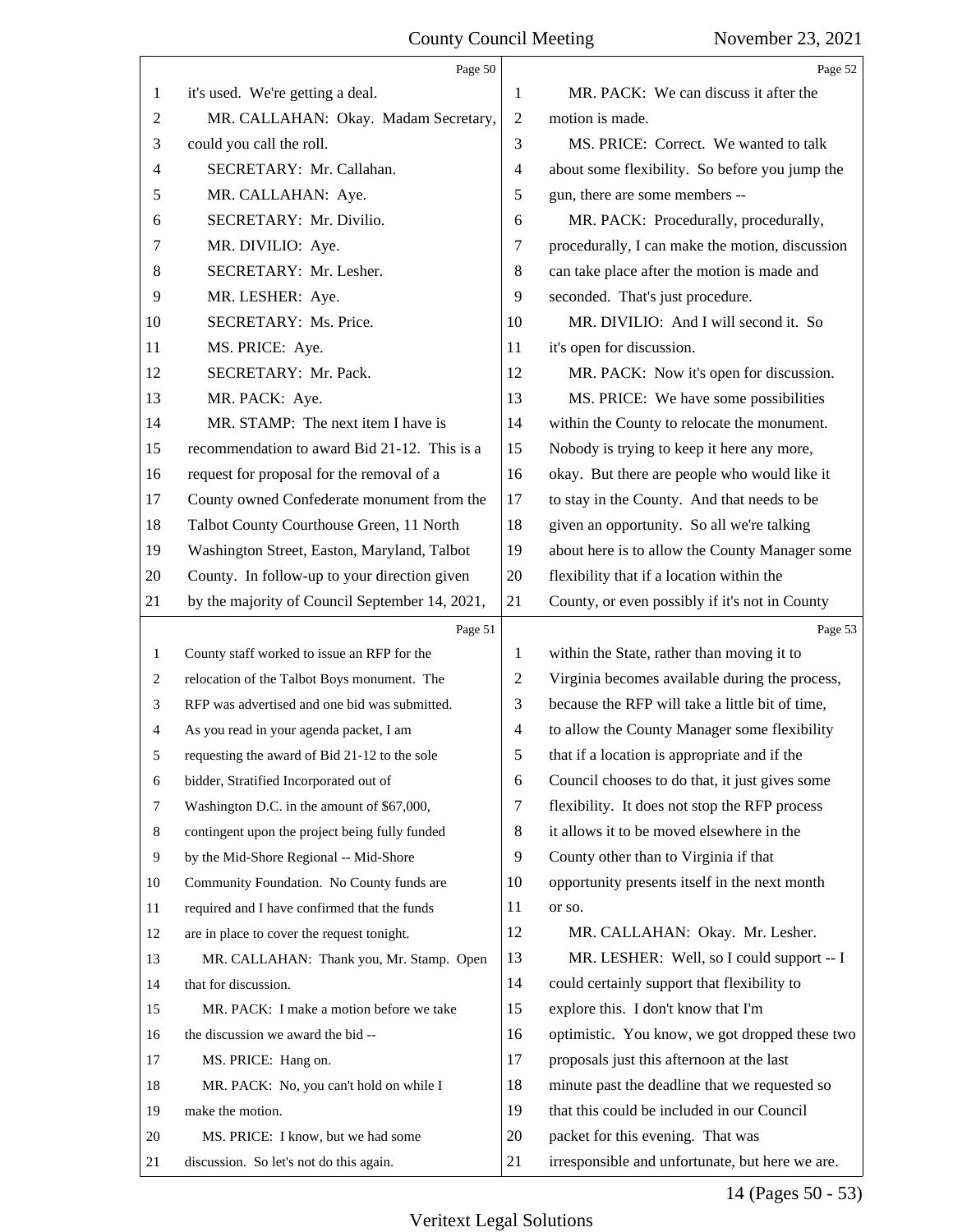<span id="page-15-0"></span>

|                | Page 54                                         |                          | Page 56                                         |
|----------------|-------------------------------------------------|--------------------------|-------------------------------------------------|
| $\mathbf{1}$   | I would be -- you know, I would be willing to   | 1                        | a bit disingenuous when individuals say that    |
| $\overline{c}$ | give the opportunity to vet these options, as   | $\mathbf{2}$             | there are locations and people that would take  |
| 3              | skeptical as I am of that, should the Council   | 3                        | it without giving thought to their neighbors,   |
| $\overline{4}$ | majority wish to proceed in that direction.     | $\overline{\mathcal{A}}$ | their homeowners associations, and the idea of  |
| 5              | MR. CALLAHAN: Okay. Thank you,                  | 5                        | it being at a private place with public         |
| 6              | Mr. Lesher. So are we putting a timeframe on    | 6                        | accessibility at all times. I don't see how     |
| 7              | that. So I like the flexibility of the          | 7                        | extending the deadline will make anyone who has |
| $8\,$          | resolution that we are going to stay open --    | $\,8\,$                  | reservations of coming forward, as have been    |
| $\overline{9}$ | we're going to -- so as of right now, okay, we  | 9                        | expressed, come forward any faster. We gave     |
| 10             | are going to ask the contractor to hold tight.  | 10                       | that opportunity, we were approached and told   |
| 11             | MR. PACK: Mr. Callahan, point of order.         | 11                       | that many individuals who are willing to accept |
| 12             | We have a motion and a second on the floor.     | 12                       | it are afraid to come forward and voice that.   |
| 13             | That's what you have before you right now.      | 13                       | And to me that doesn't show the full commitment |
| 14             | MR. CALLAHAN: To -- so I want to                | 14                       | to the community that they would be willing to  |
| 15             | understand.                                     | 15                       | do it. So therefore I'm prepared to make the    |
| 16             | MR. PACK: To accept this contract that's        | 16                       | hardest decision that I have made to date up    |
| 17             | before you.                                     | 17                       | here.                                           |
| 18             | MS. PRICE: To go straight to Virginia           | 18                       | MS. PRICE: So I don't think anybody is          |
| 19             | with no opportunity --                          | 19                       | talking about slowing down the process. But if  |
| 20             | MR. PACK: To accept the contract.               | 20                       | in the next several weeks something comes       |
| 21             | MR. LESHER: So Mr. President?                   | 21                       | forward -- and look, I can understand why       |
|                | Page 55                                         |                          | Page 57                                         |
| $\mathbf{1}$   | MR. CALLAHAN: Yes, sir.                         | $\mathbf{1}$             | someone might be a little hesitant to go public |
| 2              | MR. LESHER: If I could clarify.                 | $\overline{c}$           | with it. This is a very divisive issue, and     |
| 3              | MR. CALLAHAN: Yes.                              | 3                        | for someone to raise their hand and say, hey,   |
| 4              | MR. LESHER: I'm ready to support the            | $\overline{4}$           | I'll take it, you know, there might be people   |
| 5              | motion on the table. I would also be willing    | 5                        | that say bad things about them. So I can        |
| 6              | to support an amendment to this motion if we    | 6                        | certainly understand their hesitancy given the  |
| 7              | proceed tonight that would provide some         | $\tau$                   | divisive nature of this. I don't think anybody  |
| 8              | flexibility to negotiate, but provided we vote  | 8                        | is talking about slowing down the process, but  |
| 9              | on this big -- on awarding this bid package     | 9                        | it's clear --                                   |
| 10             | tonight. I would be willing to amend that and   | 10                       | MR. LESHER: Ms. Price.                          |
| 11             | leave the flexibility for -- amend the motion   | 11                       | MS. PRICE: Yes.                                 |
| 12             | on the table and leave the flexibility for the  | 12                       | MR. LESHER: Ms. Price. Are you willing          |
| 13             | staff to negotiate an alternate location as     | 13                       | to move forward with this tonight provided we   |
| 14             | part of this bid package.                       | 14                       | give that flexibility to the staff?             |
| 15             | MS. PRICE: I would support that                 | 15                       | MS. PRICE: Yes. So -- but only with the         |
| 16             | amendment.                                      | 16                       | amendment. And I think it's clear --            |
| 17             | MR. DIVILIO: I am not really interested         | 17                       | MR. LESHER: Not extend any deadlines. So        |
| 18             |                                                 |                          |                                                 |
|                | in extending the deadline that's already passed | 18                       | keep to the time table, but as we -- as we      |
| 19             | for local individuals to come up with a         | 19                       | execute this, obviously the planning needs --   |
| 20             | solution. I am disappointed in the two that     | 20                       | is going to need to take first before the       |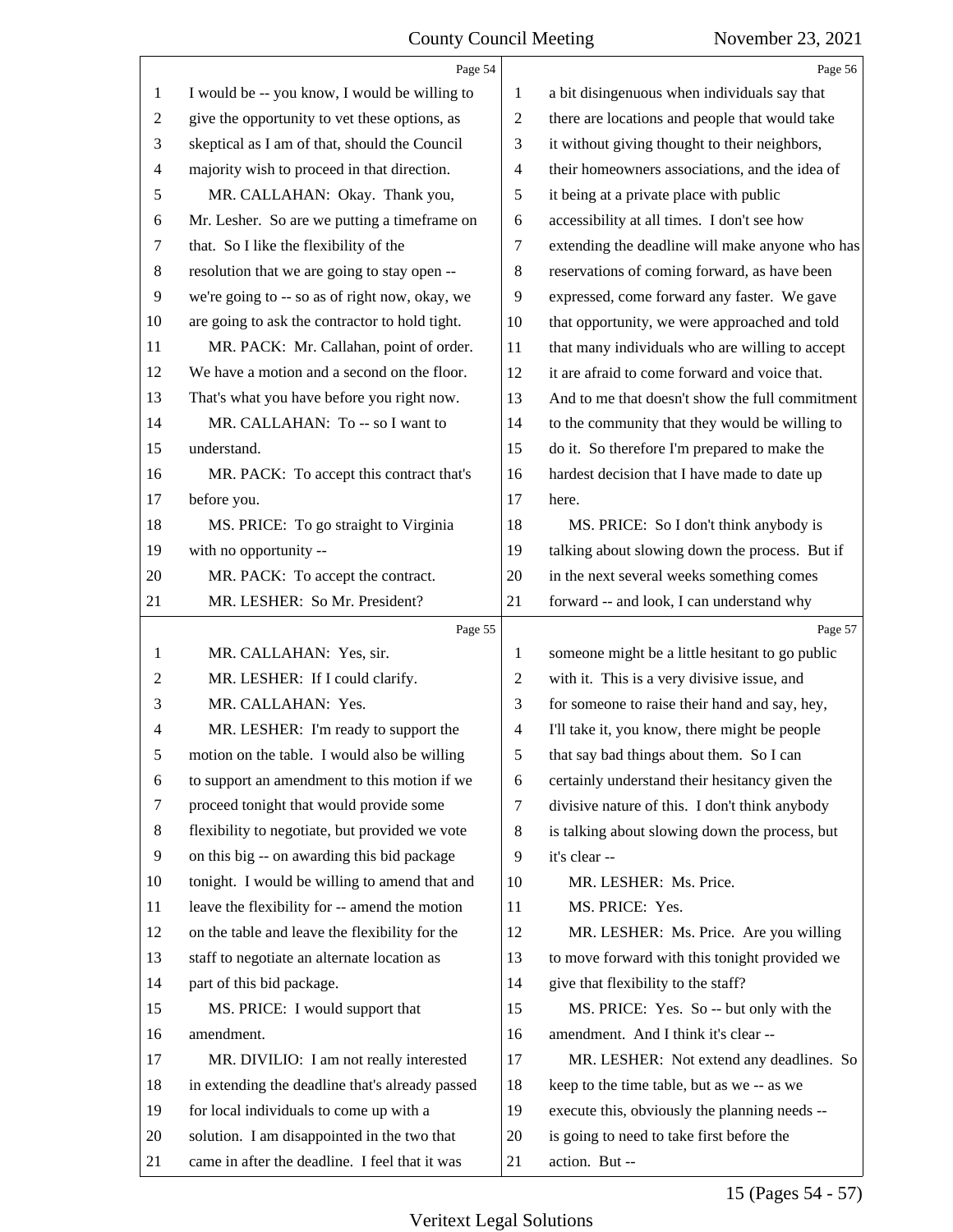<span id="page-16-0"></span>

|                | Page 58                                         |                | Page 60                                         |
|----------------|-------------------------------------------------|----------------|-------------------------------------------------|
| 1              | MR. PACK: Let me just -- can you hear me,       | 1              | new destination. And that negotiation, if you   |
| $\overline{c}$ | Pete.                                           | 2              | allow me to do that as County Manager, we could |
| 3              | MS. PRICE: We lost you a little bit,            | 3              | do that. But, again, if you vote to award the   |
| 4              | Pete. You might want to repeat the last two     | $\overline{4}$ | contract tonight, you begin the process of      |
| 5              | sentences.                                      | 5              | removal.                                        |
| 6              | MR. CALLAHAN: Can you hear us, Pete?            | 6              | MS. PRICE: Which is why we should have          |
| 7              | MR. LESHER: I didn't catch what Laura           | 7              | had this discussion before you jumped in and    |
| 8              | said.                                           | 8              | made the motion so we could have given the      |
| 9              | MS. PRICE: We lost your last couple             | 9              | flexibility, which I believe there are three    |
| 10             | sentences.                                      | 10             | Council members who would like to have that     |
| 11             | MR. PACK: Let me just say, Mr. Callahan,        | 11             | flexibility. So being that there appears,       |
| 12             | just a point of clarification. There is         | 12             | based on conversation, that there are three     |
| 13             | nothing here to amend basically. You have a     | 13             | members who would like the flexibility,         |
| 14             | bid before you, 21-12. If the Council votes     | 14             | Mr. Pack, are you willing to amend your motion. |
| 15             | tonight to accept the bid, we move forward with | 15             | MR. PACK: I am not willing to amend the         |
| 16             | the bid. Now, should something come in in       | 16             | motion. The flexibility still stands there.     |
| 17             | between today and the time this bid is          | 17             | MS. PRICE: No, it doesn't. I don't think        |
| 18             | executed, there is nothing preventing this      | 18             | so. You just said if we vote to award the bid   |
| 19             | Council from going back and modifying the bid   | 19             | that's where it goes. We don't have             |
| 20             | or even rejecting the bid, you know. There is   | 20             | flexibility.                                    |
| 21             | nothing stopping the Council from doing so. Am  | 21             | MR. PACK: It moves forward, but that's          |
|                | Page 59                                         |                | Page 61                                         |
| 1              | I correct, if we wanted to go back and --       | 1              | not to say that you don't have the right to     |
| $\overline{c}$ | MR. CALLAHAN: That's not what it says.          | 2              | come back in --                                 |
| 3              | MR. THOMAS: Once you've awarded the bid,        | 3              | MR. THOMAS: The contract can be amended.        |
| 4              | we're proceeding with the contract.             | $\overline{4}$ | I mean it's not set in stone once you do that,  |
| 5              | MR. PACK: Could the bid be modified after       | 5              | but that becomes more cumbersome.               |
| 6              | the date?                                       | 6              | MS. PRICE: Of course. Why would you make        |
| 7              | MS. PRICE: Then why not give the                | 7              | it more difficult when it's very simple just to |
| 8              | flexibility now.                                | 8              | give the County Manager flexibility to amend    |
| 9              | MR. PACK: That's your flexibility. I'm          | 9              | the location should one present itself shortly. |
| 10             |                                                 |                |                                                 |
| 11             | just pointing out, the bid could be modified.   | 10             | MR. DIVILIO: I would not want to put this       |
| 12             | MR. CALLAHAN: That's what I was saying $-11$    |                | on one individual's shoulders to come up with a |
|                | MR. STAMP: So you could, if you chose to        | 12             | local location to come back to the County.      |
| 13             | modify your motion to award the bid to begin    | 13             | MS. PRICE: We would still approve the           |
| 14             | the removal planning process from the           | 14             | location, but it just allows him to negotiate   |
| 15             | courthouse green, and authorize the County      | 15             | with the contractor.                            |
| 16             | Manager to negotiate the scope as to            | 16             | MR. DIVILIO: Again, I don't care if it's        |
| 17             | destination, you could direct me to do that.    | 17             | two or three or a dozen individuals who say     |
| 18             | And we can come back with the County Attorney,  | 18             | that they want it and they want to put it in    |
| 19             | if the Council so determines that another       | 19             | their yard of their townhouse community or      |
| 20             | destination is appropriate, to amend the        | 20             | something that just makes no sense, I don't see |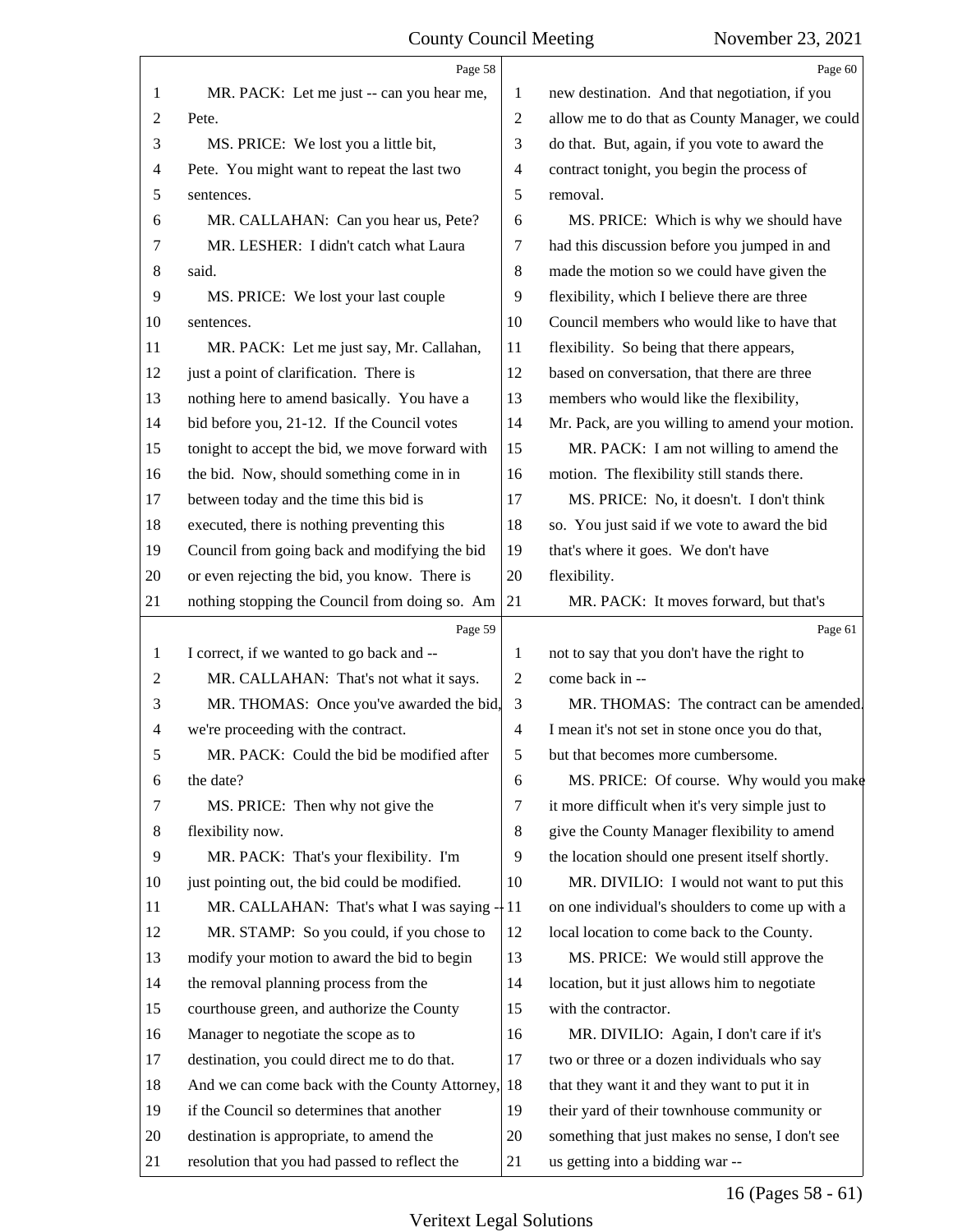<span id="page-17-0"></span>

|                | Page 62                                         |                | Page 64                                         |
|----------------|-------------------------------------------------|----------------|-------------------------------------------------|
| 1              | MS. PRICE: It still would be up to us to        | 1              | recommendation at that time for an amendment to |
| 2              | choose that location. We would still be the     | $\overline{2}$ | the bid as already awarded.                     |
| 3              | ones who would vet that out.                    | 3              | MR. PACK: So is somebody writing that           |
| 4              | MR. PACK: And let me say this as well. I        | $\overline{4}$ | down.                                           |
| 5              | mean there were individuals, instead of taking  | 5              | MR. CALLAHAN: So right now we have been         |
| 6              | the time to come up and meet the deadline date, | 6              | told there is a new location. Right now.        |
| 7              | they chose to sue the Council over the          | 7              | MR. PACK: No.                                   |
| 8              | procedure --                                    | 8              | MS. PRICE: I'm getting texts right now          |
| 9              | MS. PRICE: That's one person.                   | 9              | that we're supposed to have a letter from a     |
| 10             | MR. PACK: That's my point of view. It's         | 10             | specific person and I don't have it in my       |
| 11             | my time to give it. They chose to sue the       | 11             | packet, and I'm not going to say the person's   |
| 12             | Council over our procedure and our right to     | 12             | name.                                           |
| 13             | move the statue instead of going about the fact | 13             | MR. PACK: What date did Mister --               |
| 14             | of finding, if they had such a local location,  | 14             | MS. PRICE: All we want is some                  |
| 15             | and meeting our deadline. And that wasn't       | 15             | flexibility.                                    |
| 16             | done. The deadline came and went.               | 16             | MR. PACK: You had flexibility. The date         |
| 17             | MR. DIVILIO: Mr. Lesher, how would you          | 17             | came and went. We gave flexibility. We gave a   |
| 18             | amend this to allow flexibility. What would --  | 18             | deadline for last Friday. We did.               |
| 19             | I'm not sure how we would do that.              | 19             | MS. PRICE: Mr. Divilio, you want to go on       |
| 20             | MR. LESHER: I think I would offer -- I          | 20             | the record you would rather have this in        |
| 21             | would suggest an amendment to the motion that   | 21             | Virginia than an appropriate location here in   |
|                | Page 63                                         |                | Page 65                                         |
| $\mathbf{1}$   | is already on the table that simply said that   | 1              | Talbot County where the ancestors can at least  |
| 2              | staff is empowered to negotiate on that one     | 2              | go --                                           |
| 3              | article on the destination with the contract    | 3              | MR. PACK: We made that vote months ago.         |
| $\overline{4}$ | awardee, and that we would then -- we could     | $\overline{4}$ | MS. PRICE: Yeah, without a lot -- with a        |
| 5              |                                                 |                |                                                 |
|                | amend -- we could then further amend this bid   | 5 <sup>5</sup> | lot of information missing that the preference  |
| 6              | based on those findings. It wouldn't            | 6              | is for it to stay in Talbot County. We all      |
| 7              | necessarily get amended, this would simply      | 7              | know it's moving.                               |
| 8              | provide us the space, the opportunity to do so. | 8              | MR. PACK: There was flexibility given.          |
| 9              | Is that -- Mr. Stamp, is that --                | 9              | First you got an argument on procedure from     |
| 10             | MR. STAMP: The only thing I would add to        | 10             | them, then you said Mr. Divilio was out of      |
| 11             | that is staff -- you would give authority to    | 11             | order, so then we gave the flexibility to leave |
| 12             | staff to negotiate something for Council's      | 12             | it open to last Friday. Then that day came and  |
| 13             | consideration. Council would have to make that  | 13             | went. What's going to be next?                  |
| 14             | decision. I would propose that it would be      | 14             | MS. PRICE: Well.                                |
| 15             | done at the meeting in December. And, again,    | 15             | MR. PACK: Every month it's something            |
| 16             | that would be the opportunity to amend -- you   | 16             | different.                                      |
| 17             | could direct the County Attorney to amend the   | 17             | MS. PRICE: Yeah, when somebody jumps in         |
| 18             | resolution if you chose to do so.               | 18             | and makes a motion before you even have anybody |
| 19             | MR. LESHER: So at that time, based on           | 19             | else open their mouth to try something else     |
| 20             | what you learn between now and December 14,     | 20             | because you had to be first so that we have to  |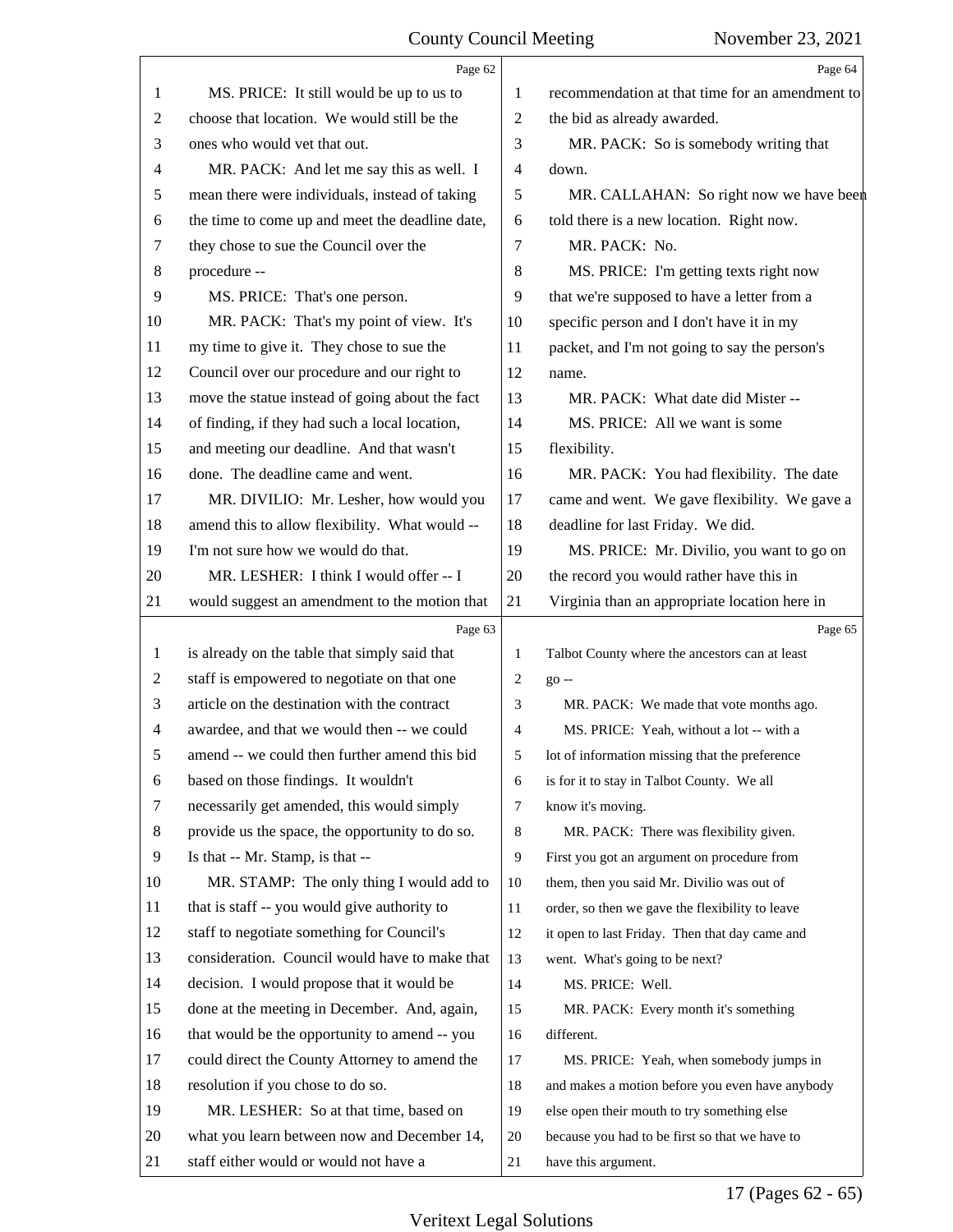<span id="page-18-0"></span>

|                | Page 66                                         |                | Page 68                                         |
|----------------|-------------------------------------------------|----------------|-------------------------------------------------|
| 1              | MR. PACK: I'm just a point of order --          | 1              | Got that.                                       |
| $\overline{2}$ | MS. PRICE: Three of us made a motion to         | $\overline{2}$ | SECRETARY: That's what I had.                   |
| 3              | flexibility. So I guess you call the vote and   | 3              | MR. PACK: Okay. That's the amendment.           |
| $\overline{4}$ | see what happens.                               | 4              | He made an amendment.                           |
| 5              | MR. PACK: You can still -- listen,              | 5              | MR. LESHER: So I'm offering that as an          |
| 6              | Ms. President of MACO, you can still amend a    | 6              | amendment now.                                  |
| 7              | motion. A motion still can be amended even if   | 7              | MR. PACK: He's offering the amendment.          |
| 8              | it's made to the floor, procedurally you can    | 8              | MS. PRICE: Yeah, which five minutes ago         |
| 9              | still amend a motion.                           | 9              | you said you don't need to do that.             |
| 10             | MS. PRICE: Didn't Mr. Lesher do that.           | 10             | MR. PACK: He's offering an amendment.           |
| 11             | MR. PACK: Just because I made a motion          | 11             | MS. PRICE: Yeah, you didn't want to             |
| 12             | doesn't mean it has to go forward unamended.    | 12             | allow --                                        |
| 13             | You can still amend a motion.                   | 13             | MR. PACK: He's offering the amendment.          |
| 14             | MS. PRICE: You said we didn't need to.          | 14             | MS. PRICE: Just make the amendment. I           |
| 15             | Mr. Lesher, have you amended the motion?        | 15             | guess we'll take it.                            |
| 16             | MR. CALLAHAN: Mr. Lesher, did you -- do         | 16             | MR. PACK: He's offering the amendment.          |
| 17             | you want to amend the motion that's on the      | 17             | MS. PRICE: Oh, you need a second.               |
| 18             | floor now.                                      | 18             | MR. PACK: Thank you.                            |
| 19             | MR. LESHER: I think procedurally that           | 19             | MS. PRICE: Second.                              |
| 20             | would be the way to do it, yes.                 | 20             | MR. PACK: The amendment has been                |
| 21             | MR. CALLAHAN: Okay.                             | 21             | seconded. Discussion on the amendment.          |
|                |                                                 |                |                                                 |
|                | Page 67                                         |                | Page 69                                         |
| 1              | MR. PACK: So did anyone write his               | 1              | MR. DIVILIO: So this is just for                |
| 2              | amendment down. Because you got to have the     | 2              | clarification. We would be entering into an     |
| 3              | amendment before someone can second it.         | 3              | agreement with this company, accepting this bid |
| 4              | MR. CALLAHAN: We have already got one on        | $\overline{4}$ | to relocate the statue while waiting for final  |
| 5              | the floor, so --                                | 5              | approval on the location that it's being        |
| 6              | MR. PACK: He's making an amendment to the       | 6              | relocated to. Is that -- or --                  |
| 7              | motion, okay. If the amendment is seconded,     | 7              | MR. LESHER: Mr. Divilio, the way I see it       |
| 8              | then you have a motion amended, then you take a | 8              | is that without further Council action, this    |
| 9              | vote on that. I'm saying, what's his            | 9              | will go forward. However, if staff learns of a  |
| 10             | amendment.                                      | 10             | viable option and comes to us with a            |
| 11             | SECRETARY: My notes say that Mr. Lesher         | 11             | recommendation for a change to the location in  |
| 12             | would allow flexibility to staff to empower     | 12             | December, we can at that point vote to amend    |
| 13             | staff to negotiate. And then Mr. Stamp said     | 13             | this bid package. But what we would be voting   |
| 14             | for a destination for Council's consideration.  | 14             | on right now, with this amendment, simply       |
| 15             | MR. PACK: His amendment is to amend the         | 15             | provides that opportunity in December. If       |
| 16             | motion to allow staff to empower the staff --   | 16             | there is no staff recommendation, if none of    |
| 17             | SECRETARY: To negotiate.                        | 17             | these prove viable, it simply goes forward. If  |
| 18             | MR. PACK: -- to negotiate.                      | 18             | we do have a compelling case for a change of    |
| 19             | SECRETARY: A location or locations for          | 19             | location that comes to us in the form of a      |
| 20             | Council's consideration.                        | 20             | staff recommendation in December, then a        |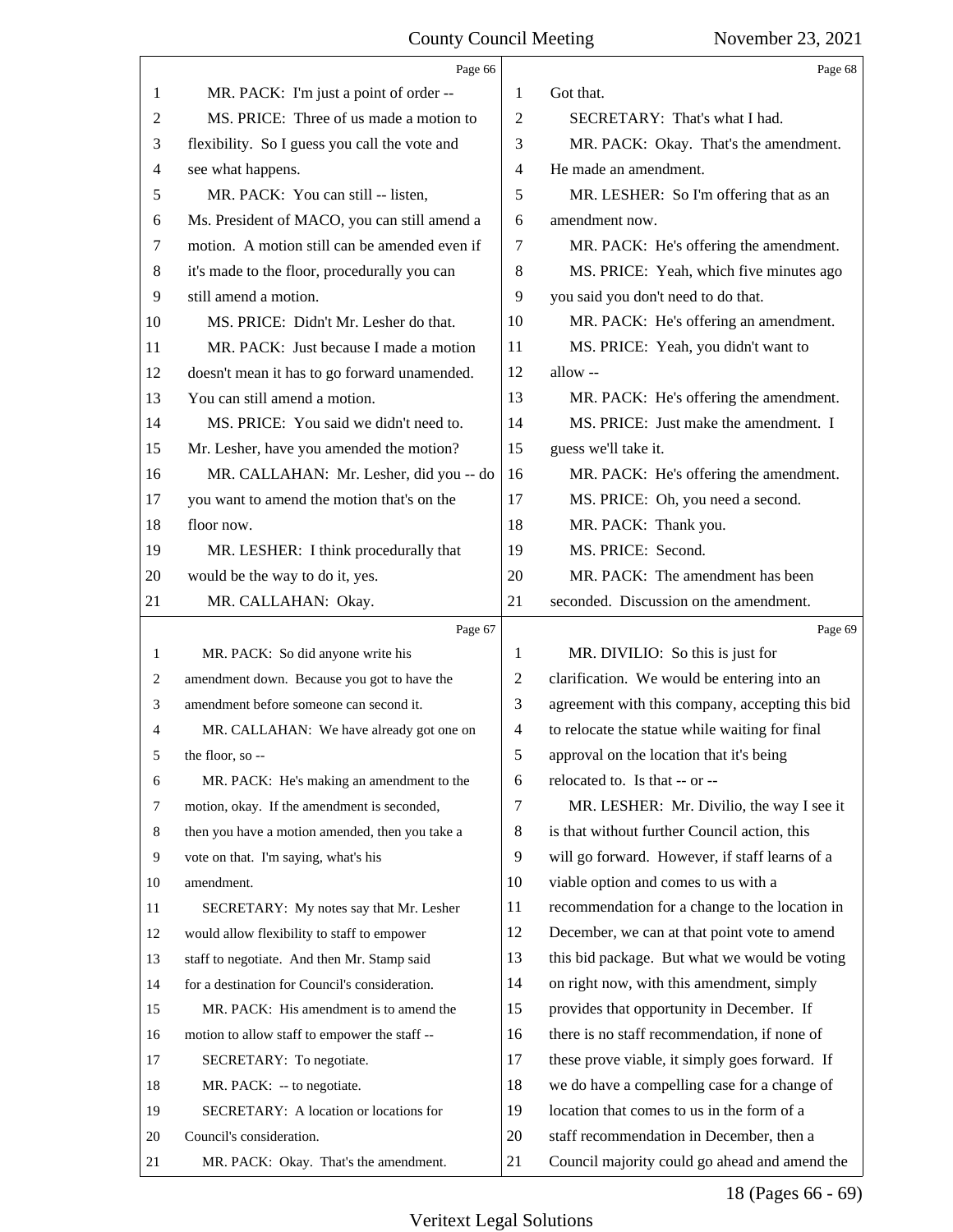<span id="page-19-0"></span>

|                | Page 70                                         |                | Page 72                                         |
|----------------|-------------------------------------------------|----------------|-------------------------------------------------|
| 1              | bid with regard to final destination.           | 1              | these offers to understand any particular       |
| $\overline{2}$ | MR. CALLAHAN: Mr. Lesher, I don't see           | 2              | advantages or disadvantages over the existing   |
| 3              | where staff should be making the                | 3              | offer. We have a perfectly viable offer on the  |
| $\overline{4}$ | recommendation, it should be Council making the | $\overline{4}$ | table at Cross Keys and we'll have to weigh any |
| 5              | recommendation.                                 | 5              | of these. But I do not see calling anybody up.  |
| 6              | MS. PRICE: They just need to bring us the       | 6              | This is a -- this would be under County         |
| 7              | location.                                       | 7              | Manager's report for modification of the bid,   |
| 8              | MR. CALLAHAN: They just need to bring us        | 8              | and we better have that information in time for |
| 9              | the information and let us make the             | 9              | us to vet before that Council meeting.          |
| 10             | recommendation. Do you agree with that?         | 10             | MS. PRICE: And I think that because, you        |
| 11             | MR. LESHER: I can support that.                 | 11             | know, people might have some hesitancy, that    |
| 12             | MR. PACK: The first meeting in December.        | 12             | any information that Council was given on       |
| 13             | MR. DIVILIO: So in the first meeting in         | 13             | locations will be treated privately. We're not  |
| 14             | December we're essentially calling all          | 14             | going to go out and say so and so and so and so |
| 15             | interested parties to the room to go on public  | 15             | have all offered their land, which is why you   |
| 16             | record to tell us who would like it and justify | 16             | would not bring them all up publically and      |
| 17             | why for us to debate and decide.                | 17             | parade them out in front of people, that this   |
| 18             | MS. PRICE: Well, or if we're having a           | 18             | would be considered something confidential and  |
| 19             | December 21st meeting, have that week because   | 19             | we can consider it at least first which ones    |
| 20             | we have such a busy calendar on the 14th. So I  | 20             | are viable.                                     |
| 21             | would at least leave it open to the 21st.       | 21             | MR. LESHER: Look, anybody who is so shy         |
|                |                                                 |                |                                                 |
|                | Page 71                                         |                | Page 73                                         |
| 1              | MR. PACK: No, no, no. First meeting in          | 1              | or thin skinned about this shouldn't tender an  |
| 2              | December. No.                                   | $\mathbf{2}$   | offer.                                          |
| 3              | MS. PRICE: We already have like four            | 3              | MR. PACK: Thank you.                            |
| 4              | public meetings.                                | $\overline{4}$ | MR. STAMP: So staff's recommendation is         |
| 5              | MR. PACK: This will take a minute because       | 5              | if you were to have a proposal, we would need   |
| 6              | you're not going to get any bids.               | 6              | the take the work back on the proposal by the   |
| 7              | MR. CALLAHAN: Well, we got some on the          | 7              | 6th of December to prepare Council for the      |
| 8              | table now by ourselves. We do have some on the  | 8              | 15th. 14th.                                     |
| 9              | table.                                          | 9              | MS. PRICE: Well, what I thought we were         |
| 10             | MR. DIVILIO: But is that how we're all          | 10             | talking about, since we have such a packed      |
| 11             | seeing this play out, that this would then      | 11             | schedule on the 14th, vote on the 21st.         |
| 12             | become an agenda item for that meeting, I       | 12             | MR. PACK: No. You were talking about.           |
| 13             | assume in the County Manager's report, and we   | 13             | We weren't talking about. You were talking      |
| 14             | would call up all interested parties to --      | 14             | about that.                                     |
| 15             | MR. LESHER: No. I don't see us going            | 15             | MS. PRICE: I suggested it. And I'm              |
| 16             | that route. I think that we need to have these  | 16             | seeing nods that we have a very packed agenda   |
| 17             | things in writing in advance.                   | 17             | on the 14th.                                    |
| 18             | MR. CALLAHAN: No different than what we         | 18             | MR. STAMP: We do, but I suspect Council         |
| 19             | have now.                                       | 19             | would want to resolve this matter.              |
| 20             | MR. LESHER: We need time for either             | 20             | MR. PACK: This is another date that we're       |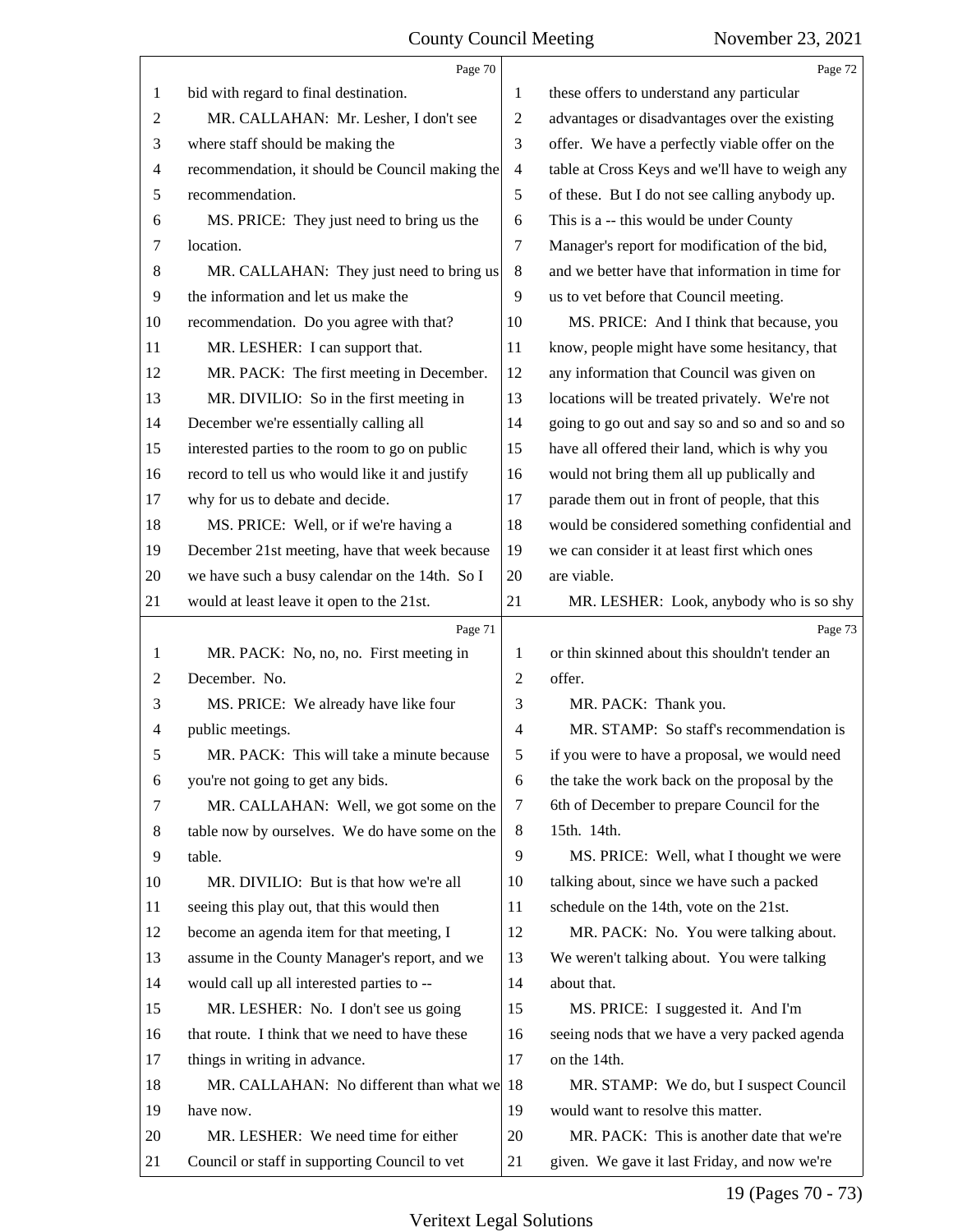<span id="page-20-0"></span>

|                | Page 74                                         |                | Page 76                                         |
|----------------|-------------------------------------------------|----------------|-------------------------------------------------|
| $\mathbf{1}$   | giving them another.                            | 1              | here in Talbot County.                          |
| 2              | MR. CALLAHAN: Mr. Pack, would you --            | $\overline{2}$ | MR. DIVILIO: But one of the options             |
| 3              | could you show a little bit of -- I'm asking    | 3              | isn't. One of them is in St. Mary's, right, or  |
| 4              | you, because it's such an important situation   | $\overline{4}$ | Southern Maryland.                              |
| 5              | here, okay. To two weeks could make a           | 5              | MR. CALLAHAN: Yeah, I know.                     |
| 6              | difference on the location. So would you        | 6              | MS. PRICE: Obviously we would prefer            |
| 7              | please be a little flexible.                    | 7              | Talbot County. But if --                        |
| 8              | MR. PACK: I think we are being flexible,        | 8              | MR. DIVILIO: So there are two options           |
| 9              | Mr. Callahan.                                   | 9              | that came in at the last hour, an hour before   |
| 10             | MR. CALLAHAN: I know you are.                   | 10             | we went into closed session. One was in         |
| 11             | MR. PACK: The date was last Friday. Now         | 11             | Southern Maryland and another one is an         |
| 12             | we're going from last Friday to December the    | 12             | individual who wants to put it in their yard.   |
| 13             | 6th. How many weeks is that as far as           | 13             | How do we pick which individual gets it?        |
| 14             | flexibility? Four weeks.                        | 14             | MR. CALLAHAN: That's up to us.                  |
| 15             | MR. CALLAHAN: I'm asking for six.               | 15             | MS. PRICE: And there are others that have       |
| 16             | MR. PACK: Now. Come on, Mr. Callahan.           | 16             | not come forward and I would venture to say     |
| 17             | MR. CALLAHAN: I'm just asking that. We          | 17             | that after this conversation this evening that  |
| 18             | all got this stuff today.                       | 18             | those other people who have expressed an        |
| 19             | MR. PACK: We got nothing today.                 | 19             | interest will now come forward if they are      |
| 20             | MR. CALLAHAN: We did get something today.       | 20             | serious about it.                               |
| 21             | We got a location in Maryland and we got a      | 21             | MR. LESHER: What on earth are they              |
|                |                                                 |                |                                                 |
|                | Page 75                                         |                | Page 77                                         |
| 1              | private citizen that wants it. So can we --     | 1              | waiting for. We have been acting for over a     |
| $\overline{c}$ | MR. PACK: Again, I think --                     | $\overline{c}$ | year.                                           |
| 3              | MR. CALLAHAN: Bear with me now. So              | 3              | MR. DIVILIO: I echo that exact                  |
| 4              | knowing that was the ninth hour, knowing it was | $\overline{4}$ | exhaustion. No, I am. I'm taking this very      |
| 5              | a ninth hour, I'm just asking can we just put   | 5              | seriously here. I am taking -- this delay --    |
| 6              | this package together in the next several       | 6              | for somebody to say that they are afraid to put |
| 7              | weeks. And if it's real, it will happen. If     | 7              | their name out there to the public that they    |
| 8              | not, we're going to move on the 21st.           | 8              | would take the statue for perpetuity, I don't   |
| 9              | MR. PACK: I think today is the 23rd. You        | 9              | agree -- you either need to stand up and say,   |
| 10             | don't think staff in the matter -- mind you     | 10             | yes, I will take care of this forever and make  |
| 11             | Thursday and Friday are holidays, you don't     | 11             | this accessible to the public, or you have to   |
| 12             | think staff has enough time to review this and  | 12             | say, disingenuously, I'm related to it and I    |
| 13             | give us something by the 6th.                   | 13             | think it looks best in my front yard. And I     |
| 14             | MS. PRICE: After one hundred -- 200,            | 14             | don't know how to pick that person out of any   |
| 15             | whatever hundred years it's been, what's        | 15             | others.                                         |
| 16             | another-                                        | 16             | MS. PRICE: Do you remember how certain          |
| 17             | MR. CALLAHAN: I just -- if there is a           | 17             | council members have been treated over this     |
| 18             | location, I want to make sure that we vet the   | 18             | whole issue.                                    |
| 19             | location. And the stuff that has come to us     | 19             | MR. DIVILIO: I know exactly how I have          |
| 20             | today, you know, there is two possibilities     | 20             | been treated throughout this entire process.    |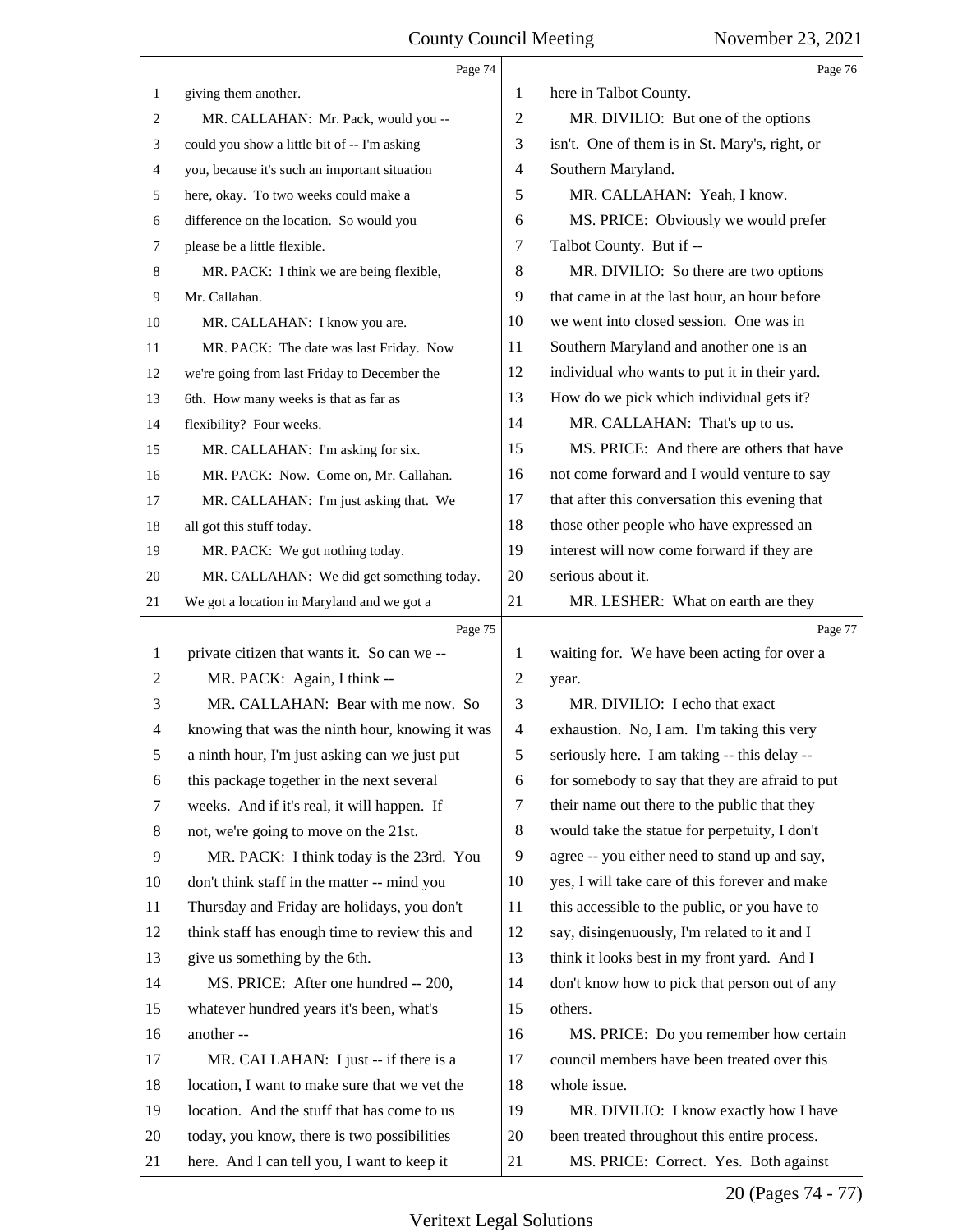#### County Council Meeting November 23, 2021  $\overline{1}$

5

<span id="page-21-0"></span>

|                | Page 78                                         |                          | Page 80                                         |
|----------------|-------------------------------------------------|--------------------------|-------------------------------------------------|
| 1              | it and for it. And you changed your mind and    | 1                        | responsive prospect for this destination.       |
| 2              | other people have changed their mind. It is     | $\mathbf{2}$             | Second is that there is an authenticity to this |
| 3              | not easy. People get attacked over this issue.  | 3                        | location. A lot of Talbot County boys fought    |
| 4              | So please have a little compassion for --       | $\overline{\mathcal{A}}$ | in this location. People who are named on this  |
| 5              | MR. DIVILIO: I have a lot of compassion.        | 5                        | monument. There is something that is true       |
| 6              | And now I'm asking for you to have some         | 6                        | about that location. That authenticity of       |
| 7              | compassion for me. We've gone through the       | 7                        | location I think is something that has a        |
| 8              | process.                                        | $8\,$                    | particular advantage. Perhaps there are other   |
| 9              | MS. PRICE: And nobody really wants it to        | 9                        | places that would meet -- I'm sorry, and most   |
| 10             | go to Virginia except for you, Mr. Divilio.     | 10                       | important is that this location also ensures    |
| 11             | MR. DIVILIO: I don't want it to go to           | 11                       | public access for the indefinite future. If     |
| 12             | Virginia but I have yet to find anything        | 12                       | there are other locations perhaps that are      |
| 13             | better.                                         | 13                       | closer that could fulfill all of those          |
| 14             | MS. PRICE: So give it a couple weeks.           | 14                       | requirements, I'm ready to support that. If --  |
| 15             | MR. DIVILIO: How many more weeks?               | 15                       | particularly if one could be found perhaps      |
| 16             | MR. LESHER: Mr. President.                      | 16                       | closer. But there is a lot of -- there are a    |
| 17             | MR. CALLAHAN: Yes, Mr. Vice President.          | 17                       | lot of advantages to the location that          |
| 18             | MR. LESHER: One, I believe -- I believe         | 18                       | Mr. Divilio has identified, and that is why I'm |
| 19             | actually Mr. Divilio has been consistent in his | 19                       | ready to support this. I'm willing to explore   |
| 20             | position from the start. Mr. Divilio said from  | 20                       | alternatives, but right now I'm skeptical that  |
| 21             | the start that he could not support moving the  | 21                       | there is one that will exceed the advantages of |
|                |                                                 |                          |                                                 |
|                | Page 79                                         |                          | Page 81                                         |
| $\mathbf{1}$   | monument without having a suitable destination  | 1                        | the one that is on the table.                   |
| 2              | for it. So I do not believe he's been           | $\overline{2}$           | MS. PRICE: I would like to reiterate one        |
| 3              | inconsistent, it's just that the circumstances  | 3                        | thing that's in the letter from battlefield in  |
| $\overline{4}$ | have changed because for a while we did not     | $\overline{4}$           | Virginia, and that is keeping it in its current |
| 5              | have that location. But let's -- I will set     | 5                        | location, which we know now is not an option.   |
| 6              | forth what I would regard as my criteria for    | 6                        | But the second stipulation they on there was if |
| 7              | changing the destination location. There were   | 7                        | there is a location in Talbot County that it    |
| 8              | two attributes that I think Cross Keys location | 8                        | must go there first. I read the letter, that    |
| 9              | has that another location would have to         | 9                        | is what it says. So if there is an opportunity  |
| 10             | provide. One is that it is owned and operated   | 10                       | for it to be in Talbot County, the              |
| 11             | by an organization that is organized for that   | 11                       | battlefield's own letter states that it should  |
| 12             | purpose in perpetuity. In other words there is  | 12                       | stay in Talbot County. It stays that they       |
| 13             | no -- the land will not be bought and sold by   | 13                       | really don't want it if there is a place for it |
| 14             | other entities. It is owned by a                | 14                       | in Talbot County. So I think we owe it to the   |
| 15             | preservational organization and there is no     | 15                       | citizens of Talbot County to keep the monument  |
| 16             | prospect, no foreseeable prospect, that that    | 16                       | in its home County.                             |
| 17             | will change in any foreseeable timeline. So     | 17                       | MR. DIVILIO: I assume you spoke to them         |
| 18             | there is an element of perpetuity here. You     | 18                       | and found out -- to get clarification of what   |
| 19             | know, if this goes to a private landowner, the  | 19                       | they were referring to.                         |
| 20             | land could be sold and then what. So I don't    | 20                       | MS. PRICE: No, because you didn't               |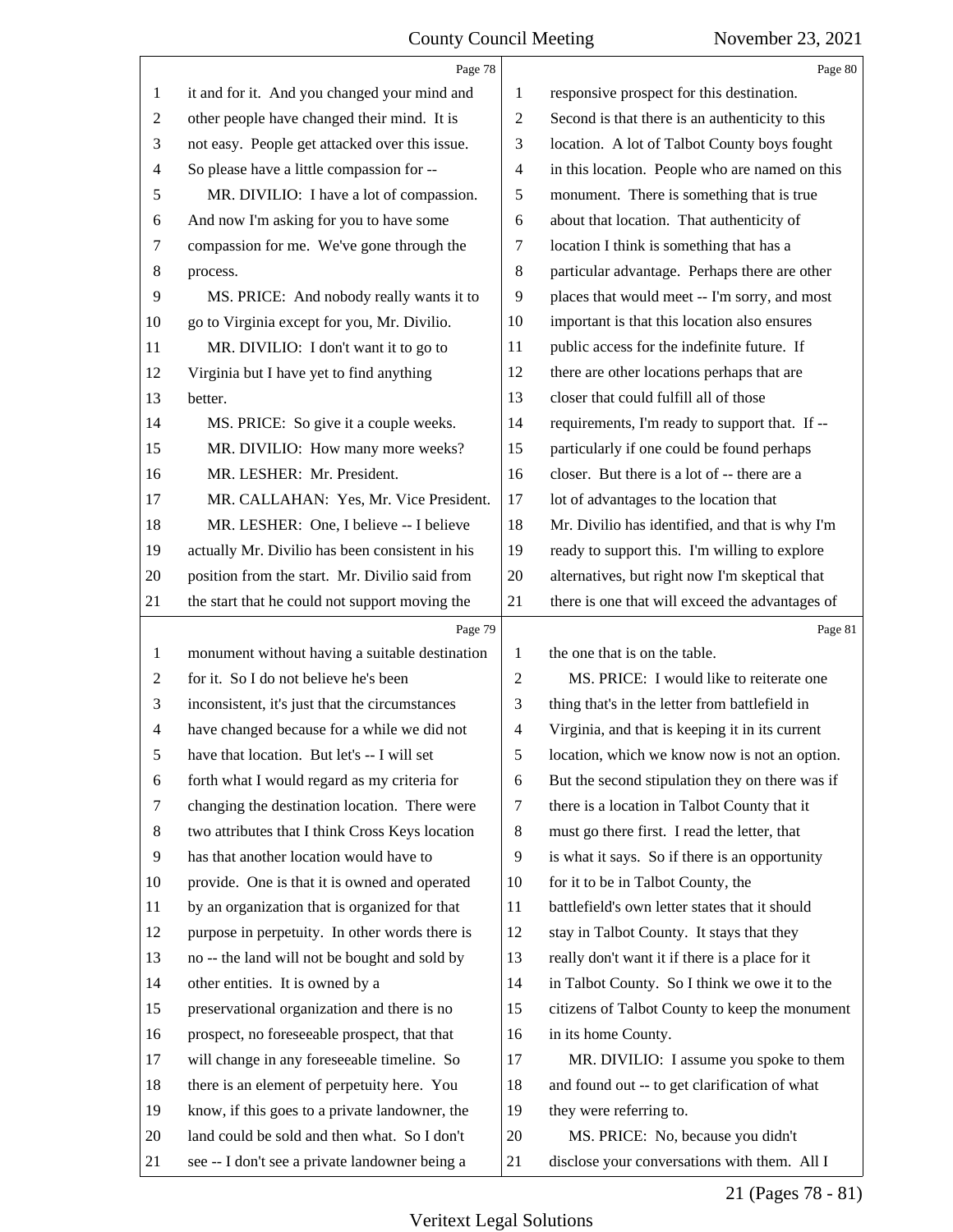<span id="page-22-0"></span>

|                          | Page 82                                         |    | Page 84                                         |
|--------------------------|-------------------------------------------------|----|-------------------------------------------------|
| 1                        | have is the letter that was presented to us     | 1  | their purview. They know how to take care of    |
| 2                        | like about an hour before we voted on it and    | 2  | them. They know how the ground should be laid   |
| 3                        | that none of us ever saw in advance             | 3  | out. So it would be I believe a great addition  |
| $\overline{\mathcal{A}}$ | unfortunately. But all I have is that letter.   | 4  | to what they already have there at the          |
| 5                        | No, I didn't speak to them, Mr. Divilio. Maybe  | 5  | battlefield. So with that being said,           |
| 6                        | they should have put that in writing.           | 6  | Mr. Lesher, as you laid out your requirements,  |
| 7                        | MR. DIVILIO: And the follow-up                  | 7  | I don't think you're going to find any of that  |
| 8                        | conversations and since that letter was written | 8  | over the next two weeks that's going to meet    |
| 9                        | have you taken the opportunity to speak with    | 9  | those requirements. But nonetheless,            |
| 10                       | them.                                           | 10 | Mr. Chairman, you have a motion and an          |
| 11                       | MS. PRICE: Conversations, no. I only            | 11 | amendment and a second before you. So I'll      |
| 12                       | take what I see in writing. That's all we've    | 12 | yield the floor for your vote.                  |
| 13                       | got. If you don't have it in writing, you       | 13 | MR. CALLAHAN: Okay. Are we flexible on          |
| 14                       | don't have it. So private conversations         | 14 | the time on the 21st. Can we do the 21st.       |
| 15                       | between you and battlefield I don't think       | 15 | MR. PACK: I'm not flexible. That was            |
| 16                       | really was fair. I think if they had something  | 16 | part of his motion. His amendment.              |
| 17                       | different in mind other than them stating that  | 17 | MR. CALLAHAN: Mr. Lesher, could you             |
| 18                       | they wanted it in its current location and if   | 18 | extend it to the 21st, please.                  |
| 19                       | that was not an option, to stay in Talbot       | 19 | MR. LESHER: I think -- I suspect the time       |
| 20                       | County, and only then if it couldn't stay in    | 20 | is of the essence in terms of the planning that |
| 21                       | Talbot County would they take it, that's what I | 21 | is being done by our bidder here.               |
|                          | Page 83                                         |    | Page 85                                         |
| 1                        | saw in writing.                                 | 1  | MR. CALLAHAN: The bidders don't tell us         |
| 2                        | MR. PACK: I did speak to members of --          | 2  | what to do. We're telling the bidder what to    |
| 3                        | representatives of Cross Keys and had a very    | 3  | do. So the bidder is going to be there one way  |
| 4                        | pleasant conversation with them. I think they   | 4  | or the other.                                   |
| 5                        | want to just make sure that things were         | 5  | MS. PRICE: It is Christmas for Pete's           |
| 6                        | proceeding up here, they knew about the         | 6  | sake. I don't think he's going to do a whole    |
| 7                        | lawsuit, just wanted to make sure that the      | 7  | lot that last week of December anyway.          |
| 8                        |                                                 |    |                                                 |
| 9                        | resolution was going to move forward. I         | 8  | MR. CALLAHAN: He's not even starting            |
| 10                       | assured them that it would be. And we heard     | 9  | until the first of the year anyway.             |
|                          | from our County Attorney earlier today that the | 10 | MR. PACK: No, he has to start with the          |
| 11                       | court ruled in our favor regarding the lawsuit  | 11 | planning process -- Mr. Callahan, you're --     |
| 12                       | that was filed against the County regarding the | 12 | MR. STAMP: He will immediately begin the        |
| 13                       | administrative resolution of how this Council   | 13 | planning process in December to work out -- the |
| 14                       | proceeded. So it appears that they are          | 14 | work plans, it's set in the bid to begin the    |
| 15                       | prepared to take the monument. They just        | 15 | planning process for the removal immediately in |
| 16                       | wanted to again speak with me. I did speak      | 16 | December with a move, physical move, in         |
| 17                       | with them about it. So I think that, again,     | 17 | January, correct.                               |
| 18                       | the resolution as is drafted, the destination.  | 18 | MR. CALLAHAN: Physical move.                    |
| 19                       | Some of the points that Mr. Lesher pointed out, | 19 | MR. STAMP: The physical move in January         |
| 20                       | it is a public area. They are in the business   | 20 | with the planning and all the details for       |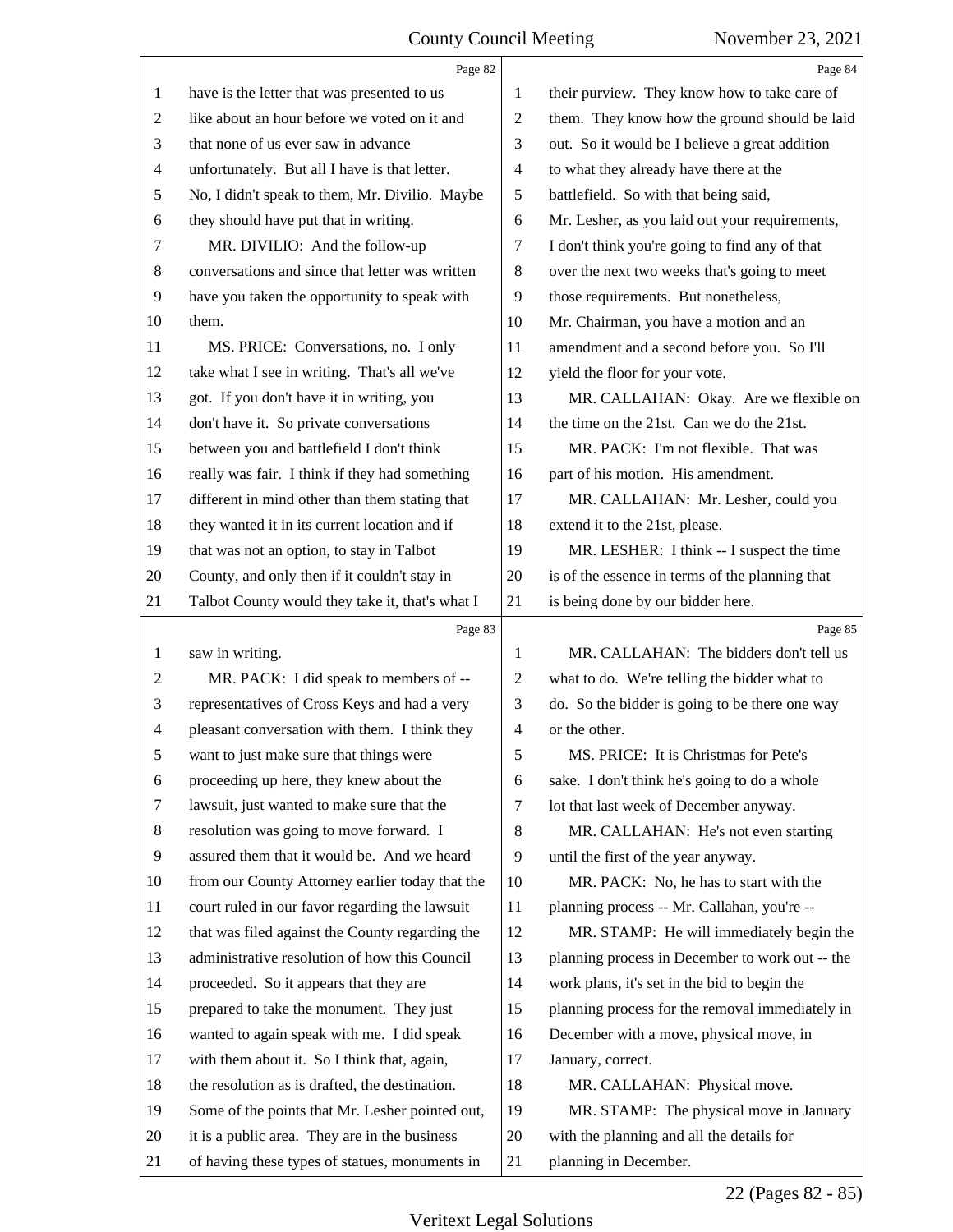<span id="page-23-0"></span>

|    | Page 86                                         |    | Page 88                                        |
|----|-------------------------------------------------|----|------------------------------------------------|
| 1  | MR. CALLAHAN: Okay. Madam Secretary, you        | 1  | this County. And we all know it's going to     |
| 2  | want to call the vote.                          | 2  | move. We all know that, Mr. Pack. I just       |
| 3  | MR. PACK: This is on the amendment.             | 3  | want --                                        |
| 4  | MR. DIVILIO: So just to clarify, this           | 4  | MR. PACK: So the amendment -- he changed       |
| 5  | $is -$                                          | 5  | his vote to yes. The amendment passes three to |
| 6  | MR. PACK: On Pete's amendment. On the           | 6  | two. Okay. So the amendment passes. Now you    |
| 7  | amendment only.                                 | 7  | have the matter fully as amendment. Please     |
| 8  | MR. DIVILIO: Okay.                              | 8  | call the vote, Madam Secretary.                |
| 9  | SECRETARY: Mr. Callahan.                        | 9  | MR. CALLAHAN: Wait a minute now.               |
| 10 | MR. CALLAHAN: No.                               | 10 | MR. PACK: You voted on the amendment.          |
| 11 | SECRETARY: Mr. Divilio.                         | 11 | Now you have a matter before you as amended.   |
| 12 | MR. DIVILIO: No.                                | 12 | MS. PRICE: I think we have a chairman who      |
| 13 | SECRETARY: Mr. Lesher.                          | 13 | is supposed to call the roll.                  |
| 14 | MR. LESHER: Aye.                                | 14 | MR. CALLAHAN: Now we have true amendment       |
| 15 | SECRETARY: Ms. Price.                           | 15 | now, correct.                                  |
| 16 | MS. PRICE: Aye.                                 | 16 | MR. PACK: Yes.                                 |
| 17 | SECRETARY: Mr. Pack.                            | 17 | MR. CALLAHAN: Okay.                            |
| 18 | MR. PACK: No. Now you have the motion           | 18 | MS. PRICE: As amended.                         |
| 19 | before you as set forth.                        | 19 | MR. CALLAHAN: Right.                           |
| 20 | SECRETARY: Mr. Callahan.                        | 20 | SECRETARY: Mr. Callahan.                       |
| 21 | MR. CALLAHAN: No.                               | 21 | MR. CALLAHAN: Yes.                             |
|    | Page 87                                         |    | Page 89                                        |
|    |                                                 |    |                                                |
| 1  | MR. DIVILIO: Did you want to change --          | 1  | SECRETARY: Mr. Divilio.                        |
| 2  | MR. CALLAHAN: I can clarify, I mean so --       | 2  | MR. DIVILIO: Aye.                              |
| 3  | I can clarify my vote if I would like. I want   | 3  | SECRETARY: Mr. Lesher.                         |
| 4  | it to stay here, I want to look at a new place. | 4  | MR. LESHER: Aye.                               |
| 5  | MS. PRICE: Right. That's the amendment.         | 5  | SECRETARY: Ms. Price.                          |
| 6  | MR. PACK: You said no.                          | 6  | MS. PRICE: Aye.                                |
| 7  | MR. CALLAHAN: Well, I can change my vote.       | 7  | SECRETARY: Mr. Pack.                           |
| 8  | I can change my vote.                           | 8  | MR. PACK: Aye.                                 |
| 9  | MR. DIVILIO: Do you want to change that         | 9  | MR. CALLAHAN: Okay.                            |
| 10 | for the record.                                 | 10 | MR. PACK: Good?                                |
| 11 | MR. CALLAHAN: Yeah, I'll change it for          | 11 | MR. CALLAHAN: Okay.                            |
| 12 | the record to yes.                              | 12 | MR. PACK: Move on.                             |
| 13 | MS. PRICE: Well, it's a little confusing.       | 13 | MR. STAMP: So just a point of                  |
| 14 | MR. CALLAHAN: It is confusing. It's not         | 14 | clarification on the timeframe. Is it your     |
| 15 | a laughing matter. I want to make the right     | 15 | expectation, Council, that staff brings this   |
| 16 | decision.                                       | 16 | back for your decision at the December 14th    |
| 17 | MR. PACK: We talked about this amendment        | 17 | meeting or the December 21st meeting if you    |
| 18 | for the last ten minutes.                       | 18 | chose to have a meeting on the 21st.           |
| 19 | MR. CALLAHAN: Yeah, I just don't trust          | 19 | MR. PACK: According to what he said, time      |
| 20 | the whole thing. It's in a lot of motions in a  | 20 | is of the essence. So what I took that as      |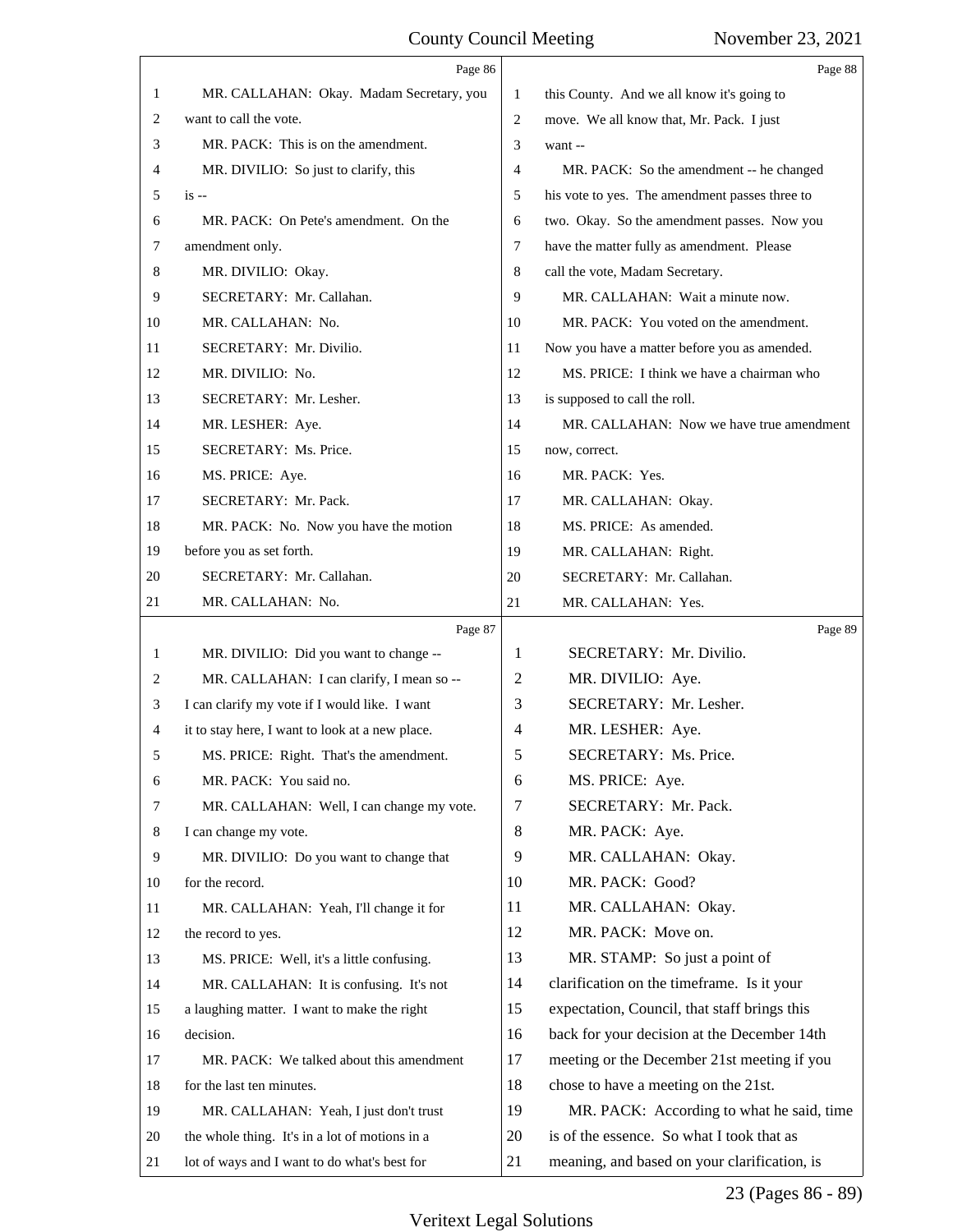<span id="page-24-0"></span>

|                | Page 90                                            |                | Page 92                                         |
|----------------|----------------------------------------------------|----------------|-------------------------------------------------|
| 1              | that you wanted all bids back to you by            | 1              | Cross Keys battlefield organization would offer |
| 2              | December 6th so you can have them in the packet    | 2              | it. Placing it in someone's private property    |
| 3              | by December 14th. That's what we just voted on     | 3              | is seriously problematic because I don't know   |
| 4              | was that understanding.                            | 4              | how they could possibly ensure its maintenance  |
| 5              | MR. STAMP: Thank you.                              | 5              | in perpetuity. That's -- it's just not          |
| 6              | MR. PACK: That's what we just voted on.            | 6              | following through with the decision, which I    |
| 7              | MR. STAMP: Thank you. The only other               | 7              | think is a good decision. Mr. Divilio, you've   |
| 8              | item that I have under County Manager report is    | 8              | done I think a fabulous job, a mature job, a    |
| $\overline{9}$ | just to announce County offices are closed on      | 9              | serious job in finding of the right place for   |
| 10             | Thursday, November 25th, and Friday,               | 10             | that statue, which does not belong on the       |
| 11             | November 26th in honor of Thanksgiving.            | 11             | County courthouse lawn. I think that, you       |
| 12             | MR. CALLAHAN: That sounds good. Okay.              | 12             | know, if there is a place it seems to me in     |
| 13             | Go ahead.                                          | 13             | this County it would have been at a cemetery    |
| 14             | MR. DIVILIO: Sign-up sheet.                        | 14             | where some of those men are buried, the men     |
| 15             | MR. CALLAHAN: No. Okay. There is no                | 15             | whose names are on the monument. That           |
| 16             | public comment. Okay. I was getting ready,         | 16             | notwithstanding -- with that out of the         |
| 17             | nobody is written. Anybody out in the audience     | 17             | question, then it's -- there is hardly a        |
| 18             | want to come up for public comment. Come on        | 18             | fitting place, a place that's more fitting,     |
| 19             | up.                                                | 19             | than a battlefield where those men fought.      |
| 20             | RIDGLEY KNOX: Hi. I'm Ridgely Knox from            | 20             | That is the place where those names will have   |
| 21             | Bozman. We're raising money to move this           | 21             | the true integrity that they perhaps deserve.   |
|                |                                                    |                |                                                 |
|                | Page 91                                            |                | Page 93                                         |
| $\mathbf{1}$   | monument. We made a pledge that taxpayers          | 1              | I don't believe in their cause but if there was |
| 2              | wouldn't pay for it. We just -- we understand      | 2              | anything that would speak to an integrity for   |
| 3              | this is a complicated process. I don't care        | 3              | their position and their effort, that would be  |
| $\overline{4}$ | where it goes. I certainly think that what         | $\overline{4}$ | the place for it. In a state that was the       |
| 5              | Mr. Divilio has tried to do is honor it, and I     | 5              | confederacy. This was not the confederacy. We   |
| 6              | think that's an important thing to do. So if       | 6              | seem to forget that sometimes.                  |
| 7              | it's stuck in somebody's backyard, I'm not         | 7              | MR. CALLAHAN: Thank you. Appreciate it.         |
| 8              | sure that's what it will do. I just want to        | 8              | Yup. Okay.                                      |
| 9              | say since we're raising the money we have a        | 9              | MR. DIVILIO: Mr. Lesher would have read         |
| 10             | seat at this table and we want to be part of       | 10             | off or memorized a statement. Please try to     |
| 11             | this process. So we want to be -- this to be       | 11             | keep the comments directed to the Council at    |
| 12             | transparent. We don't want to ask people to        | 12             | large.                                          |
| 13             | give money to something and not quite know what 13 |                | VICKIE WILSON: Vickie Wilson, Easton. I         |
| 14             | it is. So that's just all I want to say.           | 14             | certainly sat in here you know several times    |
| 15             | MR. CALLAHAN: Okay. Thank you.                     | 15             | and we had this conversation. And I said to     |
| 16             | Appreciate it. Anybody else. Come on up.           | 16             | myself I'm not going to say anything. But       |
| 17             | MICKEY TERRONE: Good evening. Mickey 17            |                | tonight it seemed like you had a last minute    |
| 18             | Terron from Oxford. I'm concerned that any         | 18             | bid come in, past your deadline, which is a     |
| 19             | last minute, last hour applications to maintain    | 19             | little kind of strange there that I thought we  |
| 20             | the statue here in this County won't come          | 20             | would adhere to the deadlines, because I know   |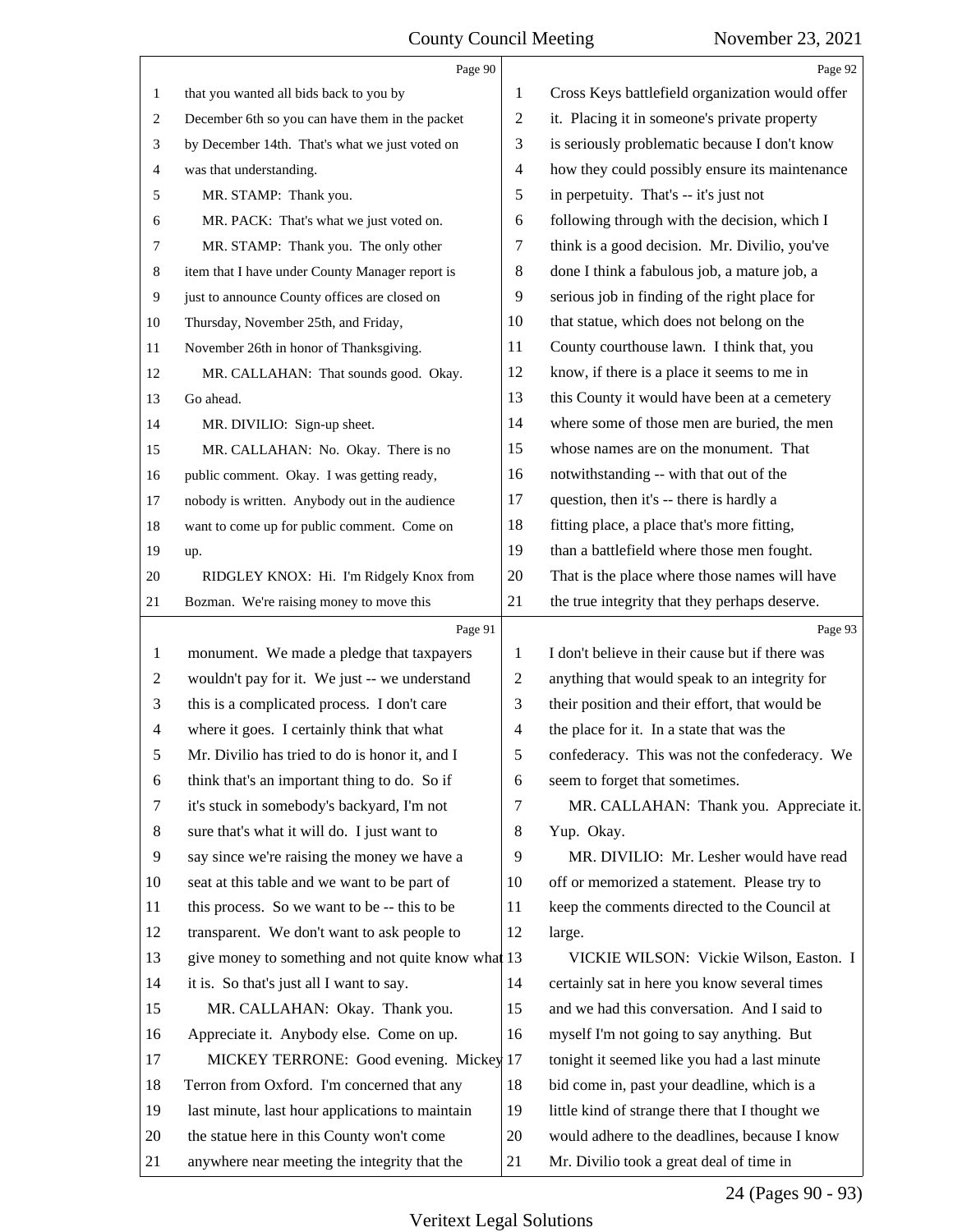<span id="page-25-0"></span>

|                | Page 94                                         |                          | Page 96                                         |
|----------------|-------------------------------------------------|--------------------------|-------------------------------------------------|
| $\mathbf{1}$   | researching. And my question is where are the   | 1                        | all of a sudden, and it doesn't really surprise |
| $\overline{2}$ | folks who all of a sudden now brings in a bid   | 2                        | me, that's why we're here tonight, that you     |
| 3              | or brings in a request to take the statue and   | 3                        | would do something like this. Well, I'm         |
| $\overline{4}$ | have someplace to move it. Why weren't they     | 4                        | disappointed in this Council. And I wish we     |
| 5              | doing their due diligence as Mr. Divilio was    | 5                        | could just have this story over with.           |
| 6              | doing during that time. We certainly had had a  | 6                        | MR. CALLAHAN: Thank you, Mr. Richardson.        |
| 7              | long period of time. It hasn't been two weeks,  | $\tau$                   | Anybody else. Okay. Let's move on. Council      |
| $8\,$          | it hasn't been a month, it's been a while. And  | 8                        | comments. Start off with you, Mr. Divilio.      |
| 9              | I think that folks have had time to bring that  | 9                        | MR. DIVILIO: With me. All right. So not         |
| 10             | forth. As you said, if people are hesitant      | 10                       | many know all of the different boards and       |
| 11             | about showing who they are, they can't stand up | 11                       | committees that we sit on. The Neighborhood     |
| 12             | and say I'm the person that wants it in my back | 12                       | Service Center is one I sit on now. Mr. Pack    |
| 13             | yard, then I think there is a problem. Thank    | 13                       | has been on it previously before and            |
| 14             | you for listening. I appreciate your time.      | 14                       | instrumental in it. It's one organization in    |
| 15             | MR. CALLAHAN: Thank you, Ms. Wilson.            | 15                       | town that if you have some extra canned goods,  |
| 16             | Okay.                                           | 16                       | you have some extra warm clothing, you have     |
| 17             | JIM RICHARDSON: Council, I'm Jim                | 17                       | some -- they can't raise money until            |
| 18             | Richardson from Claiborne.                      | 18                       | December 1st, but that -- there's a growing     |
| 19             | MR. CALLAHAN: How are you doing,                | 19                       | need in this community that have a gross income |
| 20             | Mr. Richardson.                                 | 20                       | that is above their threshold to fund. And      |
| 21             | JIM RICHARDSON: I have to say I'm               | 21                       | it's not a lot. These aren't people obviously   |
|                |                                                 |                          |                                                 |
|                | Page 95                                         |                          | Page 97                                         |
| 1              | disappointed in this Council. To change the     | 1                        | making millions of dollars, these are           |
| 2              | rules at the end of the game is not fair. We    | $\overline{c}$           | individuals with decent careers, maybe starting |
| 3              | have a group of citizens who have worked very   | 3                        | out and stumbled and they are just over that    |
| 4              | hard to get this statue out of the courthouse   | $\overline{\mathcal{A}}$ | threshold that they are able to receive         |
| 5              | grounds, and now it sounds like we're kicking   | 5                        | assistance. And that's when the private         |
| 6              | the can down the road again.                    | 6                        | donations are able to be given to them to pay   |
| 7              | MS. PRICE: Not at all.                          | $\tau$                   | the electric bills, keep the lights on. And     |
| 8              | JIM RICHARDSON: You had your chance. We         | 8                        | with Doctor Griffith coming in a couple weeks   |
| 9              | had -- people had years to think this through,  | 9                        | ago and telling us about the 164 homeless       |
| 10             | and now at the last minute we're going to honor | 10                       | children in our schools that have been          |
| 11             | those people who somehow have a dream of        | 11                       | identified, there is a need. So it's got a new  |
| 12             | putting it in their back yard. We have a very   | 12                       | Facebook page that's been active, a new web     |
| 13             | good location for this statue. It's already     | 13                       | site that's active. If you have the             |
| 14             | there, we have someone to move it. Why          | 14                       | opportunity to go on and like it, share it,     |
| 15             | complicate things. We elected you, all of you,  | 15                       | please do. Help get the word out. Because       |
| 16             | to make decisions, and that includes hard       | 16                       | those are individuals who are in that need,     |
| 17             | decisions. And I realize this is not an easy    | 17                       | don't know where to go. They have never been    |
| 18             | decision. But the decision was made by your     | 18                       | in that position before. So please just help    |
| 19             | last vote to remove that statue. And it was     | 19                       | get the word out to help them.                  |
| 20             | Mr. Divilio who found the place -- thank you    | 20                       | MR. CALLAHAN: Thank you, Mr. Divilio.           |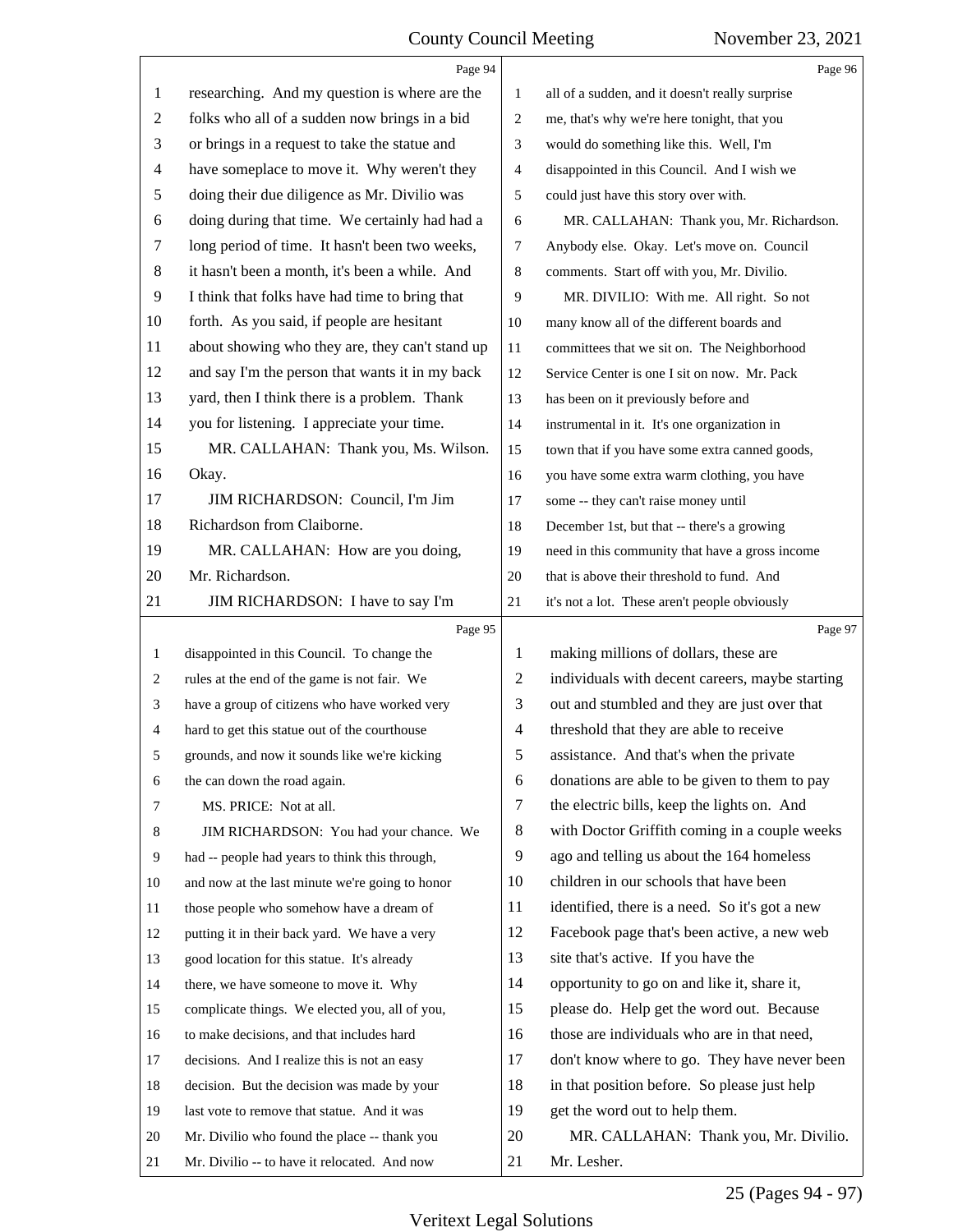<span id="page-26-0"></span>

|                | Page 98                                         |                          | Page 100                                       |
|----------------|-------------------------------------------------|--------------------------|------------------------------------------------|
| 1              | MR. LESHER: Thank you. Just one note in         | 1                        | the Cross Keys location. So rest assured, rest |
| $\overline{c}$ | reflecting on our proceedings this evening.     | $\sqrt{2}$               | assured, that things are going to proceed as   |
| 3              | This Council just voted unanimously to award a  | 3                        | the vote indicated. So I just want you not to  |
| 4              | bid to move the monument. That is something     | $\overline{\mathcal{A}}$ | leave here tonight disillusioned that we did   |
| 5              | that I did not expect and I think it's pretty   | 5                        | anything differently than what you came here   |
| 6              | extraordinary and I thank you for it.           | 6                        | expecting. The statue will be moved. For the   |
| 7              | MR. CALLAHAN: Thank you, Mr. Lesher.            | 7                        | first time you heard, as Mr. Lesher pointed    |
| 8              | Mr. Pack.                                       | $\,8\,$                  | out, a unanimous vote to move the statue. That |
| 9              | MR. PACK: That's very astute of you, Mr.        | 9                        | should be the front page story, that this      |
| 10             | Lesher. I did not pick that up. I guess I was   | 10                       | Council had voted unanimously to move the      |
| 11             | so busy broiling about with all the confusion.  | 11                       | Confederate statute. So with that being said,  |
| 12             | Yes, there was a unanimous vote to move the     | 12                       | I just want to say to the citizens to look at  |
| 13             | statue. So for point of clarification, the      | 13                       | the County web site. We have a number of       |
| 14             | statue will be moved. The award -- the bid      | 14                       | vacancies for our boards and committees. We    |
| 15             | will be awarded as Mr. Stamp read out. If we    | 15                       | can't do, and Mr. Divilio pointed out the      |
| 16             | get no location, viable location, other than    | 16                       | Neighborhood Service Center, which is one of   |
| 17             | the Cross Keys location, which I wholeheartedly | 17                       | the boards he sits on, I sit on the Department |
| 18             | agree is probably the best location for this    | 18                       | of Social Service board, as well as the TFN    |
| 19             | type of monument. And again hats off to         | 19                       | board. Mr. Callahan sits on the Golf board as  |
| 20             | Mr. Divilio for all of his astute seeking and a | 20                       | well as the Board of Education board. So we    |
| 21             | conversation with them. The battlefield,        | 21                       | all sit on boards and committees, but we need  |
|                |                                                 |                          |                                                |
|                | Page 99                                         |                          | Page 101                                       |
| $\mathbf{1}$   | again, is an appropriate place for this type of | $\mathbf{1}$             | you, your input, just like you're here today   |
| $\overline{c}$ | monument. They have monuments from all over     | $\sqrt{2}$               | your input along this process. So if you would |
| 3              | the country, you know, from various states.     | 3                        | not mind please looking at the County website, |
| 4              | So, yes, they have monuments from North         | $\overline{4}$           | we have a number of openings on boards and     |
| 5              | Carolina of men who died fighting in North      | 5                        | committees that we need your help with. We     |
| 6              | Carolina, but that monument is now at the Cross | 6                        | need your help with. I'm making a desperate    |
| 7              | Keys location. So there is nothing super        | $\tau$                   | plea to all of you to look on there, see if    |
| 8              | unusual to have a battlefield with monuments of | 8                        | there is something on there you might want to  |
| 9              | persons who were born in another state. It      | 9                        | get involved with that strikes your fancy.     |
| 10             | happens. So this is not out of the ordinary.    | 10                       | Contact Ms. Moran, let her know you're         |
| 11             | We have a bidder, the bid will be awarded, he   | 11                       | interested, give her name and resume and we'll |
| 12             | will be notified that his bid has been          | 12                       | gladly put you to work. With that being said,  |
| 13             | accepted, he will start his preliminary         | 13                       | again thank you Council for your vote this     |
| 14             | planning process for removal of the statue. We  | 14                       | evening. I'm very excited about the direction  |
| 15             | want it done respectfully, we want it done with | 15                       | that we're moving into. I want to wish         |
| 16             | the utmost of care, so he needs to start        | 16                       | everybody, staff and everyone at home, a happy |
| 17             | working with County staff as far as how to do   | 17                       | and joyous and safe Thanksgivings. Hopefully   |
| 18             | that. Do the trees have to be trimmed, does     | 18                       | you're still getting vaccinated. We still need |
| 19             | fencing have to be moved. So that process will  | 19                       | to promote that. We still need to promote      |
| 20             | go under way. Should we not hear anything on    | 20                       | that. So as our friends and family are         |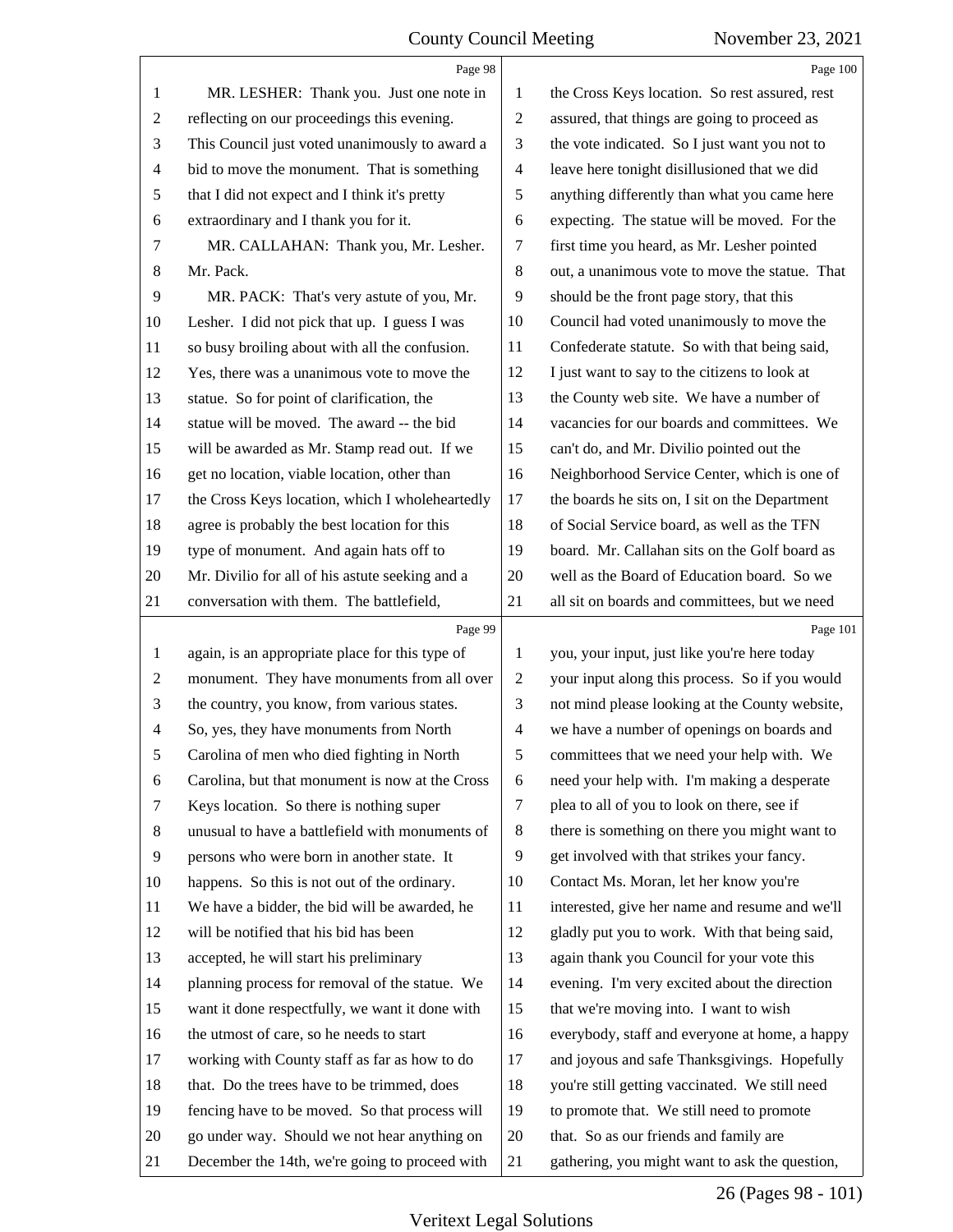<span id="page-27-0"></span>

|                          | Page 102                                        |                | Page 104                                        |
|--------------------------|-------------------------------------------------|----------------|-------------------------------------------------|
| $\mathbf{1}$             | have you had your shot. I know I had my         | 1              | and a second. I'm just going by procedure, Mr.  |
| $\mathbf{2}$             | booster and my flu shot both on the same day.   | $\overline{2}$ | President, and that's procedurally how it's     |
| 3                        | Something I know -- I must have been really     | 3              | done.                                           |
| $\overline{\mathcal{A}}$ | crazy that day. But anyway, how to -- I'm       | $\overline{4}$ | MR. CALLAHAN: But Mr. Lesher, President         |
| 5                        | fully inoculated.                               | 5              | Lesher, Vice President Lesher, got us through   |
| 6                        | MR. THOMAS: Immunized.                          | 6              | it. And I appreciate that.                      |
| 7                        | MR. PACK: Immunized. That's all I have.         | $\tau$         | MR. PACK: That is procedurally how it's         |
| $\,8\,$                  | MR. CALLAHAN: That's it. Thank you,             | 8              | done.                                           |
| 9                        | Mr. Pack. Ms. Price.                            | 9              | MR. CALLAHAN: That's fine. So we all got        |
| 10                       | MS. PRICE: I think everything has been          | 10             | through it. Staff, I appreciate it. I was       |
| 11                       | said. I just hope that everybody has a joyous   | 11             | supposed to do this in about an hour and 15     |
| 12                       | and very, very happy and safe Thanksgiving.     | 12             | minutes. I know, I'm over. Other than that,     |
| 13                       | MR. CALLAHAN: Okay. Thank you,                  | 13             | Mr. Divilio.                                    |
| 14                       | Ms. Price. Up to me. So like it's -- like       | 14             | MR. DIVILIO: The County Council's next          |
| 15                       | Mr. Pack said, you know, we all tried to get to | 15             | meeting will be held on Tuesday, December 14th, |
| 16                       | a place tonight, and I'm sorry, sir, that you   | 16             | beginning at 6:00 p.m. The Council will be      |
| 17                       | were disappointed in the Council. And, you      | 17             | convening in a work session at 4:00 p.m. with   |
| 18                       | know, you're right, it is a tough job up here.  | 18             | Planning and Zoning to discuss their strategic  |
| 19                       | But we're making very, very crucial decisions   | 19             | planning efforts. The work session is open to   |
| 20                       | and, you know, we voted on the -- Laura and I   | 20             | the public and will be held in the Bradley      |
| 21                       | voted against moving that statue, so that's     | 21             | Meeting Room. The Council will adjourn into     |
|                          |                                                 |                |                                                 |
|                          | Page 103                                        |                | Page 105                                        |
| $\mathbf{1}$             | number one I want to make sure we understand    | 1              | closed session to discuss real estate, legal    |
| $\overline{c}$           | that. Number two is we tried to create a        | 2              | and personal matters as listed on the statement |
| 3                        | situation to keep it here, okay. So that's the  | 3              | of closing for that meeting. Stomach got upset  |
| 4                        | reason we voted the way we did, okay. So you    | 4              | here sorry. On Monday, December 13th from 5:00  |
| 5                        | can think what you want, but, you know, hey,    | 5              | to 7:00 the Council will continue the public    |
| 6                        | it's over, it's done with. The people that      | 6              | hearing on Resolution Number 308, the purpose   |
| 7                        | maybe have a place for it have another couple   | 7              | of which is solely for the petitioner, Daniel   |
| 8                        | weeks to go ahead and, you know, see what       | 8              | Watson, to complete his presentation to the     |
| 9                        | that's all about. And all we try to do is       | 9              | Council. All other public comments on           |
| 10                       | create a situation to try to please everybody   | 10             | Resolution Number 308 will be received during   |
| 11                       | to keep it here. That's all we're trying to     | 11             | the December 14th portion of the public         |
| 12                       | do. It's all about compromise, exactly. So      | 12             | hearing. Thank you.                             |
| 13                       | that's where we went with it, okay. And         | 13             | MR. CALLAHAN: Thank you, Mr. Divilio.           |
| 14                       | Mr. Pack, I know you're smiling, but you did    | 14             | MR. DIVILIO: With that, I'll make a --          |
| 15                       | bend the rules and you let us amend the         | 15             | MR. CALLAHAN: Make a motion.                    |
| 16                       | resolution. You let us amend it.                | 16             | MR. DIVILIO: Make a motion to adjourn.          |
| 17                       | MR. PACK: I didn't bend the rules.              | 17             | MS. PRICE: Second.                              |
| 18                       | MR. CALLAHAN: Yeah, you did. Yeah, you          | 18             | MR. CALLAHAN: All right. Madam                  |
| 19                       | did. Because you jumped out of the gate first   | 19             | Secretary.                                      |
| 20                       | and you wanted --                               | 20             | SECRETARY: Mr. Callahan.                        |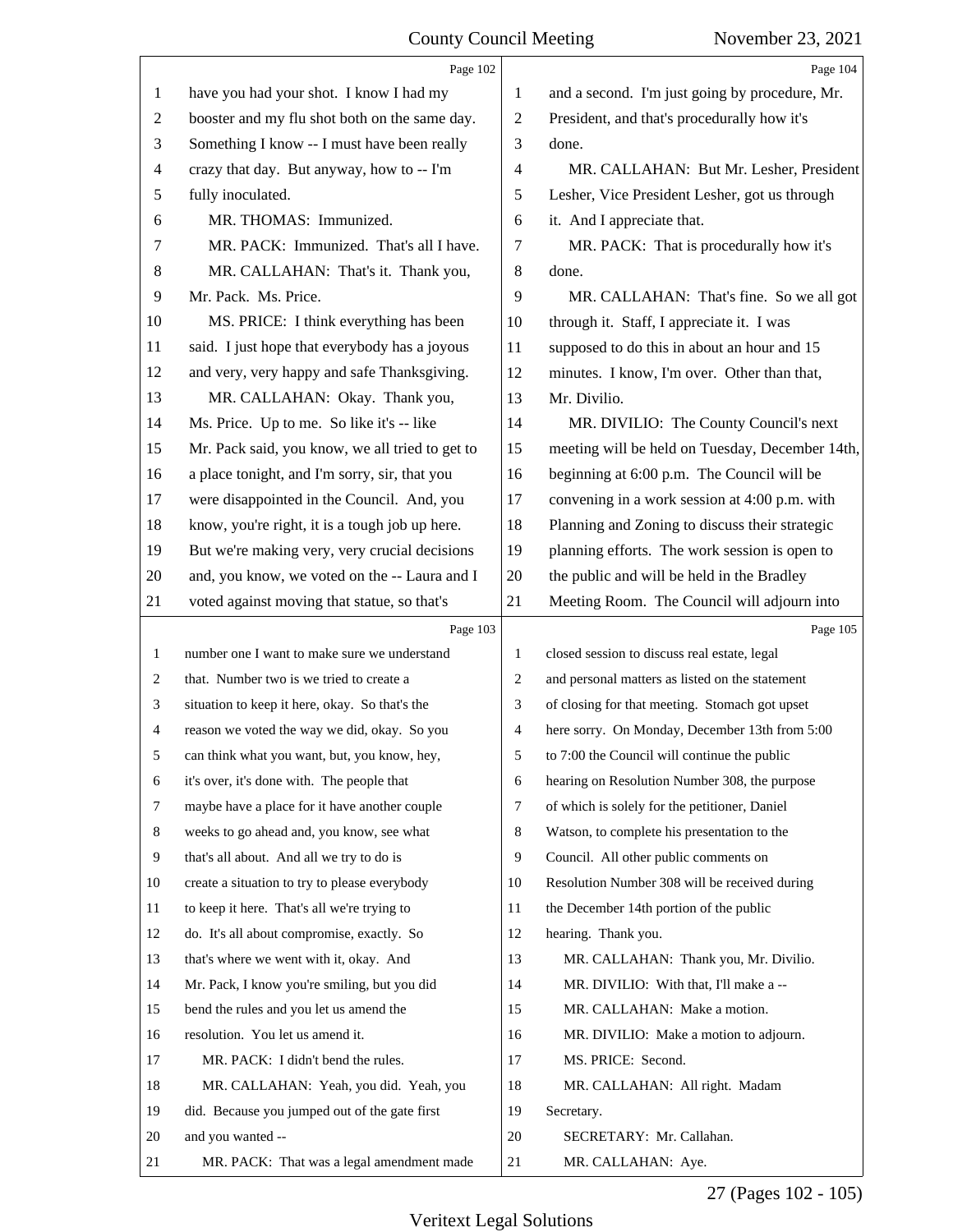<span id="page-28-0"></span>

|                   | Page 106                                                                                      |  |
|-------------------|-----------------------------------------------------------------------------------------------|--|
| 1                 | SECRETARY: Mr. Divilio.                                                                       |  |
| $\overline{c}$    | MR. DIVILIO: Aye.                                                                             |  |
| 3                 | SECRETARY: Mr. Lesher.                                                                        |  |
| $\overline{4}$    | MR. LESHER: Aye.                                                                              |  |
| 5                 | SECRETARY: Ms. Price.                                                                         |  |
| 6                 | MS. PRICE: Aye.                                                                               |  |
| 7                 | SECRETARY: Mr. Pack.                                                                          |  |
| 8                 | MR. PACK: Aye.                                                                                |  |
| 9                 | (Meeting concluded at 7:45 p.m.)                                                              |  |
| 10                |                                                                                               |  |
| 11                |                                                                                               |  |
| 12                |                                                                                               |  |
| 13                |                                                                                               |  |
| 14                |                                                                                               |  |
| 15                |                                                                                               |  |
| 16                |                                                                                               |  |
| 17                |                                                                                               |  |
|                   |                                                                                               |  |
| 18                |                                                                                               |  |
| 19                |                                                                                               |  |
| 20                |                                                                                               |  |
| 21                |                                                                                               |  |
|                   |                                                                                               |  |
|                   | Page 107                                                                                      |  |
| $\mathbf{1}$<br>2 | <b>STATE OF MARYLAND</b><br>I, David Corbin, a Notary Public in and                           |  |
|                   | for the State of Maryland, do hereby certify                                                  |  |
| 3                 | that the within named, TALBOT COUNTY COUNCIL<br>MEETING, personally appeared before me at the |  |
| 4<br>5            | time and place herein set according to law.                                                   |  |
|                   | I further certify that the meeting was<br>recorded stenographically by me and then            |  |
| 6                 | transcribed from my stenographic notes to the                                                 |  |
| 7                 | within printed matter by means of<br>computer-assisted transcription in a true and            |  |
| 8                 | accurate manner.                                                                              |  |
|                   | I further certify that the stipulations                                                       |  |
| 9                 | contained herein were entered into by counsel<br>in my presence.                              |  |
| 10                |                                                                                               |  |
| 11                | I further certify that I am not of counsel<br>to any of the parties, not an employee of       |  |
| 12                | counsel, nor related to any of the parties, nor                                               |  |
|                   | in any way interested in the outcome of this<br>action.                                       |  |
| 13                | AS WITNESS my hand and Notarial Seal this                                                     |  |
| 14                | 29th day of November, 2021, at Centerville,                                                   |  |
| 15                | Maryland.                                                                                     |  |
| 16                | Darl C. Cech                                                                                  |  |
| 17                | David C. Corbin                                                                               |  |
| 18                | Notary Public                                                                                 |  |
| 19<br>20          | 21 My commission expires November 13, 2023                                                    |  |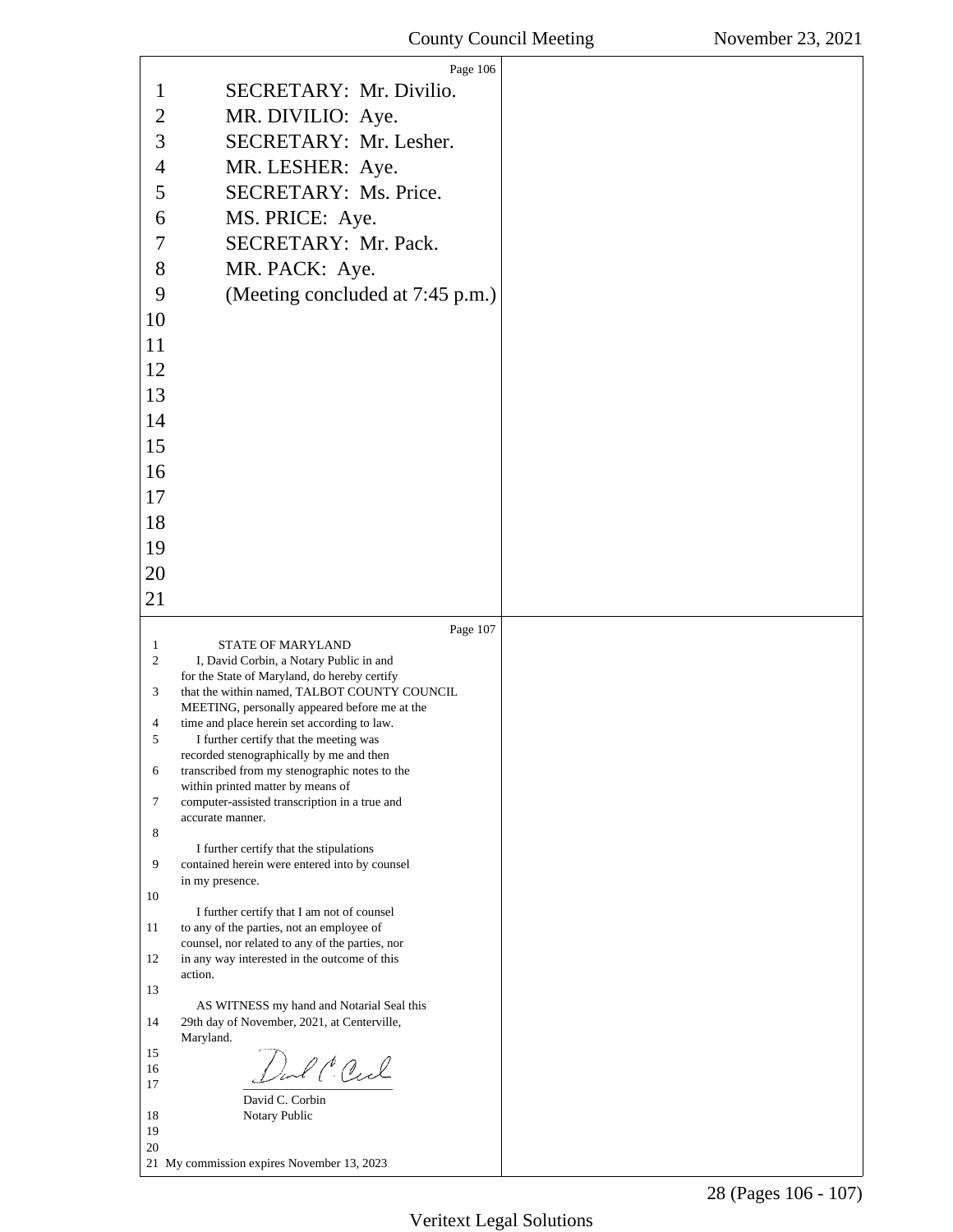# **[1 - advertised]** Page 1

| $\mathbf{1}$           | 2016 49:5,19            | 50 34:17 36:21           | access 80:11               |
|------------------------|-------------------------|--------------------------|----------------------------|
|                        | 2020<br>15:19 26:5      | 37:7                     | accessibility 56:6         |
| $1 \t41:12$            | 2021 1:7 16:4           | 500 8:4 27:1             | accessible 77:11           |
| 10 8:8                 | 50:21 107:14            | 513 27:1                 | accomplish 44:11           |
| 100 34:17 35:10        | 2023 107:21             |                          | accounted 27:17            |
| 36:4 37:1              | 2029 20:13              | 6                        | $accounding$ 41:10         |
| 1077 15:16             | 2030 19:9,10            | 6 $19:2$                 | accrual 17:11              |
| 11 50:18               | 20:14 23:2              | 60 10:15 12:8            | $\textbf{accur}$ 17:5      |
| 115,000 49:7           | $2040's$ 21:10          | 65 22:21                 |                            |
| 1231 8:8               |                         | 67,000 51:7              | accurate 107:7             |
| 13 107:21              | 209 46:10               | 673 8:8                  | acre 35:10,13,19           |
| 13th 105:4             | $21,000$ 8:14,15        | 6:00 $1:7104:16$         | 36:3,5 37:4,7,9            |
| 14 39:21 50:21         | 21,865 7:21             | 6:30 $45:5,9,18$         | acres 10:13,15             |
| 63:20                  | $21-12$ 50:15 51:5      | 6th 73:7 74:13           | 12:8 33:16                 |
| 14,000 8:4,12          | 58:14                   | 75:13 90:2               | $\arcsin 8:2$              |
| 14th 45:5,8,18         | 21st 70:19,21           | $\overline{7}$           | acting 3:18 77:1           |
| 70:20 73:8,11,17       | 73:11 75:8 84:14        |                          | action 57:21 69:8          |
| 89:16 90:3 99:21       | 84:14,18 89:17,18       | $7 \quad 15:14$          | 107:12                     |
| 104:15 105:11          | 221405 28:9             | $70$ 8:5 21:6            | <b>active</b> 97:12,13     |
| 15 21:7,19 104:11      | 225 36:3 37:7,10        | 72,000 15:14             | activities 31:10           |
| 150 35:10 36:6         | $23 \t1:7$              | 75 35:13                 | 33:5 35:4                  |
| 1523 8:1               | 23rd 2:11 3:1 75:9      | $7:00$ 105:5             | activity $33:4,21$         |
| <b>15th</b> 73:8       | 24 15:15                | 106:9<br>7:45            | actual 16:5                |
|                        |                         |                          |                            |
|                        | 25th 90:10              | 8                        | <b>add</b> 63:10           |
| 164 97:9               | $26 \quad 2:15$         |                          | <b>added</b> 9:5,15        |
| 1677 27:2              | 26th 90:11              | 6:10 23:10<br>80         | addition 84:3              |
| <b>16th</b> 3:1        | 29 8:8                  | 800 49:5,20              | additional 19:5            |
| 175 37:4               | 293 26:20               | 85 20:13 21:2            |                            |
| 17th 30:11             |                         | 9                        | additions $2:11,16$<br>3:2 |
| 18 44:9                | 29th 107:14             | 90<br>37:12              |                            |
| 18021 107:16           | $\overline{\mathbf{3}}$ | 9th 2:16                 | addresses 6:14             |
| 1958 30:14             | 30 26:5                 |                          | <b>adhere</b> 93:20        |
| 1989 31:1              | 300 29:3 35:13          | a                        | adjourn $104:21$           |
| 1990's $6:3$           | 308 105:6,10            | $a01$ 43:6               | 105:16                     |
| 1992 30:20,20          | 31 $15:15$              | <b>able</b> 17:1 20:4    | administrative             |
| <b>1st</b> 41:10 96:18 | 312 43:6 45:4,18        | 31:7 97:4,6              | 83:13                      |
| $\overline{2}$         | 37:11<br>325            | absentee 46:19           | administrators             |
|                        | 371 26:21               | absolutely 36:15         | 23:6,8                     |
| 2,000 15:14            | $\overline{\mathbf{4}}$ | 39:18                    | adopt $43:4$               |
| $20 \quad 6:198:.810$  |                         | accelerate 20:5          | advance 4:11               |
| 16:17 19:8 21:8        | 46,000 14:16            | accept 54:16,20          | 71:17 82:3                 |
| 23:12 24:7             | 4:00 104:17             | 56:11 58:15              | advantage 80:8             |
| 200 36:6 75:14         | 5                       | $accepted \quad 2:14,20$ | advantages 23:14           |
| 2008 39:20             | 58:8                    | 3:4 99:13                | 72:2 80:17,21              |
| 2014 31:15 39:18       | 5,000 33:6              | accepting 69:3           | advertised 51:3            |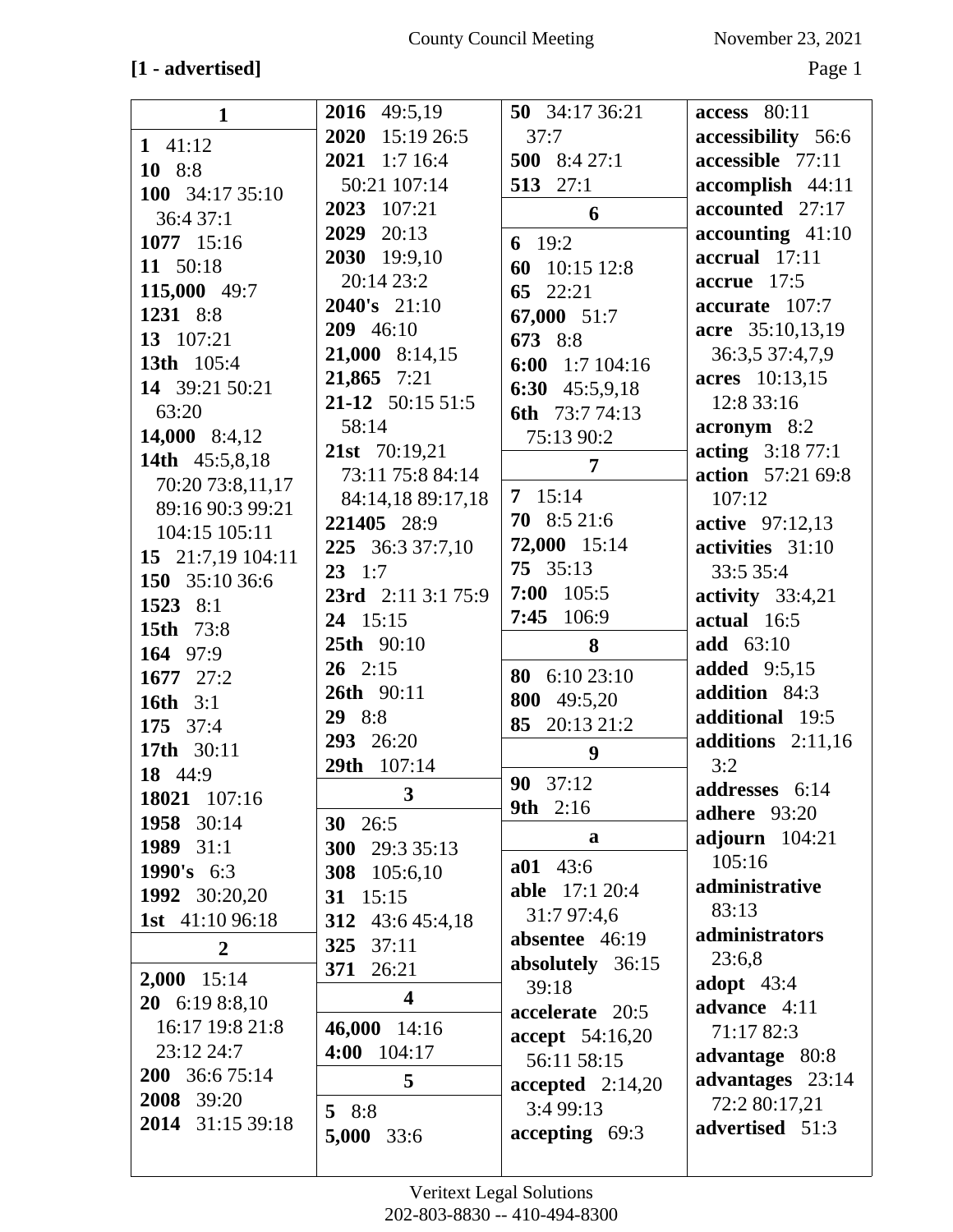# **[affect - barn]** Page 2

| affect 18:6                         | 64:1 67:2,3,6,7,10       | 42:5,19 47:6             | audience 90:17          |
|-------------------------------------|--------------------------|--------------------------|-------------------------|
| <b>afraid</b> 56:12 77:6            | 67:15,21 68:3,4,6        | 91:16 93:7 94:14         | authenticity 80:2       |
| afternoon 53:17                     | 68:7,10,13,14,16         | 104:6,10                 | 80:6                    |
| ag 33:9,9 34:8                      | 68:20,21 69:14           | approached 56:10         | authority 63:11         |
| age 4:16                            | 84:11,16 86:3,6,7        | appropriate 40:12        | authorize 49:11         |
| <b>agency</b> 4:19,21               | 87:5,17 88:4,5,6,7       | 53:5 59:20 64:21         | 59:15                   |
| 5:6 25:19 30:15                     | 88:10,14 103:21          | 99:1                     | available 13:3          |
| 32:9                                | amount $11:1$            |                          | 14:6 53:2               |
|                                     |                          | appropriated             |                         |
| agenda 2:10,10,12                   | 12:19,20 51:7            | 49:15                    | award 50:15 51:5        |
| 2:13 3:7 49:3 51:4                  | analysis 34:21           | approval 49:4            | 51:16 59:13 60:3        |
| 71:12 73:16                         | ancestors 65:1           | 69:5                     | 60:18 98:3,14           |
| aggregate 49:6                      | anne 26:18               | approve 34:5 40:8        | awarded 59:3            |
| ago 22:13 65:3                      | anne's 6:5 19:20         | 40:12,14 42:1            | 64:2 98:15 99:11        |
| 68:8 97:9                           | 19:21                    | 61:13                    | awardee 63:4            |
| agree 70:10 77:9                    | annotated 43:7           | approved 33:8            | awarding 55:9           |
| 98:18                               | announce $45:1,11$       | 34:1                     | aware 22:10 25:2        |
| agreement 16:9                      | 46:16 90:9               | approximately            | 25:15,18 28:17          |
| 20:16,17 23:10,11                   | annually 46:11           | 21:9                     | 37:18 38:2 39:16        |
| 26:3,7 69:3                         | <b>answer</b> 19:1 34:18 | april 26:12,13           | 40:4                    |
| agricultural 33:1                   | anybody 56:18            | 27:3                     | awareness 9:6,9         |
| 34:6                                | 57:7 65:18 72:5          | area 83:20               | aye 42:9,11,13,15       |
| <b>ahead</b> 2:3 10:4               | 72:21 90:17 91:16        | argument 65:9,21         | 42:17 48:11,13,15       |
| 44:14 69:21 90:13                   | 96:7                     | <b>article</b> 43:7 63:3 | 48:17,19 50:5,7,9       |
| 103:8                               | anyway $4:5 15:10$       | <b>asked</b> 20:11,20    | 50:11,13 86:14,16       |
| allegiance 2:6                      | 26:18 29:5 85:7,9        | 23:9 28:16,17            | 89:2,4,6,8 105:21       |
| allow 22:1 52:19                    | 102:4                    | <b>asking</b> 36:21 74:3 | 106:2,4,6,8             |
| 53:4 60:2 62:18                     | apparently 29:6          | 74:15,17 75:5            | $\mathbf b$             |
| 67:12,16 68:12                      | appeared 107:3           | 78:6                     |                         |
| allows 9:20 53:8                    | appears $60:11$          | assistance 31:12         | back 13:11 20:19        |
| 61:14                               | 83:14                    | 97:5                     | 22:12 27:15 28:8        |
| alternate 55:13                     | applicant $34:12$        | assisted 107:7           | 30:21 31:3 35:1         |
| alternatives 80:20                  | applicants 37:9          | associations 56:4        | 46:5 58:19 59:1         |
| <b>amend</b> 55:10,11               | application 20:8         | assume $14:11$           | 59:18 61:2,12           |
| 58:13 59:20 60:14                   | 34:16 36:20              | 71:13 81:17              | 73:6 89:16 90:1         |
| 60:15 61:8 62:18                    | applications 32:15       | assured 83:9             | 94:12 95:12             |
| 63:5,5,16,17 66:6                   | 37:12 91:19              | 100:1,2                  | background 30:12        |
| 66:9,13,17 67:15                    | appoint $43:16$          | <b>astute</b> 98:9,20    | 32:4                    |
| 69:12,21 103:15                     | appointee 22:9           | attacked 78:3            | backyard 91:7           |
|                                     |                          |                          | <b>bad</b> $11:857:5$   |
| 103:16                              | appointment 48:3         | attempt $15:2,3$         | <b>ball</b> 20:9        |
| amended 61:3                        | appointments             | attorney 59:18           | <b>ballot</b> 46:15,19  |
| 63:7 66:7,15 67:8                   | 48:2                     | 63:17 83:10              | <b>ballots</b> 46:16,20 |
| 88:11,18                            | appoints $43:13$         | attraction 11:3          | 47:1                    |
| amendment 55:6<br>55:16 57:16 62:21 | appreciate 2:8           | attributes 79:8          | <b>barn</b> $34:7$      |
|                                     | 5:14 29:13 32:20         |                          |                         |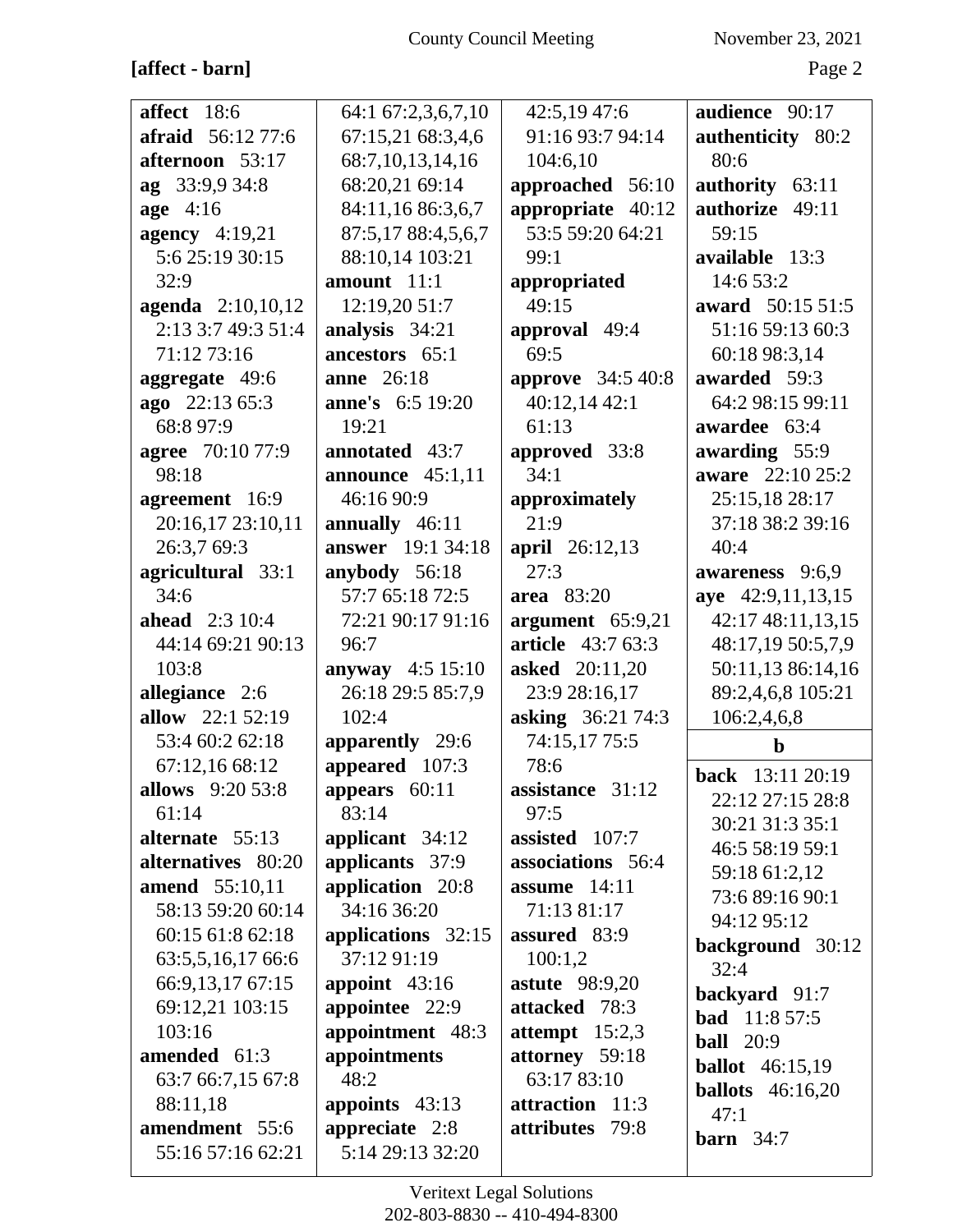## **[based - chairman]** Page 3

| <b>based</b> 16:21 34:20             | bills $97:7$                       | <b>busy</b> 26:18 70:20 | 105:21                            |
|--------------------------------------|------------------------------------|-------------------------|-----------------------------------|
| 43:21 60:12 63:6                     | $\binom{1}{2}$                     | 98:11                   | calling 70:14 72:5                |
| 63:19 89:21                          | birthday $19:14,16$                | <b>button</b> $4:13$    | canned 96:15                      |
| baseload 28:6                        | bit 14:12 17:17                    | $\mathbf c$             | cap 7:3,6 10:7,12                 |
| basically 18:11                      | 30:12 33:3,18                      | $c$ 107:17              | 10:13,21 11:1                     |
| 28:8 58:13                           | 35:9 36:9 53:3                     | calendar 70:20          | capacity $7:120:14$               |
| <b>basis</b> 35:19 38:15             | 56:1 58:3 74:3                     | call 11:18 42:7         | 21:7 22:2,21                      |
| <b>battlefield</b> 81:3              | blow $4:7$                         | 44:17 48:9 50:3         | capital 16:19                     |
| 82:15 84:5 92:1                      | <b>board</b> $31:1843:5$           | 66:3 71:14 86:2         | 17:13                             |
| 92:19 98:21 99:8                     | 43:15 48:2 100:18                  | 88:8,13                 | car 28:8                          |
| battlefield's 81:11                  | 100:19,19,20,20                    | callahan $1:142:2$      | carbon 13:5,7,7,9                 |
| bay $11:15$                          | boarders 23:18                     | 2:73:14,16,194:1        | 13:10 14:14,14                    |
| bear $75:3$                          | <b>boards</b> $96:10$              | 4:4,9,13 5:9,14         | cardboard 26:21                   |
| <b>beer</b> 29:4                     | 100:14,17,21                       | 29:8,11,16 30:1,7       | cards 8:7 24:7                    |
| beginning $31:3$                     | 101:4                              | 30:9 32:6,7,19          | care 10:5 14:18                   |
| 104:16                               | <b>bond</b> $17:2$                 | 35:5 40:5,7,15          | 41:17 61:16 77:10                 |
| belated 19:16                        | booster $102:2$                    | 41:12,14,18,20          | 84:1 91:3 99:16                   |
| <b>believe</b> 38:3,11               | <b>born</b> 99:9                   | 42:3,5,8,9,18,20        | careers 97:2                      |
| 60:9 78:18,18                        | <b>boss</b> $41:19$                | 43:9 44:10,13,19        | carolina 99:5,6                   |
| 79:2 84:3 93:1                       | bought $9:17,17$                   | 44:21 45:6,9,17         | caroline $6:420:17$               |
| belong $92:10$                       | 79:13                              | 45:20 46:7 47:4,5       | case 43:17 69:18                  |
| <b>bend</b> 103:15,17                | bounced 20:19                      | 47:9,10,13,18           | cash 17:4,12 19:5                 |
| beneficially 15:7                    | <b>boys</b> 51:2 80:3              | 48:8,10,11,20           | 25:18                             |
| <b>best</b> 77:13 87:21              | bozman $90:21$                     | 49:13,17 50:2,4,5       | cast 46:15,19                     |
| 98:18                                | bradley $104:20$                   | 51:13 53:12 54:5        | catch 58:7                        |
| <b>bet</b> 12:12                     | <b>bring</b> $31:1670:6,8$         | 54:11,14 55:1,3         | cause 93:1                        |
| <b>better</b> 3:12 72:8              | 72:16 94:9                         | 58:6,11 59:2,11         | cell 15:18 17:7,13                |
| 78:13                                | <b>brings</b> $89:1594:2$          | 64:5 66:16,21           | cemetery 92:13                    |
| <b>bid</b> 50:15 51:3,5              | 94:3                               | 67:4 70:2,8 71:7        | census 43:13,21<br>center $96:12$ |
| 51:16 55:9,14                        | broiling $98:11$<br>brought $6:10$ | 71:18 74:2,9,10         | 100:16                            |
| 58:14,15,16,17,19<br>58:20 59:3,5,10 | brush $15:14$                      | 74:15,16,17,20          | centerville 107:14                |
| 59:13 60:18 63:5                     | buckets 10:1                       | 75:3,17 76:5,14         | <b>central</b> 16:1 43:18         |
| 64:2 69:3,13 70:1                    | <b>budget</b> 24:5 31:9            | 78:17 84:13,17          | 43:19                             |
| 72:7 85:14 93:18                     | 37:19,19,21 49:13                  | 85:1,8,11,18 86:1       | <b>certain</b> 4:16 30:15         |
| 94:2 98:4,14                         | 49:15                              | 86:9,10,20,21           | 77:16                             |
| 99:11,12                             | budgets $16:6,10$                  | 87:2,7,11,14,19         | certainly 53:14                   |
| <b>bidder</b> 51:6 84:21             | build $25:10$                      | 88:9,14,17,19,20        | 57:691:493:14                     |
| 85:2,3 99:11                         | building $16:2$                    | 88:21 89:9,11           | 94:6                              |
| bidders 85:1                         | <b>built</b> 10:21                 | 90:12,15 91:15          | <b>certify</b> $107:2,5,8$        |
| bidding $61:21$                      | buried $92:14$                     | 93:7 94:15,19           | 107:10                            |
| <b>bids</b> $71:690:1$               | burned 13:5                        | 96:6 97:20 98:7         | chair 2:13,19 3:3                 |
| $big$ 10:18 55:9                     | business 83:20                     | 100:19 102:8,13         | chairman 84:10                    |
|                                      |                                    | 103:18 104:4,9          | 88:12                             |
|                                      |                                    | 105:13,15,18,20         |                                   |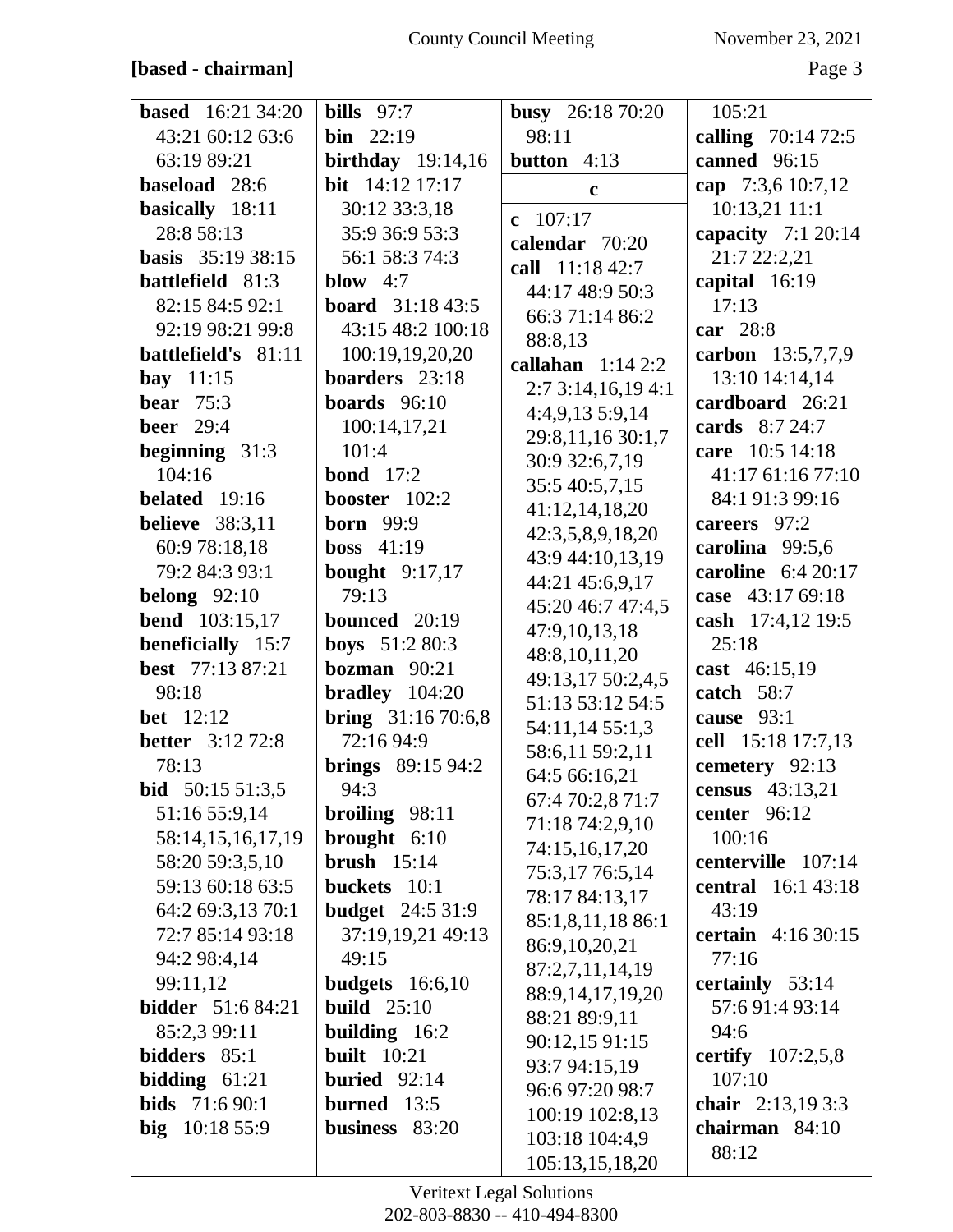# **[chance - corbin]** Page 4

| chance 95:8           | closing $105:3$    | commodity 27:14        | conservation             |
|-----------------------|--------------------|------------------------|--------------------------|
| change 28:2 69:11     | closure 7:4 10:5   | community 51:10        | 29:17 30:3,13,13         |
| 69:18 79:17 87:1      | 10:12 12:19 14:18  | 56:14 61:19 96:19      | 32:1,10                  |
| 87:7,8,9,11 95:1      | 16:20              | company 28:6           | consider 72:19           |
| changed $78:1,2$      | clothing $96:16$   | 69:3                   | consideration            |
| 79:4 88:4             | code 43:7          | compassion 78:4,5      | 39:7 63:13 67:14         |
| changes $21:17$       | cogeneration       | 78:7                   | 67:20                    |
| changing 79:7         | 26:17              | compelling 69:18       | considered 72:18         |
| charge 30:2           | collect 27:21 28:4 | compete 18:5           | consistent 38:14         |
| charter 46:11         | collected 26:21    | competitive 17:20      | 78:19                    |
| check 24:12           | 27:2 28:4 29:2     | 18:2 24:17 25:3        | consistently 13:18       |
| children 97:10        | collecting 18:17   | competitively          | consists $43:17$         |
| choice 11:8           | collection 16:1,3  | 25:21                  | constellation 2:5        |
| choose $62:2$         | 17:18 18:4 27:6    | complete 105:8         | constructed 6:13         |
| chooses 53:6          | 28:1               | completion 15:19       | 15:21                    |
| chose 59:12 62:7      | collects 28:6      | 16:16                  | construction 16:5        |
| 62:11 63:18 89:18     | come 3:9,10 9:11   | complicate 95:15       | 17:5,9,12 33:5,10        |
| christmas 85:5        | 10:8,19 11:15      | complicated 91:3       | contact 12:5             |
| chuck $1:14$          | 12:5 20:13 24:20   | component 33:19        | 101:10                   |
| circumstances         | 25:10 29:19,20     | compress 15:5          | contained 107:9          |
| 79:3                  | 30:21 35:1 37:20   | compressed 16:16       | contingent 51:8          |
| citizen 75:1          | 46:5 55:19 56:9    | compromise             | <b>continue</b> 13:20,21 |
| citizens $17:16$ 18:2 | 56:12 58:16 59:18  | 103:12                 | 105:5                    |
| 24:13 81:15 95:3      | 61:2,11,12 62:6    | computer 107:7         | continued 23:19          |
| 100:12                | 74:16 75:19 76:16  | concern 9:8,14         | continuing 23:20         |
| claiborne 94:18       | 76:19 90:18,18     | 22:3                   | contract 10:11           |
| clap $3:21$           | 91:16,20 93:18     | concerned 91:18        | 28:8,19,20 54:16         |
| clarification 58:12   | comes 7:17 10:19   | concerns 28:15         | 54:20 59:4 60:4          |
| 69:2 81:18 89:14      | 11:1 56:20 69:10   | concluded 106:9        | 61:3 63:3                |
| 89:21 98:13           | 69:19              | confederacy 93:5       | contractor 54:10         |
| clarify $35:840:9$    | coming $11:20$     | 93:5                   | 61:15                    |
| 55:2 86:4 87:2,3      | 22:18 31:3 56:8    | confederate 50:17      | <b>control</b> 29:19     |
| clean $27:5,7$        | 97:8               | 100:11                 | 30:17 33:4,8 34:1        |
| cleaning $8:21$       | comment 90:16,18   | confidential 72:18     | 48:4                     |
| 28:18                 | comments 93:11     | confirmed 51:11        | controls 10:20           |
| clear 39:12,13        | 96:8 105:9         | confusing $87:13$      | convening $104:17$       |
| 57:9,16               | commission 43:14   | 87:14                  | conversation             |
| close 11:18 21:1      | 107:21             | confusion 98:11        | 24:10 38:17 60:12        |
| 23:13                 | commitment         | congrats 3:19          | 76:17 83:4 93:15         |
| closed $6:207:15$     | 56:13              | congratulations        | 98:21                    |
| 24:4 76:10 90:9       | committee 43:16    | 47:3,9,11,13           | conversations            |
| 105:1                 | 43:18,19 48:2,4    | conscious 11:14        | 81:21 82:8,11,14         |
| closer 19:17 80:13    | committees 96:11   | <b>consent</b> 2:14,20 | corbin 1:21 107:2        |
| 80:16                 |                    | 3:5                    | 107:17                   |
|                       | 100:14,21 101:5    |                        |                          |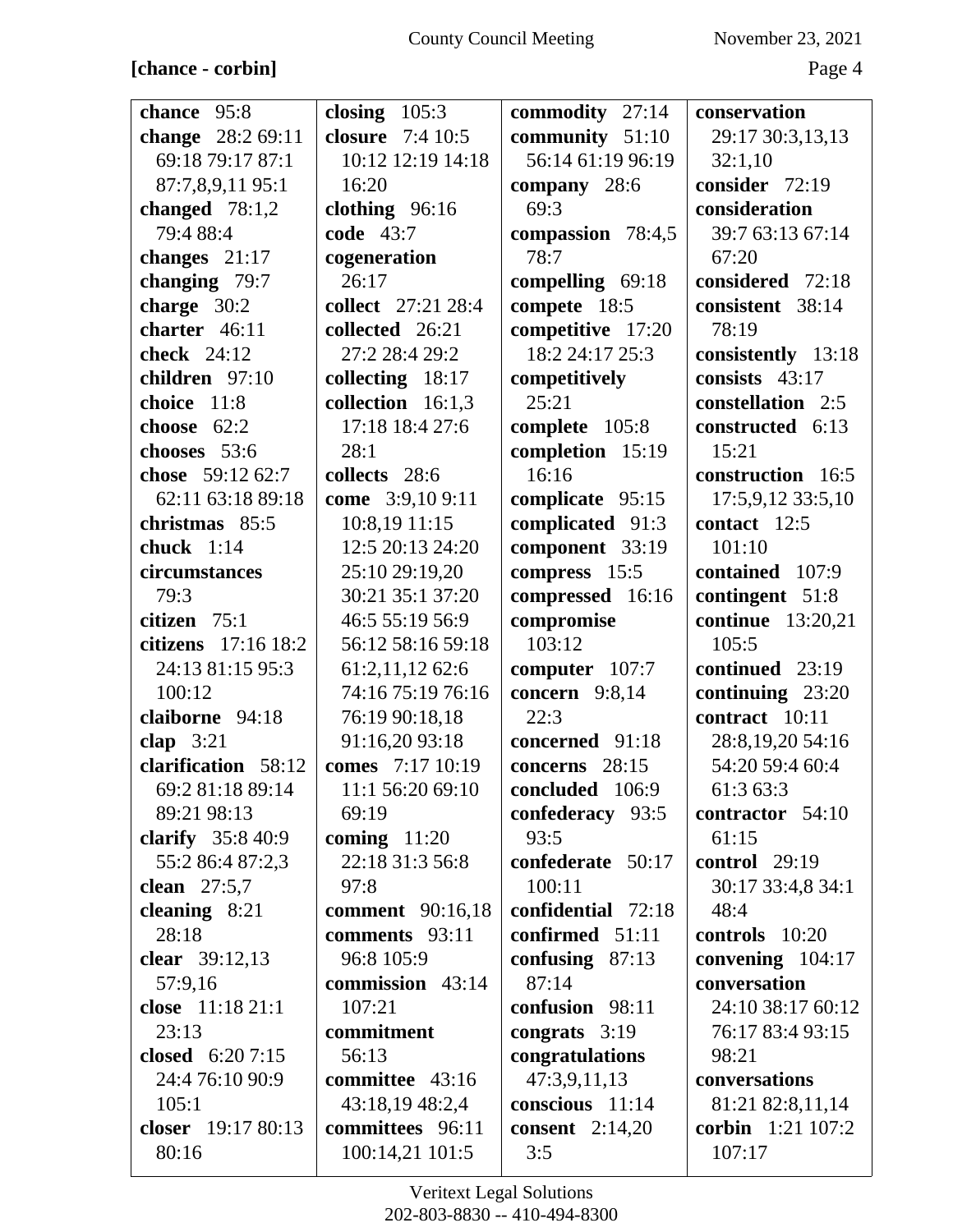# **[corey - developed]** Page 5

| corey $1:15$            | country $99:3$           | <b>credits</b> 13:9,10 | 89:17 90:2,3         |
|-------------------------|--------------------------|------------------------|----------------------|
| corporation 5:3         | <b>county</b> $1:1,4,10$ | 14:14                  | 96:18 99:21          |
| correct 31:2 33:9       | 6:8,8,187:2,11           | crew 10:6 11:12        | 104:15 105:4,11      |
| 35:14 36:18 37:5        | 8:9 14:12 15:13          | criteria 79:6          | decennial 43:13      |
| 38:13 52:3 59:1         | 16:11 19:20,21           | cross 72:4 79:8        | 43:21                |
| 77:21 85:17 88:15       | 20:7,18 23:16            | 83:3 92:1 98:17        | decent 97:2          |
| corrections 2:12        | 24:2 26:4,15 28:2        | 99:6 100:1             | decide $70:17$       |
| 2:173:2                 | 28:10,13,16 30:19        | crucial $102:19$       | decided 23:15        |
| cost 7:17 13:8,20       | 30:21 31:9 32:2          | crushers 49:7          | 25:5                 |
| 14:8 17:10,12           | 32:17 33:5,10            | cumbersome 61:5        | decision 23:17       |
| 18:1 24:2,4,18          | 34:9,11 35:20            | cups $29:5$            | 25:10 56:16 63:14    |
| 36:1                    | 37:19 38:1 43:13         | current 19:6 31:6      | 87:16 89:16 92:6     |
| costing $24:13$         | 46:11 47:19 50:17        | 33:13 81:4 82:18       | 92:7 95:18,18        |
| costs 16:19 18:13       | 50:18,20 51:1,10         | currently 12:15        | decisions $95:16,17$ |
| council $1:4,13$        | 52:14,17,19,21,21        | 20:7 37:4 44:3         | 102:19               |
| 2:18 3:5 4:1 29:11      | 53:4,9 59:15,18          | customer 9:6           | definitely 39:6      |
| 31:17 35:6,6 39:2       | 60:2 61:8,12             | customers 8:4          | definition 5:2       |
| 40:10 41:3,5,8,21       | 63:17 65:1,6             | $\mathbf d$            | delay $77:5$         |
| 45:21 46:5,11           | 71:13 72:6 76:1,7        |                        | deletions $2:12,17$  |
| 47:1,3,5,11,15,18       | 80:3 81:7,10,12          | d.c. $51:7$            | 3:2                  |
| 47:20,21 49:4           | 81:14,15,16 82:20        | daniel 105:7           | demand $32:16$       |
| 50:21 53:6,19           | 82:21 83:10,12           | date 45:2 56:16        | democratic 43:19     |
| 54:3 58:14,19,21        | 88:1 90:8,9 91:20        | 59:6 62:6 64:13        | demonstrated         |
| 59:19 60:10 62:7        | 92:11,13 99:17           | 64:16 73:20 74:11      | 49:8                 |
| 62:12 63:13 69:8        | 100:13 101:3             | <b>dated</b> 30:11     | department 27:20     |
| 69:21 70:4 71:21        | 104:14 107:3             | david 1:21 107:2       | 49:1,4 100:17        |
| 71:21 72:9,12           | county's $39:14$         | 107:17                 | depending $14:3$     |
| 73:7,18 77:17           | couple 4:6 24:5          | day 65:12 102:2,4      | depends 17:19,20     |
| 83:13 89:15 93:11       | 58:9 78:14 97:8          | 107:14                 | 21:11                |
| 94:17 95:1 96:4,7       | 103:7                    | deadline 26:10         | deserve $92:21$      |
| 98:3 100:10             | <b>course</b> 8:6 61:6   | 53:18 55:18,21         | design $16:4,4$      |
| 101:13 102:17           | court 83:11              | 56:7 62:6,15,16        | 33:18                |
| 104:16,21 105:5,9       | courthouse 1:10          | 64:18 93:18            | designs $31:13$      |
| 107:3                   | 50:18 59:15 92:11        | deadlines 57:17        | desperate 101:6      |
| council's $63:12$       | 95:4                     | 93:20                  | destination 59:17    |
| 67:14,20 104:14         | cover $10:14\,24:8$      | deal 8:10 50:1         | 59:20 60:1 63:3      |
| councilman 32:21        | 51:12                    | 93:21                  | 67:14 70:1 79:1,7    |
| <b>counsel</b> 107:9,10 | covered 12:14            | dealing $38:1$         | 80:1 83:18           |
| 107:11                  | covid $8:20$             | debate $70:17$         | destroying $13:5,7$  |
| counties $6:4,7,16$     | crap $21:11$             | december 16:4          | details 85:20        |
| 16:8,9,11 17:17         | crazy 27:9 102:4         | 45:5,8,18 63:15        | determines 59:19     |
| 20:16 22:11 23:11       | <b>create</b> 103:2,10   | 63:20 69:12,15,20      | developed 16:6       |
| 23:16 24:11 26:8        | credit $14:14$           | 70:12,14,19 71:2       | 19:21                |
| 27:18 31:20             |                          | 73:7 74:12 85:7        |                      |
|                         |                          | 85:13,16,21 89:16      |                      |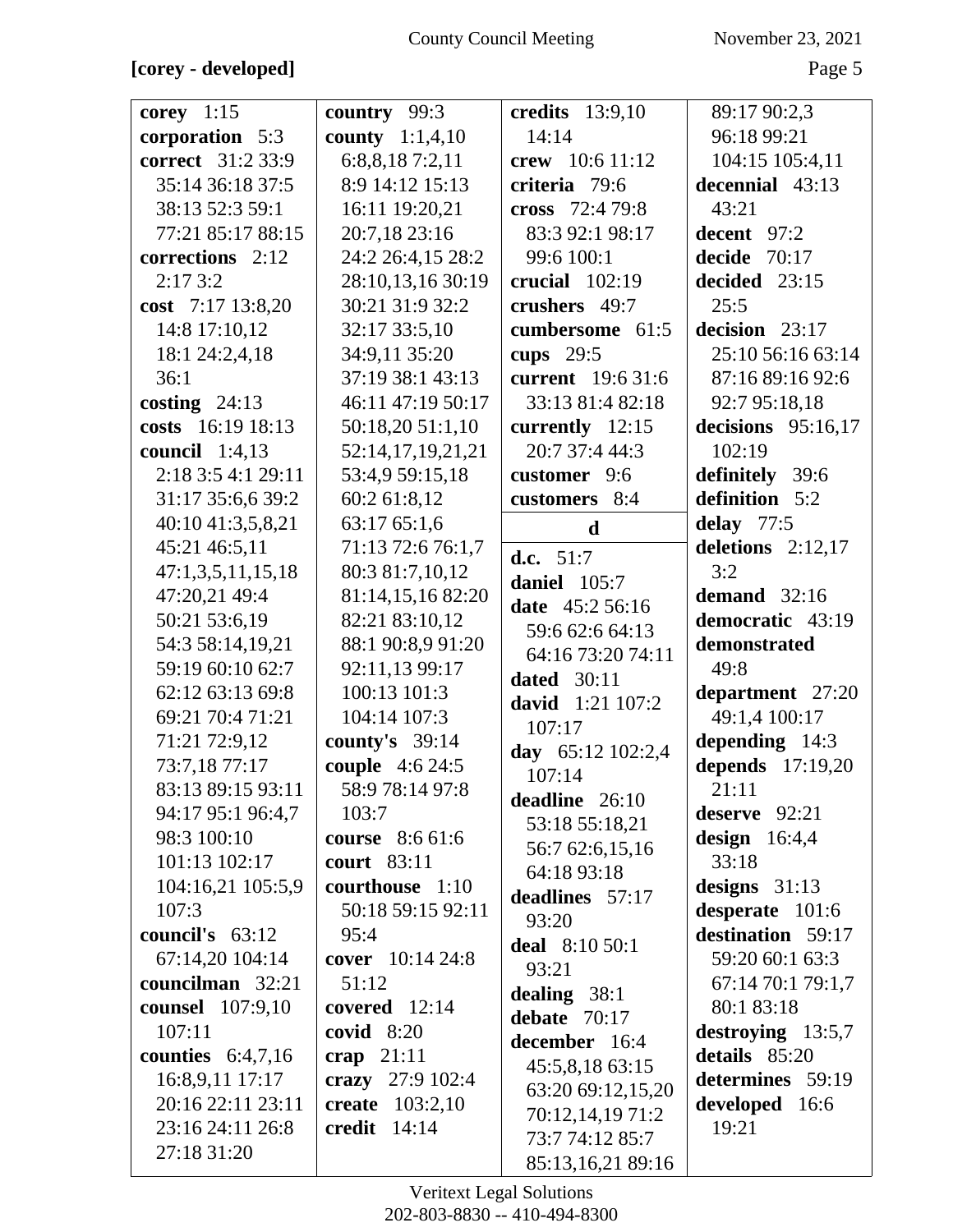## **[developers - everybody]** Page 6

| developers 38:14                               | 32:10 42:2 44:5     | drop $11:1728:12$   | electricity 12:18                  |
|------------------------------------------------|---------------------|---------------------|------------------------------------|
| <b>died</b> 99:5                               | districts $43:6,15$ | dropoff $7:8,10,14$ | 13:14 15:3                         |
| difference 74:6                                | 43:21 44:2,5,6      | 8:2 15:16 18:14     | element 79:18                      |
| different 33:3                                 | disturb $33:6$      | 18:15 24:7          | employee 107:11                    |
| 65:16 71:18 82:17                              | diverted 22:19      | dropped $11:12$     | employees 5:7                      |
| 96:10                                          |                     | 53:16               |                                    |
|                                                | divilio $1:162:4,8$ |                     | empower $67:12,16$                 |
| differentials 14:5                             | 35:7,15 36:11,16    | <b>due</b> 94:5     | empowered 63:2                     |
| differently 100:5                              | 42:10,11 47:16      | dynamic 14:8        | enacted 38:6                       |
| difficult 61:7                                 | 48:7,12,13 49:21    | e                   | energy 13:3 14:21                  |
| diligence 94:5                                 | 50:6,7 52:10        | earlier 83:10       | engineer 33:16                     |
| direct 59:17 63:17                             | 55:17 61:10,16      | early $21:9$        | engineered 32:12                   |
| directed 93:11                                 | 62:17 64:19 65:10   | earth 76:21         | engineering 33:18                  |
| directing $12:1$                               | 69:1,7 70:13        | easily 7:5          | 36:18 38:15                        |
| direction 50:20                                | 71:10 76:2,8 77:3   | eastern 26:16       | ensure 92:4                        |
| 54:4 101:14                                    | 77:19 78:5,10,11    |                     | ensures 80:10                      |
| directly 18:1                                  | 78:15,19,20 80:18   | easton 1:10 7:19    | entered 107:9                      |
| director 3:18                                  | 81:17 82:5,7 86:4   | 12:17,21 13:19      | entering 69:2                      |
| disadvantages                                  | 86:8,11,12 87:1,9   | 18:17 50:19 93:13   | enterprise 49:16                   |
| 72:2                                           | 89:1,2 90:14 91:5   | easy 41:9 78:3      | entire 77:20                       |
| disappointed                                   | 92:7 93:9,21 94:5   | 95:17               | entirely $5:325:5$                 |
| 55:20 95:1 96:4                                | 95:20,21 96:8,9     | echo 77:3           | 27:13                              |
| 102:17                                         | 97:20 98:20         | eci 26:17           | entities 79:14                     |
| disbursements                                  |                     | economic 31:6       |                                    |
|                                                | 100:15 104:13,14    |                     | entity $5:1$                       |
|                                                |                     | economically 25:1   |                                    |
| 2:21,213:3,4                                   | 105:13,14,16        | education 31:10     | environment                        |
| discarded 28:10                                | 106:1,2             | 43:5,7,15 100:20    | 27:20                              |
| disclose 81:21                                 | divisive $57:2,7$   | effect 5:16 27:11   | environmental 3:8                  |
| disclosure 39:13                               | doctor 97:8         |                     | 4:18 5:18,20 6:11                  |
| discontinue 13:1                               | document 40:12      | 41:7,11             | equipment 17:14                    |
| discuss $52:1$                                 | doing $2:43:149:1$  | effective 13:20     | 49:8,12                            |
| 104:18 105:1                                   | 13:6 14:13 29:13    | 14:8 24:4,18        | erosion 29:18                      |
| discussed 31:17                                | 30:3 32:13 46:13    | efficiency 9:20     | 30:17 33:3,8 34:1                  |
| discussion $23:7,19$                           | 58:21 94:5,6,19     | effort 13:18 93:3   | essence 84:20                      |
| 23:20 24:1 51:14                               | dollars $97:1$      | efforts $22:13$     | 89:20                              |
| 51:16,21 52:7,11                               | donations 97:6      | 104:19              | essentially 33:6,14                |
| 52:12 60:7 68:21                               | dozen $61:17$       | eight 20:6 31:4     | 70:14                              |
|                                                | draft $20:7$        | 35:2                |                                    |
| discussions $23:2,5$                           |                     | either 40:20 63:21  | estate $105:1$                     |
| disillusioned                                  | drafted 83:18       | 71:20 77:9          | evaluating 20:7                    |
| 100:4                                          | drafting $26:6$     | elected 12:21       | evening 29:21                      |
| disingenuous 56:1                              | dramatically 27:4   | 95:15               | 47:20 48:1 53:20                   |
| disingenuously                                 | dream $95:11$       | election $22:6,10$  | 76:17 91:17 98:2                   |
| 77:12                                          | dredging $6:1$      | 23:21 43:6,14       | 101:14                             |
| distribute 46:21                               | drive $25:16$       | 46:1                | everybody $2:2,9$                  |
| <b>district</b> 29:17 30:1<br>30:14,18 31:8,10 | driving $40:21$     | electric 97:7       | 9:15 45:20 101:16<br>102:11 103:10 |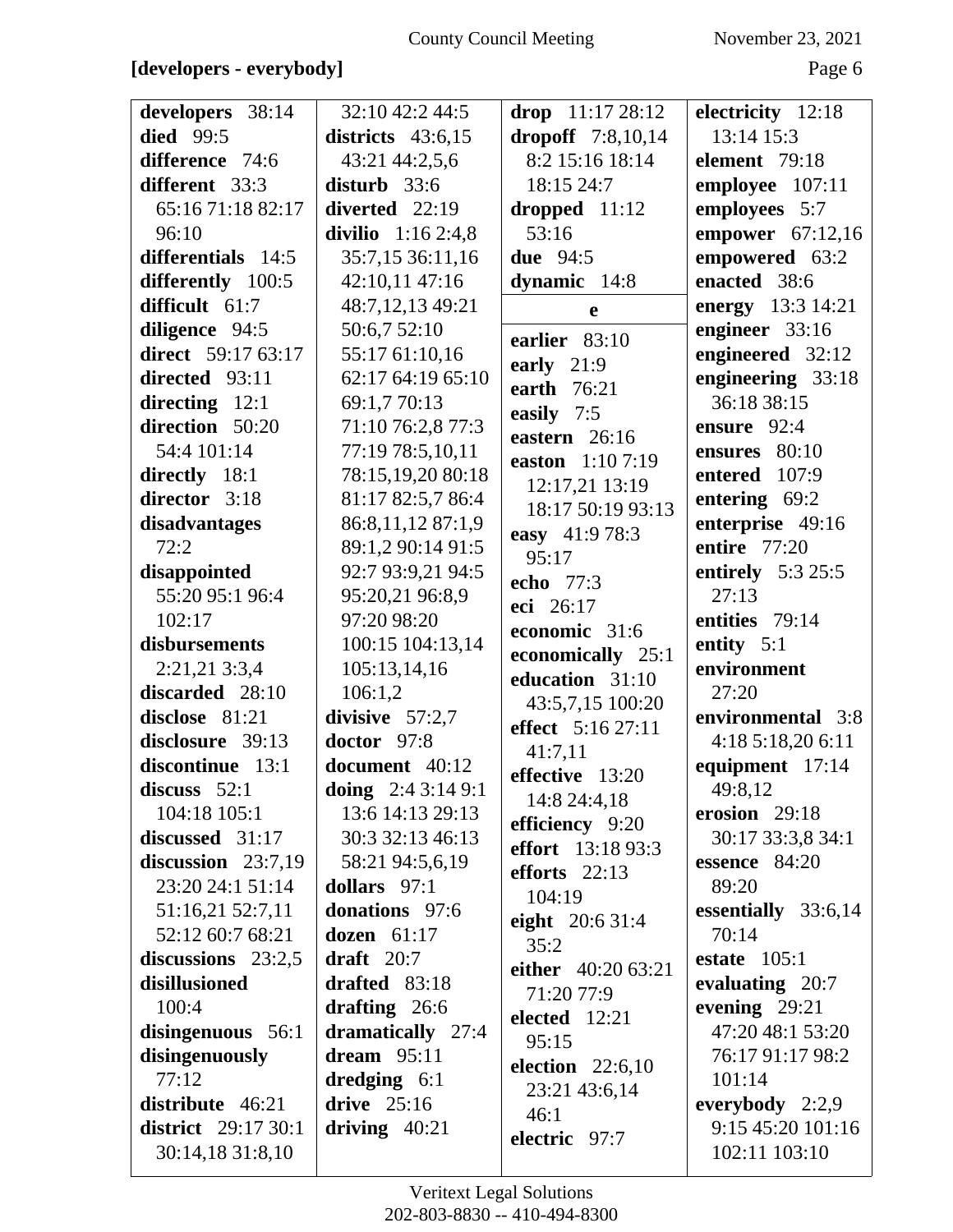## **[exacerbates - friends]** Page 7

| exacerbates 25:17<br>find $78:1284:7$<br>f<br>exact $77:3$<br><b>finding</b> $62:1492:9$<br>fabulous 92:8<br>findings $63:6$<br>exactly $77:19$<br>facebook 97:12<br>fine $40:244:21$<br>103:12<br>facilities $16:728:3$<br>example 18:16<br>104:9<br>28:14<br>excavator 9:17<br><b>firms</b> 18:3 38:15<br>facility $6:13,14$<br>10:3<br>first $3:74:66:12$<br>15:10,17 16:1,3<br>7:7 24:5 25:12<br>18:8,13 19:1,9,11<br>exceed 80:21<br>25:21 26:17 34:7<br>46:13 48:1,3<br>19:14,17 20:15<br>excess 6:21<br>49:2,16<br>57:20 65:9,20<br>21:3,6,11 22:3,7<br>excited 101:14<br>fact 13:8 23:6 25:3<br>70:12,13 71:1<br>23:4 24:16 25:15<br><b>excuse</b> 5:9 35:8<br>27:17 62:13<br>72:19 81:8 85:9<br>execute 57:19<br>26:13 29:9,15<br>factors 8:18<br>executed 28:9<br>100:7 103:19<br>foreseeable 79:16<br>fair $82:1695:2$<br>58:18<br><b>fiscal</b> 16:6,13,14<br>79:17<br>fairly $39:17$<br>exhaustion 77:4<br>25:14<br><b>forest</b> $33:19,20$<br>falls $26:7$<br><b>forever</b> 77:10<br>exist 31:14<br>fitting $92:18,18$<br>family $101:20$<br>five $19:221:6$<br>existing $20:422:2$<br>forget 93:6<br>fancy 101:9<br>22:12 25:13 68:8<br>72:2<br>far $11:1239:15$<br>expect 16:13 17:1<br>flag $2:5$<br>74:13 99:17<br>17:17 19:4 98:5<br>flared $13:4$<br>formal 38:4<br>farm $32:9$<br>flaring $12:15$<br>expectation 89:15<br><b>formed</b> 30:14<br>farmer $36:13$<br>expecting 100:6<br>13:10 14:9,10<br>farmers 32:17<br>flat $8:1635:10$<br>expend 17:13<br>faster 56:9<br>94:10<br>expense 24:8<br>36:6<br>favor 83:11<br>expensive 24:15<br>flexibility $52:4,20$<br>fee 5:57:12 17:9<br>39:17<br>53:4,7,14 54:7<br>18:19 33:11 34:16<br>experience 25:20<br>55:8,11,12 57:14<br>35:11 36:20 37:3<br>expire 26:5<br>59:8,9 60:9,11,13<br>38:2,18 39:10,21<br>expires 107:21<br>60:16,20 61:8<br>40:14 42:1<br>explain 46:8<br>62:18 64:15,16,17<br>83:8<br>feel 55:21<br>explore 53:15<br>65:8,11 66:3<br>feels $7:2$<br>80:19<br>67:12 74:14<br>fees 16:14 19:3<br>95:20<br>exposed 7:5<br>flexible $74:7,8$<br>29:19 31:5,7,9,15<br>84:13,15<br>expressed 56:9<br>34:18 37:15 39:15<br>flooded $32:15$<br>76:18<br><b>feet</b> 33:7<br>floor $54:1266:8$<br>extend $57:17$<br>fencing $99:19$<br>84:18<br>66:18 67:5 84:12<br>43:17,1871:3<br>festival 29:2<br>extended 20:14<br>flow $25:18$<br>74:14<br><b>field</b> 33:2<br>extending 23:14<br>flu $102:2$<br>frank $1:16$<br>fighting $99:5$<br>55:18 56:7<br>flyover $25:6$<br>figuring $20:1$<br>folks $9:10,1394:2$<br>73:21 74:11,12<br><b>extra</b> 96:15,16<br><b>filed</b> 83:12<br>94:9<br>75:11 90:10<br>extraordinary<br><b>final</b> $69:470:1$<br>follow 50:20 82:7<br><b>friends</b> 101:20<br>98:6 |                |                           |
|-------------------------------------------------------------------------------------------------------------------------------------------------------------------------------------------------------------------------------------------------------------------------------------------------------------------------------------------------------------------------------------------------------------------------------------------------------------------------------------------------------------------------------------------------------------------------------------------------------------------------------------------------------------------------------------------------------------------------------------------------------------------------------------------------------------------------------------------------------------------------------------------------------------------------------------------------------------------------------------------------------------------------------------------------------------------------------------------------------------------------------------------------------------------------------------------------------------------------------------------------------------------------------------------------------------------------------------------------------------------------------------------------------------------------------------------------------------------------------------------------------------------------------------------------------------------------------------------------------------------------------------------------------------------------------------------------------------------------------------------------------------------------------------------------------------------------------------------------------------------------------------------------------------------------------------------------------------------------------------------------------------------------------------------------------------------------------------------------------------------------------------------------------------------------------------------------------------------------------------------------------------------------------------------------------------------------------------------------------------------------------------------------------------------------------------------------------------------------------------------------------------------------------------------------------------------------------------------------------------------------------------------------------------------------------------------------|----------------|---------------------------|
|                                                                                                                                                                                                                                                                                                                                                                                                                                                                                                                                                                                                                                                                                                                                                                                                                                                                                                                                                                                                                                                                                                                                                                                                                                                                                                                                                                                                                                                                                                                                                                                                                                                                                                                                                                                                                                                                                                                                                                                                                                                                                                                                                                                                                                                                                                                                                                                                                                                                                                                                                                                                                                                                                                 |                | following 92:6            |
|                                                                                                                                                                                                                                                                                                                                                                                                                                                                                                                                                                                                                                                                                                                                                                                                                                                                                                                                                                                                                                                                                                                                                                                                                                                                                                                                                                                                                                                                                                                                                                                                                                                                                                                                                                                                                                                                                                                                                                                                                                                                                                                                                                                                                                                                                                                                                                                                                                                                                                                                                                                                                                                                                                 |                | ford 3:8,12,15,17         |
|                                                                                                                                                                                                                                                                                                                                                                                                                                                                                                                                                                                                                                                                                                                                                                                                                                                                                                                                                                                                                                                                                                                                                                                                                                                                                                                                                                                                                                                                                                                                                                                                                                                                                                                                                                                                                                                                                                                                                                                                                                                                                                                                                                                                                                                                                                                                                                                                                                                                                                                                                                                                                                                                                                 |                | 3:204:3,5,10,16           |
|                                                                                                                                                                                                                                                                                                                                                                                                                                                                                                                                                                                                                                                                                                                                                                                                                                                                                                                                                                                                                                                                                                                                                                                                                                                                                                                                                                                                                                                                                                                                                                                                                                                                                                                                                                                                                                                                                                                                                                                                                                                                                                                                                                                                                                                                                                                                                                                                                                                                                                                                                                                                                                                                                                 |                | 5:16 8:15 10:15           |
|                                                                                                                                                                                                                                                                                                                                                                                                                                                                                                                                                                                                                                                                                                                                                                                                                                                                                                                                                                                                                                                                                                                                                                                                                                                                                                                                                                                                                                                                                                                                                                                                                                                                                                                                                                                                                                                                                                                                                                                                                                                                                                                                                                                                                                                                                                                                                                                                                                                                                                                                                                                                                                                                                                 |                | 10:17 11:7 12:3           |
|                                                                                                                                                                                                                                                                                                                                                                                                                                                                                                                                                                                                                                                                                                                                                                                                                                                                                                                                                                                                                                                                                                                                                                                                                                                                                                                                                                                                                                                                                                                                                                                                                                                                                                                                                                                                                                                                                                                                                                                                                                                                                                                                                                                                                                                                                                                                                                                                                                                                                                                                                                                                                                                                                                 |                | 12:10,13 13:4,15          |
|                                                                                                                                                                                                                                                                                                                                                                                                                                                                                                                                                                                                                                                                                                                                                                                                                                                                                                                                                                                                                                                                                                                                                                                                                                                                                                                                                                                                                                                                                                                                                                                                                                                                                                                                                                                                                                                                                                                                                                                                                                                                                                                                                                                                                                                                                                                                                                                                                                                                                                                                                                                                                                                                                                 |                | 14:13,17 17:11,19         |
|                                                                                                                                                                                                                                                                                                                                                                                                                                                                                                                                                                                                                                                                                                                                                                                                                                                                                                                                                                                                                                                                                                                                                                                                                                                                                                                                                                                                                                                                                                                                                                                                                                                                                                                                                                                                                                                                                                                                                                                                                                                                                                                                                                                                                                                                                                                                                                                                                                                                                                                                                                                                                                                                                                 |                |                           |
|                                                                                                                                                                                                                                                                                                                                                                                                                                                                                                                                                                                                                                                                                                                                                                                                                                                                                                                                                                                                                                                                                                                                                                                                                                                                                                                                                                                                                                                                                                                                                                                                                                                                                                                                                                                                                                                                                                                                                                                                                                                                                                                                                                                                                                                                                                                                                                                                                                                                                                                                                                                                                                                                                                 |                |                           |
|                                                                                                                                                                                                                                                                                                                                                                                                                                                                                                                                                                                                                                                                                                                                                                                                                                                                                                                                                                                                                                                                                                                                                                                                                                                                                                                                                                                                                                                                                                                                                                                                                                                                                                                                                                                                                                                                                                                                                                                                                                                                                                                                                                                                                                                                                                                                                                                                                                                                                                                                                                                                                                                                                                 |                |                           |
|                                                                                                                                                                                                                                                                                                                                                                                                                                                                                                                                                                                                                                                                                                                                                                                                                                                                                                                                                                                                                                                                                                                                                                                                                                                                                                                                                                                                                                                                                                                                                                                                                                                                                                                                                                                                                                                                                                                                                                                                                                                                                                                                                                                                                                                                                                                                                                                                                                                                                                                                                                                                                                                                                                 |                |                           |
|                                                                                                                                                                                                                                                                                                                                                                                                                                                                                                                                                                                                                                                                                                                                                                                                                                                                                                                                                                                                                                                                                                                                                                                                                                                                                                                                                                                                                                                                                                                                                                                                                                                                                                                                                                                                                                                                                                                                                                                                                                                                                                                                                                                                                                                                                                                                                                                                                                                                                                                                                                                                                                                                                                 |                |                           |
|                                                                                                                                                                                                                                                                                                                                                                                                                                                                                                                                                                                                                                                                                                                                                                                                                                                                                                                                                                                                                                                                                                                                                                                                                                                                                                                                                                                                                                                                                                                                                                                                                                                                                                                                                                                                                                                                                                                                                                                                                                                                                                                                                                                                                                                                                                                                                                                                                                                                                                                                                                                                                                                                                                 |                |                           |
|                                                                                                                                                                                                                                                                                                                                                                                                                                                                                                                                                                                                                                                                                                                                                                                                                                                                                                                                                                                                                                                                                                                                                                                                                                                                                                                                                                                                                                                                                                                                                                                                                                                                                                                                                                                                                                                                                                                                                                                                                                                                                                                                                                                                                                                                                                                                                                                                                                                                                                                                                                                                                                                                                                 |                |                           |
|                                                                                                                                                                                                                                                                                                                                                                                                                                                                                                                                                                                                                                                                                                                                                                                                                                                                                                                                                                                                                                                                                                                                                                                                                                                                                                                                                                                                                                                                                                                                                                                                                                                                                                                                                                                                                                                                                                                                                                                                                                                                                                                                                                                                                                                                                                                                                                                                                                                                                                                                                                                                                                                                                                 |                |                           |
|                                                                                                                                                                                                                                                                                                                                                                                                                                                                                                                                                                                                                                                                                                                                                                                                                                                                                                                                                                                                                                                                                                                                                                                                                                                                                                                                                                                                                                                                                                                                                                                                                                                                                                                                                                                                                                                                                                                                                                                                                                                                                                                                                                                                                                                                                                                                                                                                                                                                                                                                                                                                                                                                                                 |                |                           |
|                                                                                                                                                                                                                                                                                                                                                                                                                                                                                                                                                                                                                                                                                                                                                                                                                                                                                                                                                                                                                                                                                                                                                                                                                                                                                                                                                                                                                                                                                                                                                                                                                                                                                                                                                                                                                                                                                                                                                                                                                                                                                                                                                                                                                                                                                                                                                                                                                                                                                                                                                                                                                                                                                                 |                |                           |
|                                                                                                                                                                                                                                                                                                                                                                                                                                                                                                                                                                                                                                                                                                                                                                                                                                                                                                                                                                                                                                                                                                                                                                                                                                                                                                                                                                                                                                                                                                                                                                                                                                                                                                                                                                                                                                                                                                                                                                                                                                                                                                                                                                                                                                                                                                                                                                                                                                                                                                                                                                                                                                                                                                 |                |                           |
|                                                                                                                                                                                                                                                                                                                                                                                                                                                                                                                                                                                                                                                                                                                                                                                                                                                                                                                                                                                                                                                                                                                                                                                                                                                                                                                                                                                                                                                                                                                                                                                                                                                                                                                                                                                                                                                                                                                                                                                                                                                                                                                                                                                                                                                                                                                                                                                                                                                                                                                                                                                                                                                                                                 |                | forgot 5:10 22:15         |
|                                                                                                                                                                                                                                                                                                                                                                                                                                                                                                                                                                                                                                                                                                                                                                                                                                                                                                                                                                                                                                                                                                                                                                                                                                                                                                                                                                                                                                                                                                                                                                                                                                                                                                                                                                                                                                                                                                                                                                                                                                                                                                                                                                                                                                                                                                                                                                                                                                                                                                                                                                                                                                                                                                 |                | form $31:1269:19$         |
|                                                                                                                                                                                                                                                                                                                                                                                                                                                                                                                                                                                                                                                                                                                                                                                                                                                                                                                                                                                                                                                                                                                                                                                                                                                                                                                                                                                                                                                                                                                                                                                                                                                                                                                                                                                                                                                                                                                                                                                                                                                                                                                                                                                                                                                                                                                                                                                                                                                                                                                                                                                                                                                                                                 |                |                           |
|                                                                                                                                                                                                                                                                                                                                                                                                                                                                                                                                                                                                                                                                                                                                                                                                                                                                                                                                                                                                                                                                                                                                                                                                                                                                                                                                                                                                                                                                                                                                                                                                                                                                                                                                                                                                                                                                                                                                                                                                                                                                                                                                                                                                                                                                                                                                                                                                                                                                                                                                                                                                                                                                                                 |                |                           |
|                                                                                                                                                                                                                                                                                                                                                                                                                                                                                                                                                                                                                                                                                                                                                                                                                                                                                                                                                                                                                                                                                                                                                                                                                                                                                                                                                                                                                                                                                                                                                                                                                                                                                                                                                                                                                                                                                                                                                                                                                                                                                                                                                                                                                                                                                                                                                                                                                                                                                                                                                                                                                                                                                                 |                | forth $20:2042:1$         |
|                                                                                                                                                                                                                                                                                                                                                                                                                                                                                                                                                                                                                                                                                                                                                                                                                                                                                                                                                                                                                                                                                                                                                                                                                                                                                                                                                                                                                                                                                                                                                                                                                                                                                                                                                                                                                                                                                                                                                                                                                                                                                                                                                                                                                                                                                                                                                                                                                                                                                                                                                                                                                                                                                                 |                | 44:2 79:6 86:19           |
|                                                                                                                                                                                                                                                                                                                                                                                                                                                                                                                                                                                                                                                                                                                                                                                                                                                                                                                                                                                                                                                                                                                                                                                                                                                                                                                                                                                                                                                                                                                                                                                                                                                                                                                                                                                                                                                                                                                                                                                                                                                                                                                                                                                                                                                                                                                                                                                                                                                                                                                                                                                                                                                                                                 |                |                           |
|                                                                                                                                                                                                                                                                                                                                                                                                                                                                                                                                                                                                                                                                                                                                                                                                                                                                                                                                                                                                                                                                                                                                                                                                                                                                                                                                                                                                                                                                                                                                                                                                                                                                                                                                                                                                                                                                                                                                                                                                                                                                                                                                                                                                                                                                                                                                                                                                                                                                                                                                                                                                                                                                                                 |                | forward 16:18             |
|                                                                                                                                                                                                                                                                                                                                                                                                                                                                                                                                                                                                                                                                                                                                                                                                                                                                                                                                                                                                                                                                                                                                                                                                                                                                                                                                                                                                                                                                                                                                                                                                                                                                                                                                                                                                                                                                                                                                                                                                                                                                                                                                                                                                                                                                                                                                                                                                                                                                                                                                                                                                                                                                                                 |                | 25:8 42:20 56:8,9         |
|                                                                                                                                                                                                                                                                                                                                                                                                                                                                                                                                                                                                                                                                                                                                                                                                                                                                                                                                                                                                                                                                                                                                                                                                                                                                                                                                                                                                                                                                                                                                                                                                                                                                                                                                                                                                                                                                                                                                                                                                                                                                                                                                                                                                                                                                                                                                                                                                                                                                                                                                                                                                                                                                                                 |                | 56:12,21 57:13            |
|                                                                                                                                                                                                                                                                                                                                                                                                                                                                                                                                                                                                                                                                                                                                                                                                                                                                                                                                                                                                                                                                                                                                                                                                                                                                                                                                                                                                                                                                                                                                                                                                                                                                                                                                                                                                                                                                                                                                                                                                                                                                                                                                                                                                                                                                                                                                                                                                                                                                                                                                                                                                                                                                                                 |                | 58:15 60:21 66:12         |
|                                                                                                                                                                                                                                                                                                                                                                                                                                                                                                                                                                                                                                                                                                                                                                                                                                                                                                                                                                                                                                                                                                                                                                                                                                                                                                                                                                                                                                                                                                                                                                                                                                                                                                                                                                                                                                                                                                                                                                                                                                                                                                                                                                                                                                                                                                                                                                                                                                                                                                                                                                                                                                                                                                 |                | 69:9,17 76:16,19          |
|                                                                                                                                                                                                                                                                                                                                                                                                                                                                                                                                                                                                                                                                                                                                                                                                                                                                                                                                                                                                                                                                                                                                                                                                                                                                                                                                                                                                                                                                                                                                                                                                                                                                                                                                                                                                                                                                                                                                                                                                                                                                                                                                                                                                                                                                                                                                                                                                                                                                                                                                                                                                                                                                                                 |                |                           |
|                                                                                                                                                                                                                                                                                                                                                                                                                                                                                                                                                                                                                                                                                                                                                                                                                                                                                                                                                                                                                                                                                                                                                                                                                                                                                                                                                                                                                                                                                                                                                                                                                                                                                                                                                                                                                                                                                                                                                                                                                                                                                                                                                                                                                                                                                                                                                                                                                                                                                                                                                                                                                                                                                                 |                | <b>fought</b> $80:392:19$ |
|                                                                                                                                                                                                                                                                                                                                                                                                                                                                                                                                                                                                                                                                                                                                                                                                                                                                                                                                                                                                                                                                                                                                                                                                                                                                                                                                                                                                                                                                                                                                                                                                                                                                                                                                                                                                                                                                                                                                                                                                                                                                                                                                                                                                                                                                                                                                                                                                                                                                                                                                                                                                                                                                                                 |                | <b>found</b> 80:15 81:18  |
|                                                                                                                                                                                                                                                                                                                                                                                                                                                                                                                                                                                                                                                                                                                                                                                                                                                                                                                                                                                                                                                                                                                                                                                                                                                                                                                                                                                                                                                                                                                                                                                                                                                                                                                                                                                                                                                                                                                                                                                                                                                                                                                                                                                                                                                                                                                                                                                                                                                                                                                                                                                                                                                                                                 |                |                           |
|                                                                                                                                                                                                                                                                                                                                                                                                                                                                                                                                                                                                                                                                                                                                                                                                                                                                                                                                                                                                                                                                                                                                                                                                                                                                                                                                                                                                                                                                                                                                                                                                                                                                                                                                                                                                                                                                                                                                                                                                                                                                                                                                                                                                                                                                                                                                                                                                                                                                                                                                                                                                                                                                                                 |                | foundation 51:10          |
|                                                                                                                                                                                                                                                                                                                                                                                                                                                                                                                                                                                                                                                                                                                                                                                                                                                                                                                                                                                                                                                                                                                                                                                                                                                                                                                                                                                                                                                                                                                                                                                                                                                                                                                                                                                                                                                                                                                                                                                                                                                                                                                                                                                                                                                                                                                                                                                                                                                                                                                                                                                                                                                                                                 |                | four $6:1,8,15$ 16:9      |
|                                                                                                                                                                                                                                                                                                                                                                                                                                                                                                                                                                                                                                                                                                                                                                                                                                                                                                                                                                                                                                                                                                                                                                                                                                                                                                                                                                                                                                                                                                                                                                                                                                                                                                                                                                                                                                                                                                                                                                                                                                                                                                                                                                                                                                                                                                                                                                                                                                                                                                                                                                                                                                                                                                 |                | 17:16 20:16 23:10         |
|                                                                                                                                                                                                                                                                                                                                                                                                                                                                                                                                                                                                                                                                                                                                                                                                                                                                                                                                                                                                                                                                                                                                                                                                                                                                                                                                                                                                                                                                                                                                                                                                                                                                                                                                                                                                                                                                                                                                                                                                                                                                                                                                                                                                                                                                                                                                                                                                                                                                                                                                                                                                                                                                                                 |                |                           |
|                                                                                                                                                                                                                                                                                                                                                                                                                                                                                                                                                                                                                                                                                                                                                                                                                                                                                                                                                                                                                                                                                                                                                                                                                                                                                                                                                                                                                                                                                                                                                                                                                                                                                                                                                                                                                                                                                                                                                                                                                                                                                                                                                                                                                                                                                                                                                                                                                                                                                                                                                                                                                                                                                                 |                |                           |
|                                                                                                                                                                                                                                                                                                                                                                                                                                                                                                                                                                                                                                                                                                                                                                                                                                                                                                                                                                                                                                                                                                                                                                                                                                                                                                                                                                                                                                                                                                                                                                                                                                                                                                                                                                                                                                                                                                                                                                                                                                                                                                                                                                                                                                                                                                                                                                                                                                                                                                                                                                                                                                                                                                 |                |                           |
|                                                                                                                                                                                                                                                                                                                                                                                                                                                                                                                                                                                                                                                                                                                                                                                                                                                                                                                                                                                                                                                                                                                                                                                                                                                                                                                                                                                                                                                                                                                                                                                                                                                                                                                                                                                                                                                                                                                                                                                                                                                                                                                                                                                                                                                                                                                                                                                                                                                                                                                                                                                                                                                                                                 |                | friday $64:1865:12$       |
|                                                                                                                                                                                                                                                                                                                                                                                                                                                                                                                                                                                                                                                                                                                                                                                                                                                                                                                                                                                                                                                                                                                                                                                                                                                                                                                                                                                                                                                                                                                                                                                                                                                                                                                                                                                                                                                                                                                                                                                                                                                                                                                                                                                                                                                                                                                                                                                                                                                                                                                                                                                                                                                                                                 |                |                           |
|                                                                                                                                                                                                                                                                                                                                                                                                                                                                                                                                                                                                                                                                                                                                                                                                                                                                                                                                                                                                                                                                                                                                                                                                                                                                                                                                                                                                                                                                                                                                                                                                                                                                                                                                                                                                                                                                                                                                                                                                                                                                                                                                                                                                                                                                                                                                                                                                                                                                                                                                                                                                                                                                                                 |                |                           |
|                                                                                                                                                                                                                                                                                                                                                                                                                                                                                                                                                                                                                                                                                                                                                                                                                                                                                                                                                                                                                                                                                                                                                                                                                                                                                                                                                                                                                                                                                                                                                                                                                                                                                                                                                                                                                                                                                                                                                                                                                                                                                                                                                                                                                                                                                                                                                                                                                                                                                                                                                                                                                                                                                                 |                |                           |
|                                                                                                                                                                                                                                                                                                                                                                                                                                                                                                                                                                                                                                                                                                                                                                                                                                                                                                                                                                                                                                                                                                                                                                                                                                                                                                                                                                                                                                                                                                                                                                                                                                                                                                                                                                                                                                                                                                                                                                                                                                                                                                                                                                                                                                                                                                                                                                                                                                                                                                                                                                                                                                                                                                 | financed 32:12 |                           |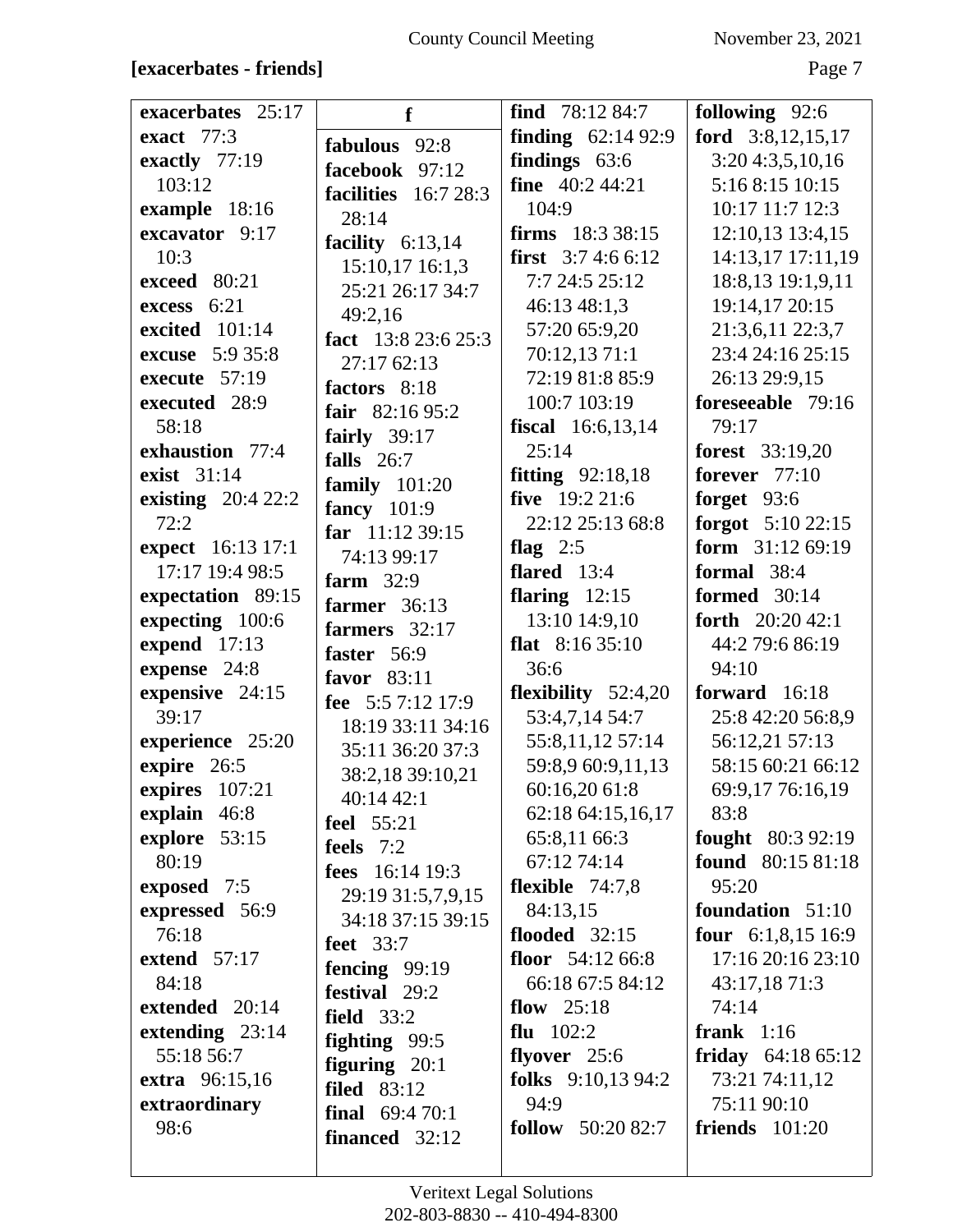# **[front - hodo]** Page 8

| front 30:21 31:16               | give 3:20 54:2               | good 3:16 11:4,19        | happening 23:3           |
|---------------------------------|------------------------------|--------------------------|--------------------------|
| 72:17 77:13 100:9               | 57:14 59:7 61:8              | 11:21 14:20 29:12        | happens $23:18$          |
| <b>fulfill</b> 80:13            | 62:11 63:11 75:13            | 29:13,21 30:5,6,7        | 25:13 47:16 66:4         |
| full 9:21 33:16                 | 78:14 91:13                  | 35:5 39:8 40:5,6         | 99:10                    |
| 36:3 56:13                      | 101:11                       | 41:18 45:6,21            | happy $19:1624:10$       |
| <b>fully</b> 51:8 88:7          | given 50:20 52:18            | 47:20 89:10 90:12        | 26:19 27:15 29:6         |
| 102:5                           | 57:6 60:8 65:8               | 91:17 92:7 95:13         | 34:18 101:16             |
| fun 29:5                        | 72:12 73:21 97:6             | goods 96:15              | 102:12                   |
| functions 30:18                 | gives $53:6$                 | government 35:11         | <b>hard</b> $21:1827:13$ |
| fund $7:1349:16$                | giving 56:3 74:1             | governmental             | 95:4,16                  |
| 96:20                           | $\boldsymbol{gladly}$ 101:12 | 30:15                    | hardest 56:16            |
| <b>funded</b> 7:11 51:8         | glass $27:1$                 | governor 22:4            | harvest 33:19            |
| funds 51:10,11                  | go $2:3,214:146:3$           | grandfather's            | <b>hats</b> 98:19        |
| <b>further</b> 63:5 69:8        | 8:10 10:3 11:19              | 25:19                    | haulers 24:20            |
| 107:5,8,10                      | 14:17 24:12 32:2             | great 2:8 3:9,15         | hauling $9:19$           |
| <b>future</b> 3:13 21:19        | 44:14 47:18 54:18            | 29:8 44:10 45:19         | he'll 26:10              |
| 80:11                           | 57:1 59:1 64:19              | 49:17 84:3 93:21         | hear $5:11,1145:7$       |
| g                               | 65:2 66:12 69:9              | green 50:18 59:15        | 47:6 58:1,6 99:20        |
|                                 | 69:21 70:15 72:14            | $griffith$ 97:8          | <b>heard</b> 83:9 100:7  |
| game 95:2                       | 78:10,11 81:8                | gross 96:19              | hearing $2:13,18$        |
| garages 9:1                     | 90:13 97:14,17               | $ground \quad 84:2$      | 3:3 40:11 45:2,4         |
| gary 8:14 14:15                 | 99:20 103:8                  | grounds 95:5             | 45:16 105:6,12           |
| 14:16 15:4 21:9                 | goes 11:7 14:18              | group $5:216:2,2$        | hearings $37:19$         |
| 25:12 26:10,12,14               | 18:19 24:6 27:15             | 34:14 95:3               | 45:12                    |
| 26:14,19 29:13                  | 60:19 69:17 79:19            | groups $5:20$            | hears $44:18$            |
| gary's $9:16$                   | 91:4                         | growing 96:18            | <b>heck</b> 9:19         |
| gas 12:15,16,19,20              | going 3:15 4:7               | $growth$ 8:19            | held 104:15,20           |
| 13:16 14:3,5 15:4               | 16:19 17:4 21:1,4            | guess 18:6,19 66:3       | help 9:10 17:9           |
| 15:7                            | 21:13 22:12 23:1             | 68:15 98:10              | 28:17 31:20 43:10        |
| gases 15:20                     | 23:21 25:8,9 32:8            | guessing $9:21$          | 97:15,18,19 101:5        |
| gate 103:19                     | 33:7 35:3 37:10              | gun $52:5$               | 101:6                    |
| gathering 101:21                | 37:11 38:11,20               | guy 4:17 26:18           | helpful 35:4             |
| general 32:4                    | 41:15 44:15 45:16            | guys 3:9,14 11:13        | hesitancy 57:6           |
| generate $12:17$                | 45:21 46:8,21                | 11:18 29:19 30:4         | 72:11                    |
| 15:2,3 21:18<br>generated 14:11 | 49:18 54:8,9,10              | 42:18                    | hesitant $57:1$          |
| generates 13:13                 | 57:20 58:19 62:13            | $\mathbf{h}$             | 94:10                    |
| generator 13:17                 | 64:11 65:13 71:6             | <b>hand</b> $3:1040:19$  | hey 57:3 103:5           |
| 14:6                            | 71:15 72:14 74:12            | 44:15 57:3 107:13        | $hi$ 90:20               |
| generous 21:3                   | 75:8 83:8 84:7,8             | handing $4:16$           | higher $27:7$            |
| gentlemen 36:18                 | 85:3,6 88:1 93:16            | handle $18:10$           | historically 40:18       |
| geomembrane 7:5                 | 95:10 99:21 100:2            | 38:16                    | hitting $22:15$          |
| getting 15:8 19:17              | 104:1                        | hang $51:17$             | hobo $8:3$               |
| 50:1 61:21 64:8                 | golf 100:19                  | <b>happen</b> 23:21 75:7 | <b>hodo</b> $8:1,3,3$    |
| 90:16 101:18                    |                              |                          |                          |
|                                 |                              |                          |                          |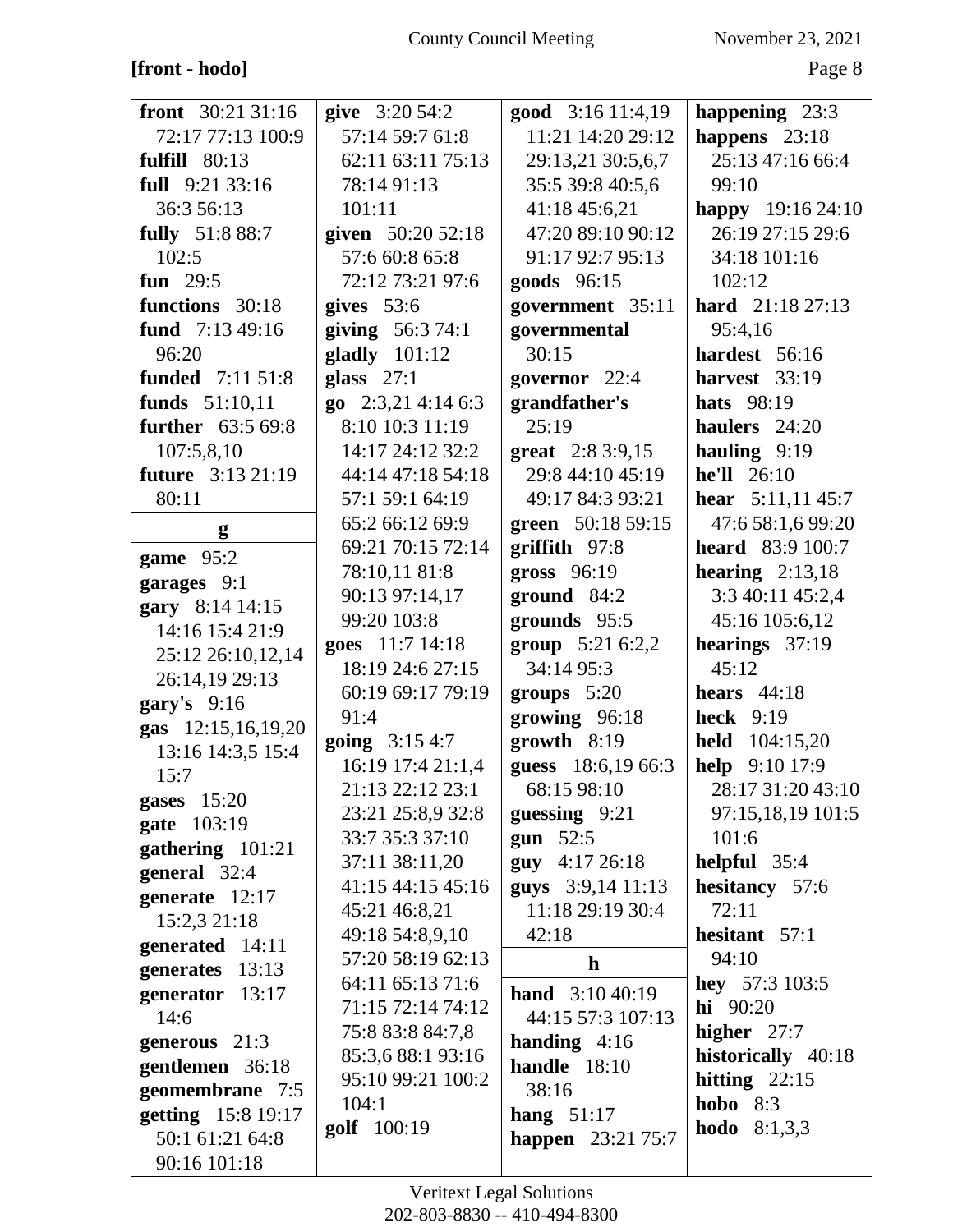## **[hogan - laughing]** Page 9

| hogan $22:4$             | <b>income</b> 96:19       | <b>involved</b> 8:18,19                  | kinds $21:14$          |
|--------------------------|---------------------------|------------------------------------------|------------------------|
| hold 51:18 54:10         | inconsistent 79:3         | 17:3 36:12 101:9                         | 4:1483:6<br>knew       |
| holidays 75:11           | incorporated 5:5          | irresponsible                            | <b>know</b> $4:116:18$ |
| home 8:21 33:15          | 51:6                      | 53:21                                    | 8:9 9:18 11:11,19      |
| 81:16 101:16             | <b>increase</b> 9:6 16:14 | <b>issue</b> 51:1 57:2                   | 18:9 20:11 21:12       |
| homeless 97:9            | 17:8,17 18:1,9            | 77:18 78:3                               | 21:19 22:20,20         |
| homeowner 7:8            | 19:3 25:4,11,13           | <b>item</b> 48:21 50:14                  | 38:5,18 51:20          |
| 7:10,14 8:2 15:16        | 29:18 34:16 35:9          | 71:12 90:8                               | 53:15,16 54:1          |
| 18:14,15 24:6            | 35:20 36:21 37:3          | items 48:1                               | 57:4 58:20 65:7        |
| homeowners 56:4          | 37:11,15,17,18            | j                                        | 72:11 74:10 75:20      |
| <b>honor</b> 90:11 91:5  | 38:21 39:10,13,21         |                                          | 76:5 77:14,19          |
| 95:10                    | increases 38:2            | january $41:10,12$                       | 79:19 81:5 84:1,2      |
| <b>hope</b> 102:11       | 42:1                      | 85:17,19                                 | 88:1,2 91:13 92:3      |
| hopefully 30:10          | indefinite 80:11          | $\lim$ 94:17,17,21<br>95:8               | 92:12 93:14,20         |
| 35:2 101:17              | independent 4:19          |                                          | 96:10 97:17 99:3       |
| hosted 6:18              | 4:21 23:16                | <b>job</b> $3:1811:19$<br>29:13 92:8,8,9 | 101:10 102:1,3,15      |
| hour 75:4,5 76:9,9       | <b>indicated</b> 100:3    | 102:18                                   | 102:18,20 103:5,8      |
| 82:2 91:19 104:11        | individual 76:12          |                                          | 103:14 104:12          |
| hovering 22:8            | 76:13                     | <b>john</b> 30:6,21<br>join $44:20$      | knowing $75:4,4$       |
| <b>hundred</b> 75:14,15  | individual's 61:11        |                                          | known $45:3$           |
| hurt $9:9$               | individuals 55:19         | joined 6:8                               | knows $22:5,5$         |
| hybrid 15:5              | 56:1,11 61:17             | joyous $101:17$<br>102:11                | <b>knox</b> $90:20,20$ |
|                          |                           |                                          |                        |
| i                        | 62:5 97:2,16              |                                          | 1                      |
|                          | infiltration 11:10        | jump $52:4$                              |                        |
| <b>idea</b> 9:16 39:9    | information 44:1          | jumped 60:7                              | laid $84:2,6$          |
| 56:4                     | 65:5 70:9 72:8,12         | 103:19                                   | land 31:11 72:15       |
| ideas $15:4$             | inoculated 102:5          | jumps $65:17$                            | 79:13,20               |
| identified 80:18         | <b>input</b> 101:1,2      | june $26:5$                              | landfill 6:16,16,17    |
| 97:11                    | inspect 10:16             | junior 48:5                              | 6:19 7:7,7,15,15       |
| imagine 36:11            | inspection 10:9           | justify $70:16$                          | 7:19 10:4 12:14        |
| immediately              | instrumental              | $\bf k$                                  | 13:12 15:20 17:6       |
| 85:12,15                 | 96:14                     | <b>keep</b> $9:14$ 15:6                  | 19:6 20:4,10 22:1      |
| immunized 102:6          | integrity $10:12$         | 52:15 57:18 75:21                        | 22:2,18 23:12,13       |
| 102:7                    | 91:21 92:21 93:2          | 81:15 93:11 97:7                         | 24:14,20 25:16         |
| <b>impact</b> 13:7 24:19 | intent $46:19$            | 103:3,11                                 | $landfilling$ 15:17    |
| <b>impacted</b> 12:4     | interest 76:19            | keeping $81:4$                           | landowner 79:19        |
| important 74:4           | interested 55:17          | kent 6:7                                 | 79:21                  |
| 80:10 91:6               | 70:15 71:14               | <b>keys</b> 72:4 79:8                    | large $35:21\,43:20$   |
| <b>impressive</b> 32:13  | 101:11 107:12             | 83:3 92:1 98:17                          | 93:12                  |
| improperly 28:10         | internal 34:21            | 99:7 100:1                               | largely $44:3$         |
| improve 10:20            | introduce 26:14           | kicking $95:5$                           | lasako 8:14 14:16      |
| 30:16                    | 40:11 44:16               | <b>kind</b> $8:2 15:4$                   | 21:9 25:12 26:12       |
| included 53:19           | introduction              | 21:17 33:2 34:6                          | 26:14,19               |
| includes $95:16$         | 42:21                     | 34:19 39:21 93:19                        | laughing $87:15$       |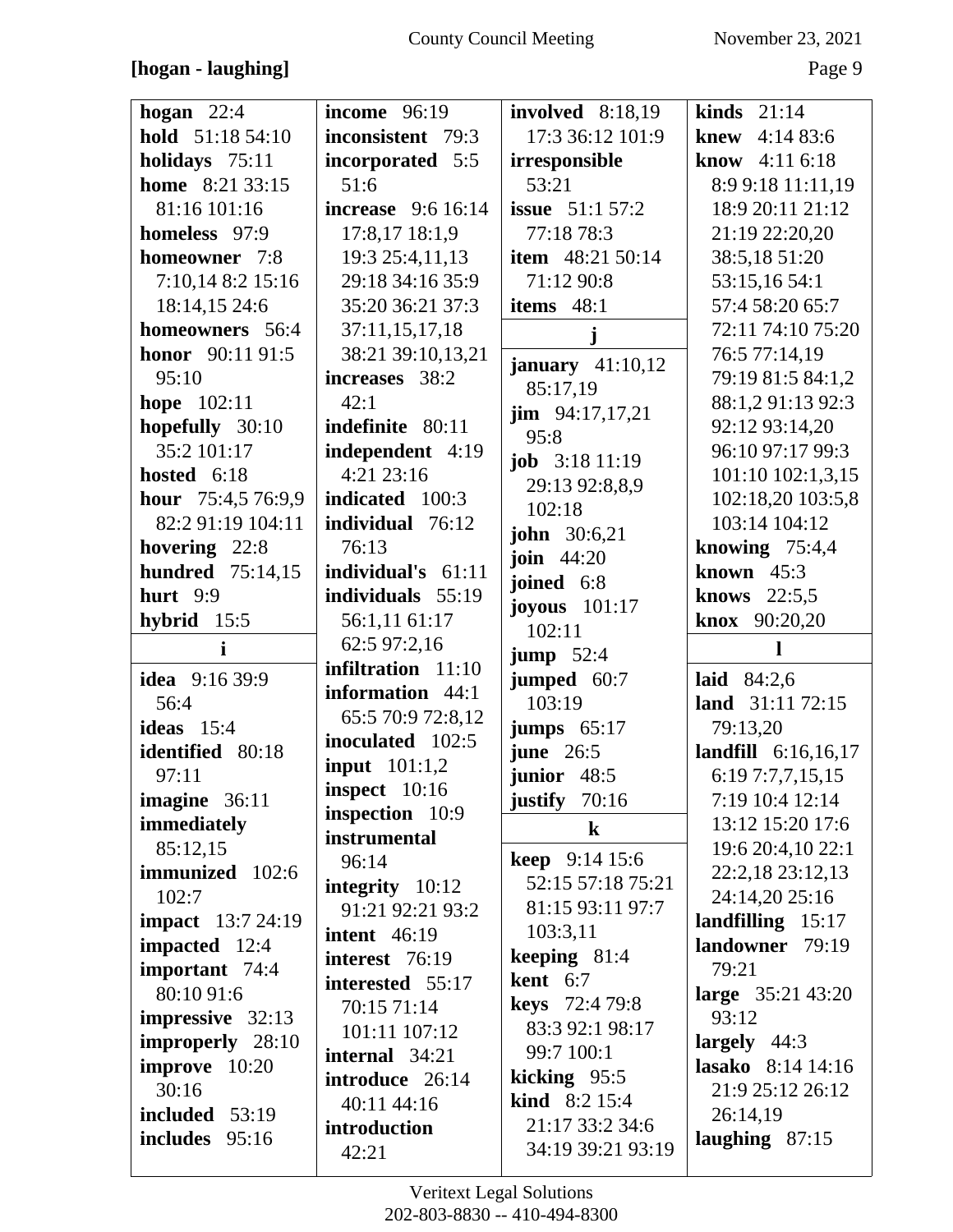# **[laura - members]** Page 10

| <b>laura</b> 1:18 58:7    | liner $10:6$              | looks $77:13$           | mary's $76:3$          |
|---------------------------|---------------------------|-------------------------|------------------------|
| 102:20                    | lines $33:2$              | <b>lost</b> $58:3,9$    | $maryland 1:1,10$      |
| law $40:13\,43:12$        | <b>list</b> 38:13         | lot $8:189:210:16$      | 3:8 4:18 5:4 6:11      |
| 44:6 107:4                | <b>listed</b> 105:2       | 10:17 12:9 13:18        | 27:20 43:8 50:19       |
| lawn $92:11$              | listen 66:5               | 14:1,2 21:5 24:19       | 74:21 76:4,11          |
| lawsuit $83:7,11$         | listening 94:14           | 33:15 35:21 36:12       | 107:1,2,14             |
| leachate $11:7,8$         | <b>little</b> 14:12 17:17 | 65:4,5 78:5 80:3        | material 22:18         |
| learn $63:20$             | 30:12 33:3,17             | 80:16,17 85:7           | 27:5,8 28:4            |
| learns $69:9$             | 35:9 53:3 57:1            | 87:20,21 96:21          | materials $21:17$      |
| leave $55:11,12$          | 58:3 74:3,7 78:4          | $\mathbf{m}$            | 29:3                   |
| 65:11 70:21 100:4         | 87:13 93:19               | maco 66:6               | matrix $22:16$         |
| legal 9:21 103:21         | living $34:4$             | <b>madam</b> 42:6 43:1  | <b>matter</b> 73:19    |
| 105:1                     | load $9:20,21$ 10:2       | 43:9 44:21 48:8         | 75:10 87:15 88:7       |
| legislatively 21:21       | loading $9:18$            | 50:2 86:1 88:8          | 88:11 107:6            |
| length $31:18$            | loads $10:3$              | 105:18                  | matters $105:2$        |
| <b>lesher</b> 1:17 5:10   | <b>local</b> 38:9 39:3    | main $16:3$             | mattresses 15:15       |
| 5:13 32:6,8 42:12         | 55:19 61:12 62:14         | maintain $91:19$        | mature 92:8            |
| 42:13 44:18,20            | location 52:20            | maintained 7:16         | maximize 9:19          |
| 45:15,19 46:18            | 53:5 55:13 61:9           | maintaining 13:21       | <b>mde</b> 10:9 20:8   |
| 47:8,12,14 48:14          | 61:12,14 62:2,14          | maintains 10:12         | mean 39:10,13          |
| 48:15 50:8,9              | 64:6,21 67:19             | maintenance 7:18        | 61:4 62:5 66:12        |
| 53:12,13 54:6,21          | 69:5,11,19 70:7           | 13:11,19 92:4           | 87:2                   |
| 55:2,4 57:10,12           | 74:6,21 75:18,19          | majority 36:7           | meaning 12:5           |
| 57:17 58:7 62:17          | 79:5,7,8,9 80:3,4         | 37:8 38:16 44:7,8       | 89:21                  |
| 62:20 63:19 66:10         | 80:6,7,10,17 81:5         | 44:9 50:21 54:4         | <b>means</b> 107:6     |
| 66:15,16,19 67:11         | 81:7 82:18 95:13          | 69:21                   | meant $34:7$           |
| 68:5 69:7 70:2,11         | 98:16,16,17,18            | <b>making</b> 67:6 70:3 | meet 62:6 80:9         |
| 71:15,20 72:21            | 99:7 100:1                | 70:4 97:1 101:6         | 84:8                   |
| 76:21 78:16,18            | locations 56:2            | 102:19                  | <b>meeting</b> 1:4 2:3 |
| 83:19 84:6,17,19          | 67:19 72:13 80:12         | man 14:1 27:11          | 23:8 62:15 63:15       |
| 86:13,14 89:3,4           | $\log$ ging 33:21         | manage $25:21$          | 70:12,13,1971:1        |
| 93:9 97:21 98:1,7         | $long \ 6:1494:7$         | management 5:19         | 71:12 72:9 89:17       |
| 98:10 100:7 104:4         | longer $13:16$            | $6:6,9,12,15$ 15:11     | 89:17,18 91:21         |
| 104:5,5 106:3,4           | <b>look</b> 13:6 18:3     | 26:4                    | 104:15,21 105:3        |
| <b>letter</b> 30:11 33:12 | 25:6 26:7 31:4            | manager 26:15           | 106:9 107:3,5          |
| 64:9 81:3,8,11            | 32:10 42:20 56:21         | 30:2 42:2 52:19         | meetings 23:5          |
| 82:1,4,8                  | 72:21 87:4 100:12         | 53:4 59:16 60:2         | 31:18 37:21 71:4       |
| letting $11:19$           | 101:7                     | 61:8 90:8               | megawatt 13:17         |
| 24:11                     | <b>looked</b> 31:15       | manager's 47:19         | member 41:3            |
| levin $48:4$              | 32:21 33:1                | 71:13 72:7              | 43:20 46:5             |
| life $19:7$               | <b>looking</b> 3:12 34:15 | managing $3:18$         | members $1:13$         |
| lights $97:7$             | 36:6 38:20 39:2           | manner $107:7$          | 43:15 46:13 47:21      |
| line $26:731:6,19$        | 40:1 101:3                | market 17:20 27:8       | 52:5 60:10,13          |
| 34:20 35:12               |                           | 27:9,11,14 31:6         | 77:17 83:2             |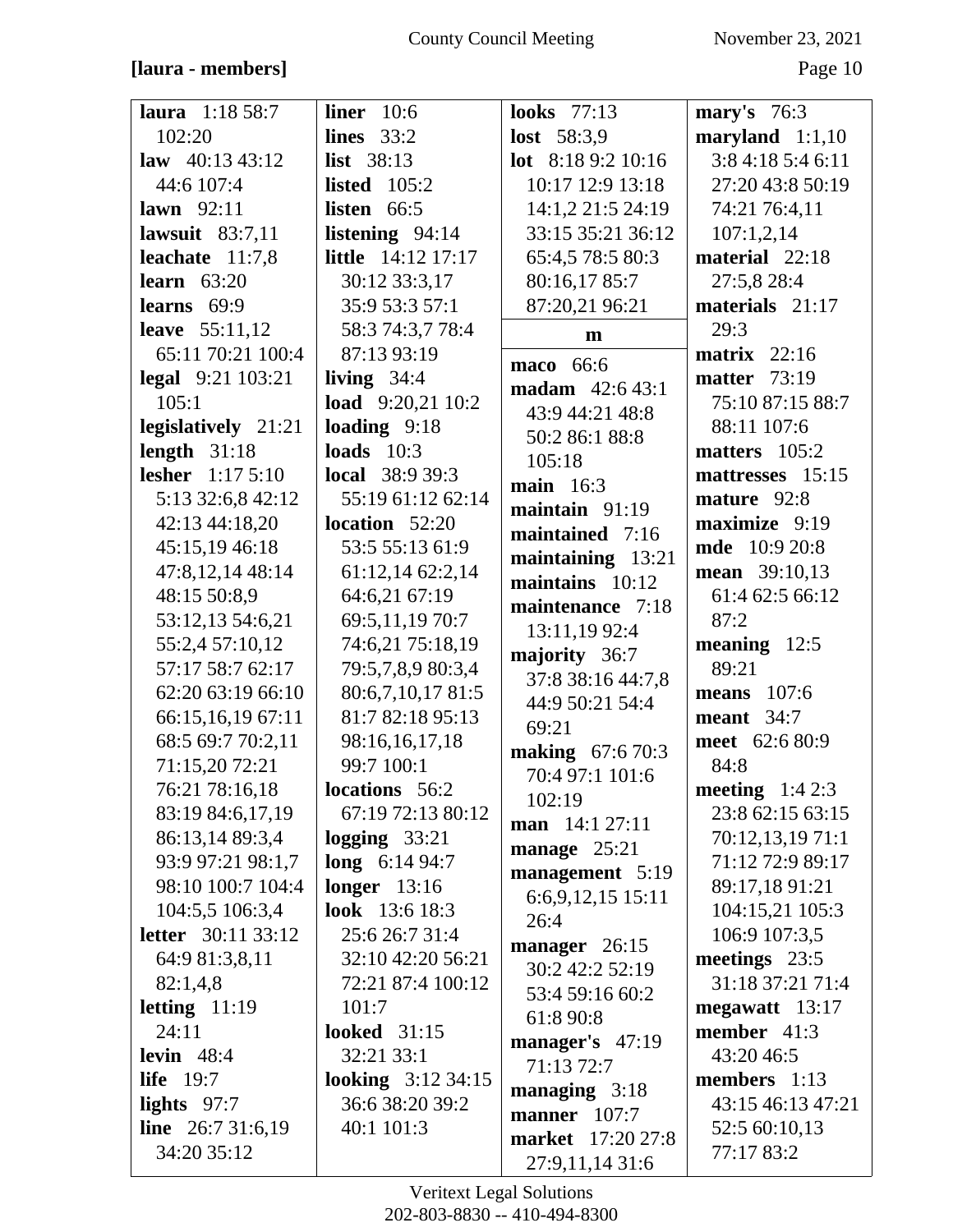# **[memo - oil]** Page 11

| memo 49:10              | monthly 31:18           | multiphase 19:21                     | nominees 43:17               |
|-------------------------|-------------------------|--------------------------------------|------------------------------|
| memorized 93:10         | <b>months</b> 3:20 65:3 | multiuse 21:16                       | 43:18                        |
| men 92:14,14,19         | monument 50:17          | municipalities                       | non 33:9,9                   |
| 99:5                    | 51:2 52:14 79:1         | 18:7,8 35:11                         | <b>north</b> 50:18 99:4,5    |
| mentioned 12:3          | 80:5 81:15 83:15        | municipality 34:9                    | notarial $107:13$            |
| mes 4:10 14:12          | 91:1 92:15 98:4         | 36:13                                | <b>notary</b> 107:2,18       |
| 20:18 26:4 28:9         | 98:19 99:2,6            | $\mathbf n$                          | <b>note</b> 98:1             |
| <b>met</b> 7:20         | monuments 83:21         | <b>name</b> 47:2 49:19               | notes 67:11 107:6            |
| <b>metal</b> 26:20      | 99:2,4,8                | 64:12 77:7 101:11                    | <b>notice</b> 37:14,16       |
| methane $12:17$         | <b>moran</b> 101:10     | named 80:4 107:3                     | 39:10 41:16 46:18            |
| mickey 91:17,17         | morris $44:17$          | <b>names</b> 92:15,20                | notified $99:12$             |
| mid 6:17 7:6,12,17      | 46:21                   | nature 38:10 57:7                    | notwithstanding              |
| 7:17 15:9,10 16:7       | <b>motion</b> 40:8,13   | <b>near</b> 91:21                    | 92:16                        |
| 16:10,17,20 19:6        | 41:21 42:6 49:18        |                                      | november 1:7                 |
| 19:18 20:13 51:9        | 51:15,19 52:2,7,8       | necessarily 17:21<br>63:7            | 2:11,163:1,1                 |
| 51:9                    | 54:12 55:5,6,11         | need 7:2 15:8 16:2                   | 28:20 30:11 90:10            |
| midshore 15:1           | 59:13 60:8,14,16        |                                      | 90:11 107:14,21              |
| millions 97:1           | 62:21 65:18 66:2        | 17:7 18:3,4 20:6<br>23:15 25:9 57:20 | number 18:3                  |
| $mid$ 75:10 78:1,2      | 66:7,7,9,11,13,15       | 66:14 68:9,17                        | 22:16 32:11 45:2             |
| 82:17 101:3             | 66:17 67:7,8,16         | 70:6,8 71:16,20                      | 100:13 101:4                 |
| minority 44:8,9         | 84:10,16 86:18          | 73:5 77:9 96:19                      | 103:1,2 105:6,10             |
| <b>minute</b> 5:9 53:18 | 105:15,16               | 97:11,16 100:21                      | numbered 41:1,3              |
| 71:5 88:9 91:19         |                         |                                      |                              |
|                         | motions 87:20           |                                      | $\bf{0}$                     |
| 93:17 95:10             | mounted 49:6            | 101:5,6,18,19                        |                              |
| minutes $2:15,17$       | mouth $65:19$           | needed 4:14 10:10                    | obviously 8:18               |
| 2:18,19 29:10           | move 2:15 3:6           | needs 6:15 7:16                      | 16:8 34:2,10                 |
| 68:8 87:18 104:12       | 22:1 28:16 42:21        | 52:17 57:19 99:16                    | 57:19 76:6 96:21             |
| missing $65:5$          | 45:21 57:13 58:15       | negotiate 55:8,13                    | occurring 15:18              |
| mister $64:13$          | 62:13 75:8 83:8         | 59:16 61:14 63:2                     | october 2:15                 |
| mixed 26:20,21          | 85:16,16,18,19          | 63:12 67:13,17,18                    | offer 5:17 62:20             |
| 29:4                    | 88:2 89:12 90:21        | negotiation 60:1                     | 72:3,3 73:2 92:1             |
| modification 72:7       | 94:4 95:14 96:7         | neighborhood                         | offered $72:15$              |
| modifications           | 98:4,12 100:8,10        | 96:11 100:16                         | <b>offering</b> 17:2 18:4    |
| 44:4                    | <b>moved</b> 14:9 48:6  | neighboring $31:19$                  | 36:2 68:5,7,10,13            |
| modified $59:5,10$      | 53:8 98:14 99:19        | neighbors 56:3                       | 68:16                        |
| modify 59:13            | 100:6                   | never 11:5,16                        | offers $72:1$                |
| modifying 58:19         | movement 21:14          | 97:17                                | <b>office</b> 37:13          |
| monday $105:4$          | 28:13                   | new 16:13 20:10                      | officers 46:1                |
| <b>money</b> 27:15      | moves 2:13,19 3:4       | 26:6 42:21 60:1                      | offices 90:9                 |
| 49:14 90:21 91:9        | 60:21                   | 64:6 87:4 97:11                      | official 5:1                 |
| 91:13 96:17             | <b>moving</b> 9:7 12:9  | 97:12                                | <b>offset</b> 17:9 19:4      |
| monitored 7:16          | 16:12 34:16 53:1        | nice $41:10$                         | 31:20 36:1,10                |
| <b>month</b> 28:20      | 65:7 78:21 101:15       | ninth $75:4,5$                       | oh 68:17                     |
| 53:10 65:15 94:8        | 102:21                  | nods 73:16                           | oil $27:19,2128:1,2$<br>28:8 |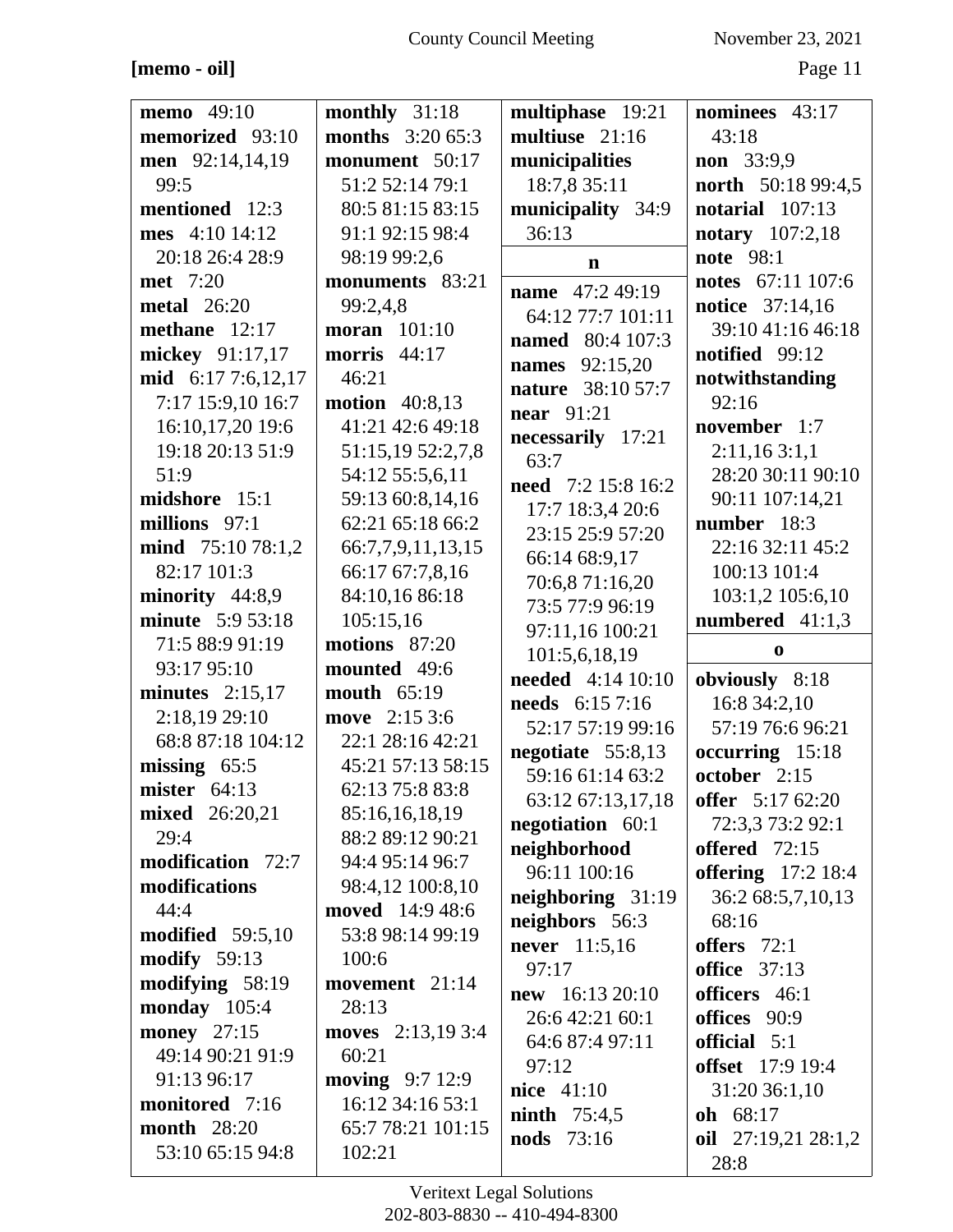# [okay - place] Page 12

| okay $2:2,7,14,17$       | order 54:11 65:11        | 85:10 86:3,6,17          | 91:12 94:10 95:9        |
|--------------------------|--------------------------|--------------------------|-------------------------|
| 2:20 3:3,5,6 5:11        | 66:1                     | 86:18 87:6,17            | 95:11 96:21 103:6       |
| 29:8,12,16 32:19         | ordinary 99:10           | 88:2,4,10,16 89:7        | percent 20:13           |
| 35:5 40:5,7,15           | organization             | 89:8,10,12,19            | 21:2,6 22:21            |
| 41:14 42:18 44:13        | 79:11,15 92:1            | 90:6 96:12 98:8,9        | 37:12                   |
| 45:6,6,20,21             | 96:14                    | 102:7,9,15 103:14        | <b>perfectly</b> 72:3   |
| 47:18 50:2 52:16         | organized 79:11          | 103:17,21 104:7          | period 6:10 8:16        |
| 53:12 54:5,9             | <b>outcome</b> 107:12    | 106:7,8                  | 8:16,17 16:17           |
| 66:21 67:7,21            | outlay 19:5              | package 55:9,14          | 37:15 94:7              |
| 68:3 74:5 84:13          | outreach 31:10           | 69:13 75:6               | <b>permanent</b> 7:4    |
| 86:1,8 88:6,17           | <b>overall</b> 7:19 10:3 | <b>packed</b> 73:10,16   | permitting 20:1         |
| 89:9,11 90:12,15         | 16:10                    | packet 49:3,10           | 20:10                   |
| 90:16 91:15 93:8         | <b>owe</b> 81:14         | 51:4 53:20 64:11         | perpetuity 77:8         |
| 94:16 96:7 102:13        | <b>owned</b> 5:3 50:17   | 90:2                     | 79:12,18 92:5           |
| 103:3,4,13               | 79:10,14                 | page 33:12 97:12         | <b>person</b> 3:10 8:6  |
| old 7:19 27:12           | owners 31:11             | 100:9                    | 62:9 64:10 77:14        |
| once 24:4 59:3           | <b>oxford</b> 91:18      | <b>paper</b> 26:21       | 94:12                   |
| 61:4                     | $\mathbf{p}$             | papers 38:9 39:4         | <b>person's</b> $64:11$ |
| ones 62:3 72:19          | <b>p.m.</b> $1:745:5$    | parade 72:17             | personal 105:2          |
| open 23:12 51:13         | 104:16,17 106:9          | park 11:15               | personally 107:3        |
| 52:11,12 54:8            | pack 1:15 11:4,11        | part 10:4 13:8,8         | persons 99:9            |
| 65:12,19 70:21           | 12:8,12 17:8 19:8        | 13:19 17:11 55:14        | pete 1:17 5:11,11       |
| 104:19                   | 19:10,13,16 20:11        | 84:16 91:10              | 5:14 44:19 45:7         |
| opened 15:18             | 22:11 26:3 36:17         | participated 29:1        | 47:6,7,13 58:2,4,6      |
| openings 101:4           | 36:20 37:3,6,14          | particular 28:13         | pete's 85:5 86:6        |
| operate 7:8              | 38:8,12,19 39:8          | 31:1 72:1 80:8           | petition 37:20          |
| operated 6:19            | 39:19 40:2 41:2          | particularly 9:13        | petitioner 105:7        |
| 79:10                    | 41:15,20 42:3,16         | 20:17 80:15              | <b>phase</b> 19:19      |
| operation 7:11           | 42:17 44:8 46:5,9        | parties 70:15            | phone $5:10$            |
| 11:9 13:10,21            | 47:2 48:6,18,19          | 71:14 107:11,11          | physical 85:16,18       |
| 14:1,10,19 34:8          | 49:18 50:12,13           | partner 6:12             | 85:19                   |
| operations 7:10          | 51:15,18 52:1,6          | partnership 4:8          | pick 14:6 76:13         |
| 7:18,198:12              | 52:12 54:11,16,20        | 6:9                      | 77:14 98:10             |
| 15:17 26:17              | 58:1,11 59:5,9           | passed $55:18$           | picture 10:5            |
| opportunity 52:18        | 60:14,15,21 62:4         | 59:21                    | piece 49:8,12           |
| 53:10 54:2,19            | 62:10 64:3,7,13          | passes 88:5,6            | place 10:11 24:9        |
| 56:10 63:8,16            | 64:16 65:3,8,15          | pay 18:21 91:2           | 28:18,19 38:4           |
| 69:15 81:9 82:9          | 66:1,5,11 67:1,6         | 97:6                     | 51:12 52:8 56:5         |
| 97:14                    | 67:15,18,21 68:3         | pension 5:6              | 81:13 87:4 92:9         |
| optimistic 53:16         | 68:7,10,13,16,18         | <b>people</b> 8:21 27:12 | 92:12,18,18,20          |
| option 69:10 81:5        | 68:20 70:12 71:1         | 28:2,11,15 37:20         | 93:4 95:20 99:1         |
| 82:19                    | 71:5 73:3,12,20          | 37:21 52:16 56:2         | 102:16 103:7            |
| <b>options</b> 54:2 76:2 | 74:2,8,11,16,19          | 57:4 72:11,17            | 107:4                   |
| 76:8                     | 75:2,9 83:2 84:15        | 76:18 78:2,3 80:4        |                         |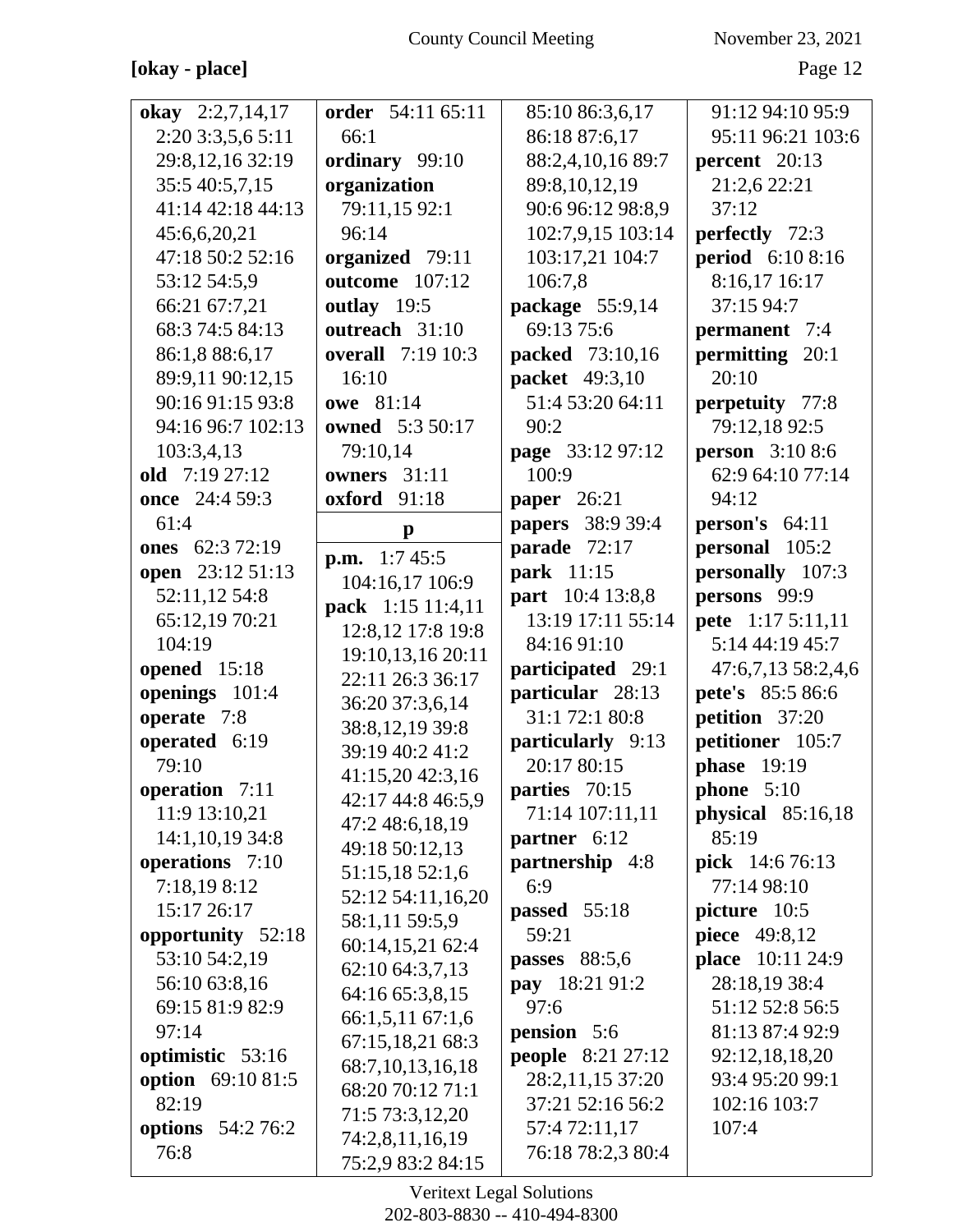**[placed - projects]** Page 13

| placed 39:3        | portion $105:11$          | preventing 58:18          | probably $18:9,15$       |
|--------------------|---------------------------|---------------------------|--------------------------|
| places 80:9        | position 23:9             | previously 40:17          | 22:17 23:1 37:12         |
| placing $92:2$     | 78:20 93:3 97:18          | 41:4 96:13                | 98:18                    |
| plan 6:6 33:8,14   | positive 38:7             | price 1:18 10:13          | problem $4:95:16$        |
| 33:16 34:1,6,9     | possibilities 52:13       | 10:16 13:2,13             | 11:17 25:17 29:11        |
| 36:18 43:5         | 75:20                     | 14:11 17:16 18:6          | 30:9 94:13               |
| planning $57:19$   | possible 18:19            | 18:12,16 20:19            | problematic 92:3         |
| 59:14 84:20 85:11  | possibly 18:20            | 21:4,21 22:6 24:2         | problems 31:13           |
| 85:13,15,20,21     | 52:21 92:4                | 40:5,6 42:4,5,14          | procedurally 52:6        |
| 99:14 104:18,19    | <b>post</b> 10:5 12:18    | 42:15 45:8,10,14          | 52:6,7 66:8,19           |
| plans 30:17 33:4   | <b>pounds</b> 8:5 29:3    | 48:16,17 49:7             | 104:2,7                  |
| 33:17,20 34:3,5    | <b>power</b> 13:17 49:5   | 50:10,11 51:17,20         | procedure 52:9           |
| 85:14              | 49:19                     | 52:3,13 54:18             | 62:8,12 65:9             |
| plastic 10:17 12:6 | <b>powers</b> 30:16       | 55:15 56:18 57:10         | 104:1                    |
| 21:16 26:20 29:4   | practices 33:1            | 57:11,12,15 58:3          | <b>proceed</b> 54:4 55:7 |
| 29:4               | <b>prayer</b> $2:4,6$     | 58:9 59:7 60:6,17         | 99:21 100:2              |
| play $71:11$       | predict 21:19             | 61:6,1362:1,9             | proceeded 83:14          |
| plea 101:7         | 27:14                     | 64:8,14,19 65:4           | proceeding 59:4          |
| pleasant 83:4      | prefer 76:6               | 65:14,17 66:2,10          | 83:6                     |
| please 42:7 43:3   | preference 65:5           | 66:14 68:8,11,14          | proceedings 2:1          |
| 43:11 45:2 46:3    | preliminary 99:13         | 68:17,19 70:6,18          | 98:2                     |
| 74:7 78:4 84:18    | prepare 43:20             | 71:3 72:10 73:9           | process $20:1,10$        |
| 88:7 93:10 97:15   | 73:7                      | 73:15 75:14 76:6          | 31:16 38:4 46:2,8        |
| 97:18 101:3        | prepared 23:13            | 76:15 77:16,21            | 46:14,17 53:2,7          |
| 103:10             | 56:15 83:15               | 78:9,14 81:2,20           | 56:19 57:8 59:14         |
| pledge 2:6 91:1    | presence 107:9            | 82:11 85:5 86:15          | 60:4 77:20 78:8          |
| <b>plus</b> 22:12  | present 61:9              | 86:16 87:5,13             | 85:11,13,15 91:3         |
| point 11:4 12:16   | presentation              | 88:12,18 89:5,6           | 91:11 99:14,19           |
| 15:8,21 17:14      | 105:8                     | 95:7 102:9,10,14          | 101:2                    |
| 20:2 21:20 22:4    | presented 82:1            | 105:17 106:5,6            | produced 12:20           |
| 27:6 54:11 58:12   | presenting 26:9           | pricing $27:4$            | producing $21:15$        |
| 62:10 66:1 69:12   | presents $53:10$          | primarily 29:4            | profit $5:3$             |
| 89:13 98:13        | preservational            | 38:16                     | program $5:713:9$        |
| pointed 83:19      | 79:15                     | princess 26:18            | 26:2 27:19 30:19         |
| 100:7,15           | president 1:14            | printed 38:19             | 32:16                    |
| pointing $59:10$   | 32:7 46:12,12,15          | 107:6                     | project $16:18$          |
| points $83:19$     | 46:17,18 47:1,4           | prior $20:8$              | 26:15 34:12,21           |
| policy 9:12        | 47:12,21 54:21            | <b>private</b> $5:124:19$ | 35:10 51:8               |
| political 22:8     | 66:6 78:16,17             | 25:20 56:5 75:1           | projected 22:21          |
| 30:15              | 104:2,4,5                 | 79:19,21 82:14            | projections 21:1         |
| <b>pond</b> 11:7,8 | <b>pressure</b> $14:4$    | 92:2 97:5                 | 21:13 25:8               |
| <b>ponds</b> 11:9  | <b>pretty</b> 32:12 35:15 | privately 72:13           | projects $32:11$         |
| population 8:19    | 98:5                      | privilege 32:8            | 35:20,20 36:2,5,7        |
| 21:13              |                           |                           | 36:8                     |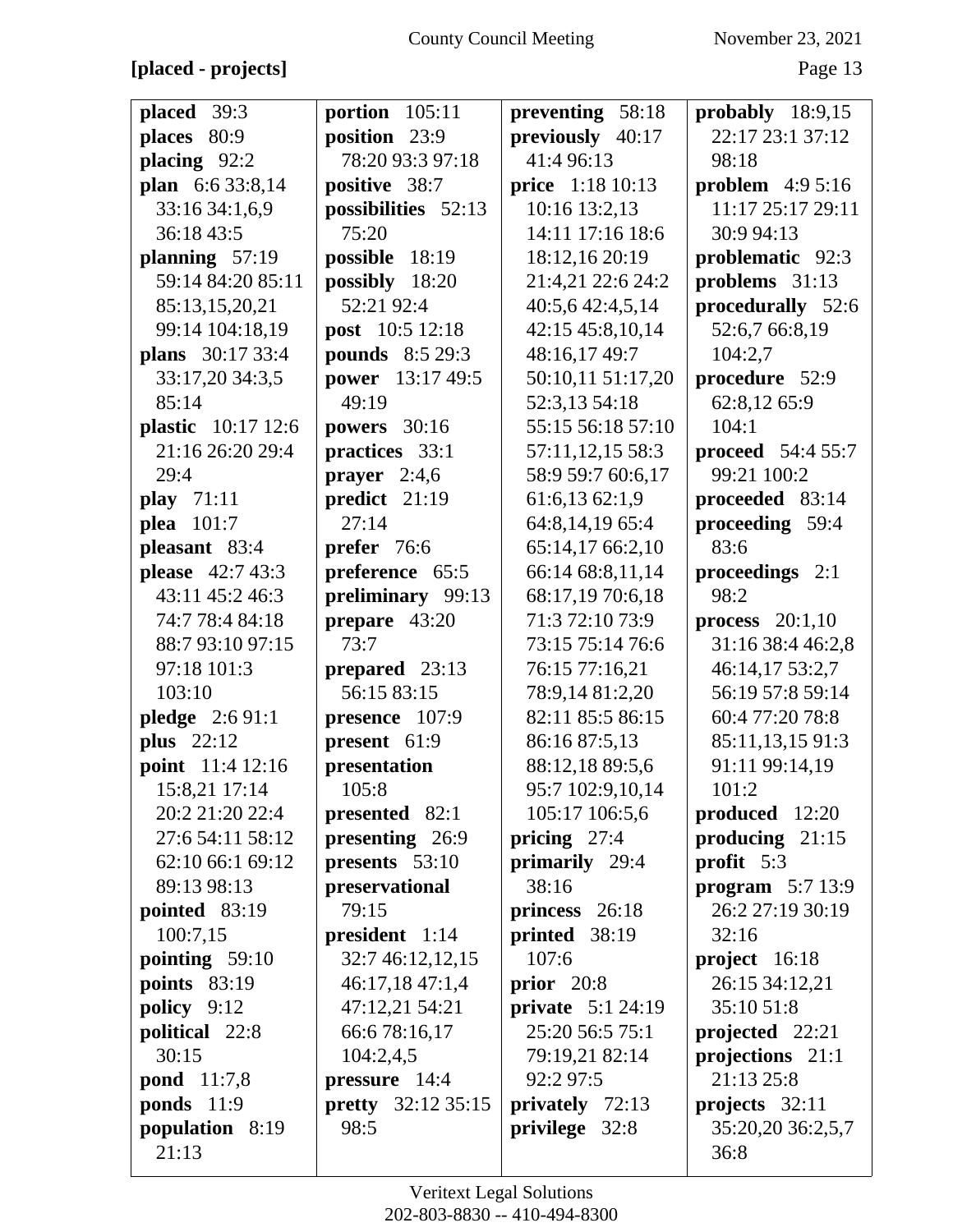## **[promote - requested]** Page 14

| promote 32:1             | put 13:11 15:21           | really 11:19 12:11        | <b>regard</b> 70:1 79:6 |
|--------------------------|---------------------------|---------------------------|-------------------------|
| 101:19,19                | 16:2 38:8 39:7            | 19:12 21:12 25:2          | regarding 9:12          |
| properly 26:13           | 61:10,18 75:5             | 55:17 78:9 81:13          | 22:16 83:11,12          |
| properties 31:14         | 76:12 77:6 82:6           | 82:16 96:1 102:3          | region $23:2$           |
| property 18:12,18        | 101:12                    | <b>reason</b> 7:1 16:15   | regional $6:67:7$       |
| 92:2                     | <b>putting</b> 54:6 95:12 | 103:4                     | 16:7 51:9               |
| proposal 50:16           | $\mathbf{q}$              | <b>receive</b> $31:897:4$ | reinforced 4:20         |
| 73:5,6                   | quality $13:15$           | <b>received</b> 7:21 8:5  | reiterate 81:2          |
| proposals 53:17          | quantity 13:16            | 30:11 105:10              | rejecting $58:20$       |
| propose 44:2             | 14:3,5                    | receiving $24:3$          | related $77:12$         |
| 63:14                    | quarter 9:4 20:21         | recommendation            | 107:11                  |
| proposed 43:20           | quarterly 23:5            | 4:2 50:15 64:1            | relatively 8:16         |
| <b>prospect</b> 79:16,16 | quasi 30:14               | 69:11,16,20 70:4          | relocate $52:14$        |
| 80:1                     | queen 6:5 19:20           | 70:5,10 73:4              | 69:4                    |
| <b>prove</b> 69:17       | 19:20                     | recommending              | relocated 69:6          |
| proves 8:9               | question 20:11,20         | 48:3                      | 95:21                   |
| provide 6:6,9 29:6       | 35:7 92:17 94:1           | recommends                | relocation 51:2         |
| 31:7,11 33:17            | 101:21                    | 49:11                     | remaining $17:5,12$     |
| 55:7 63:8 79:10          | questions 14:20           | <b>record</b> 20:12 43:3  | remember 24:4           |
| provided 33:13           | 14:20 32:4 34:18          | 64:20 70:16 87:10         | 77:16                   |
| 55:8 57:13               | 35:6                      | 87:12                     | removal 50:16           |
| provides 30:19           | quick 34:20               | recorded 107:5            | 59:14 60:5 85:15        |
| 69:15                    | quite 34:2 35:19          | recyclable 29:3           | 99:14                   |
| <b>public</b> 37:17 39:9 | 35:21 36:9 91:13          | recyclables 28:11         | <b>remove</b> 28:10     |
| 39:16 40:4 41:5          |                           | recycle 22:17             | 95:19                   |
| 41:16 45:2,4,11          | r                         | recycled 15:15            | removed 7:5             |
| 56:5 57:1 70:15          | <b>rain</b> 10:19         | 28:5                      | renewal 34:13           |
| 71:4 77:7,11             | <b>rains</b> 12:11        | recycling $22:13,14$      | repairing 10:6          |
| 80:11 83:20 90:16        | rainwater 12:7            | 22:19 26:2,4 27:2         | repairs $10:10,10$      |
| 90:18 104:20             | <b>raise</b> 9:9 18:20    | 27:9,13,16 28:11          | repeat 45:15 58:4       |
| 105:5,9,11 107:2         | 44:15 57:3 96:17          | 29:7                      | report $47:19$          |
| 107:18                   | <b>raising</b> 90:21 91:9 | redistricting 43:5        | 71:13 72:7 90:8         |
| publically 72:16         | rap $34:4$                | 43:14,16                  | reported 1:21           |
| published 39:5           | <b>rate</b> 36:3          | redraw $43:14$            | representatives         |
| pulling 11:16,20         | <b>read</b> 38:21 43:2    | reduce 14:5               | 83:3                    |
| <b>punch</b> 8:7 24:7    | 49:3,9 51:4 81:8          | reduced 36:3              | republican 43:18        |
| purchase 49:1,5          | 93:9 98:15                | reduces 10:3              | repurposing 49:2        |
| 49:12                    | <b>ready</b> 55:4 80:14   | reducing $21:14$          | 49:16                   |
| purpose 79:12            | 80:19 90:16               | referring $81:19$         | request $28:20$         |
| 105:6                    | <b>real</b> 24:1 34:19    | refine 28:7               | 29:18 32:18 41:2        |
| pursuant 43:6            | 75:7 105:1                | refinery 28:7             | 49:1 50:16 51:12        |
| purview 39:14            | reality $24:12$           | reflect $59:21$           | 94:3                    |
| 84:1                     | realize 95:17             | reflecting 98:2           | requested 53:18         |
|                          |                           |                           |                         |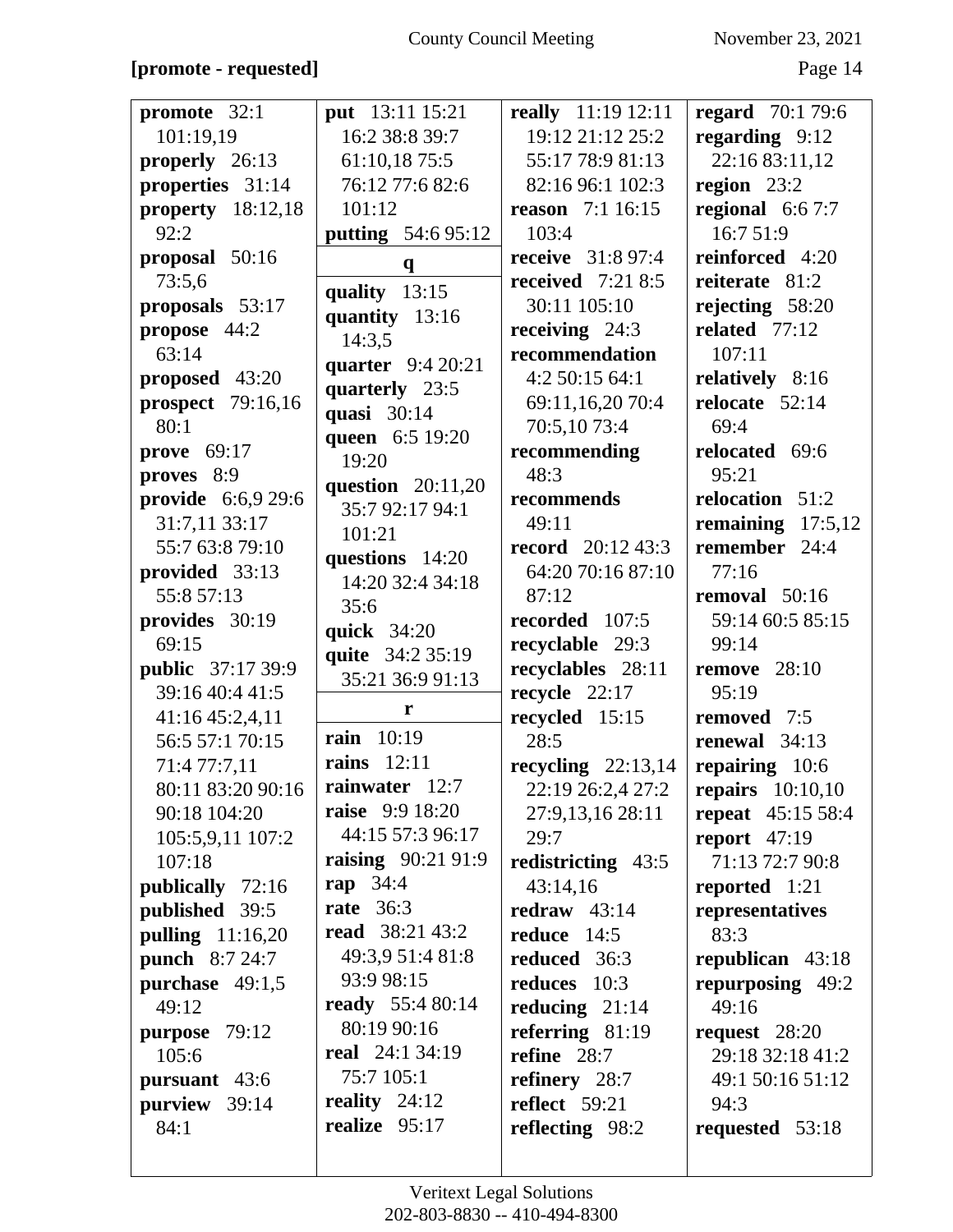# **[requesting - set]** Page 15

| requesting 49:4                | $rfp$ 51:1,3 53:3,7                | saying 40:3 59:11    | section $43:646:10$         |
|--------------------------------|------------------------------------|----------------------|-----------------------------|
| 51:5                           | richardson 94:17                   | 67:9                 | sector $25:20$              |
| requests 38:17                 | 94:18,20,21 95:8                   | says 23:11 27:12     | sediment 29:18              |
| require $20:15$                | 96:6                               | 59:2 81:9            | 30:17 33:4,8 34:1           |
| 33:21                          | ridgely $15:11$                    | scale $9:18$         | see 8:10,19 12:10           |
| required 14:1                  | 90:20                              | scales 10:2          | 31:5 34:17 37:10            |
| 24:21 33:7 37:16               | ridgley 90:20                      | schedule 17:1        | 37:13 40:7 56:6             |
| 38:8,12 44:7                   | right $3:6,108:3$                  | 34:15 38:19 39:2     | 61:20 66:4 69:7             |
| 51:11                          | 11:5 17:21 20:6                    | 39:3 40:14 73:11     | 70:2 71:15 72:5             |
|                                | 25:1 26:1 27:8,9                   | scheduled 16:4       | 79:21,21 82:12              |
| requirement 10:4<br>38:5 39:12 | 34:14 35:18 36:14                  | 19:20                | 101:7 103:8                 |
|                                |                                    | schools 31:11        |                             |
| requirements                   | 36:20 37:7,14<br>39:10 41:16 44:13 | 97:10                | seeing 22:17 71:11<br>73:16 |
| 80:14 84:6,9                   |                                    |                      |                             |
| requires 33:17                 | 54:9,13 61:1                       | schwaniger 48:5      | seeking $41:21$             |
| researching 94:1               | 62:12 64:5,6,8                     | scope 59:16          | 98:20                       |
| reservations 56:8              | 69:14 76:3 80:20                   | scrap $15:14$        | seen 4:7 11:18              |
| resident 26:14                 | 87:5,15 88:19                      | screen 49:5,6        | 28:13 35:19                 |
| <b>residents</b> 8:9 9:11      | 92:9 96:9 102:18                   | screener 49:2,20     | selects 46:11               |
| 30:19                          | 105:18                             | screens 49:6         | <b>sell</b> 8:7             |
| resolution 40:16               | rip $34:4$                         | se $39:15$           | selling $24:7$              |
| 40:20 41:1,4 43:1              | <b>road</b> 7:1 95:6               | seal 107:13          | send 37:16                  |
| 43:2,4,11 44:1,16              | roads $49:1,3,10$                  | sealed 46:20         | sense 25:1 61:20            |
| 45:1,4,18 54:8                 | robust $23:7$                      | seat 91:10           | sentences 58:5,10           |
| 59:21 63:18 83:8               | roll $42:748:950:3$                | second 33:12 40:8    | separated 27:6              |
| 83:13,18 103:16                | 88:13                              | 42:4,6 48:7 49:21    | separately 27:17            |
| 105:6,10                       | rolling $20:9$                     | 52:10 54:12 67:3     | september 27:3              |
| resolve $73:19$                | <b>room</b> 70:15                  | 68:17,19 80:2        | 50:21                       |
| respectfully 99:15             | 104:21                             | 81:6 84:11 104:1     | serious 76:20 92:9          |
| responsibilities               | roughly 31:3                       | 105:17               | seriously 77:5              |
| 31:21                          | <b>route</b> 71:16                 | seconded 52:9        | 92:3                        |
| responsibility                 | $rpr$ 1:21                         | 67:7 68:21           | service 3:8 4:18            |
| 21:15,16                       | ruined $27:11$                     | secretary $42:6,8$   | 5:5,18,20 6:7               |
| responsive 80:1                | <b>ruled</b> 83:11                 | 42:10,12,14,16       | 15:12 96:12                 |
| <b>rest</b> 100:1,1            | <b>rules</b> 95:2 103:15           | 43:2,4,9 45:1,3,13   | 100:16,18                   |
| results $27:18$                | 103:17                             | 48:8, 10, 12, 14, 16 | services 5:18 6:10          |
| <b>resume</b> 101:11           | ${\bf S}$                          | 48:18,20 50:2,4,6    | 6:11 18:4 26:4              |
| returned 28:5                  | safe 9:15 101:17                   | 50:8,10,12 67:11     | 29:7                        |
| revenue $14:12$                | 102:12                             | 67:17,19 68:2        | servicing $15:13$           |
| reversed 22:4                  | safety $9:6,13$                    | 86:1,9,11,13,15      | session 76:10               |
| <b>review</b> 26:9 30:16       | 11:13,14                           | 86:17,20 88:8,20     | 104:17,19 105:1             |
| 34:5 35:10,17                  | sake 39:1 85:6                     | 89:1,3,5,7 105:19    | set 26:5 28:14              |
| 37:3 75:12                     | sat 93:14                          | 105:20 106:1,3,5     | 42:1 61:4 79:5              |
| revision $34:12$               | saw 82:3 83:1                      | 106:7                | 85:14 86:19 107:4           |
|                                |                                    |                      |                             |
|                                |                                    |                      |                             |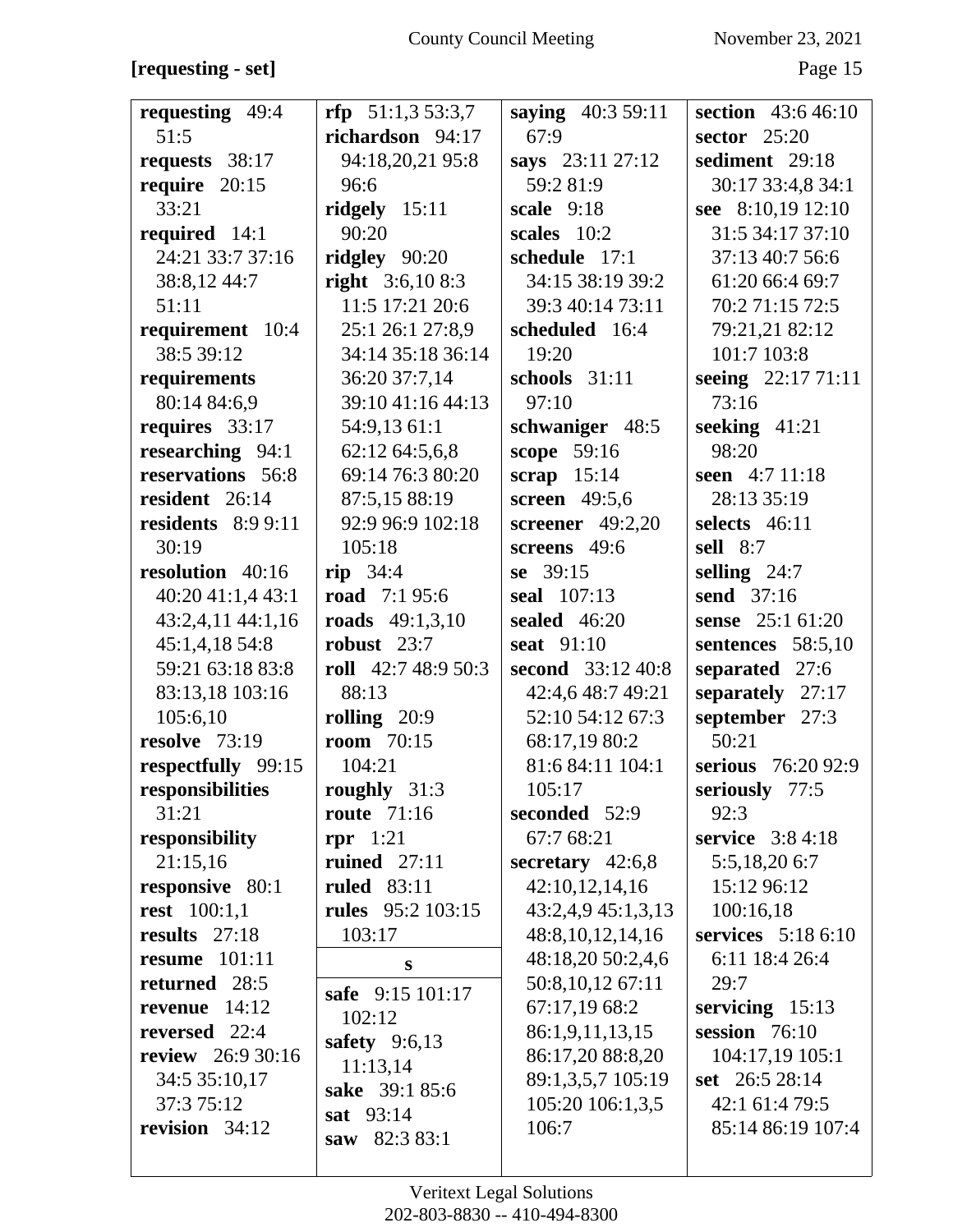| setting $44:1$      | 49:9 97:13 100:13  | someone's 92:2     | started $2:44:12$    |
|---------------------|--------------------|--------------------|----------------------|
| seven 20:2,5 31:4   | sites 28:1,11,12   | someplace 94:4     | 26:6 30:20           |
| share 16:8,1041:7   | sits 100:17,19     | song $27:12$       | starting $12:19,20$  |
| 97:14               | situation 74:4     | soon $26:9$        | 85:8 97:2            |
| shawn $29:2130:5$   | 103:3,10           | sooner 23:3        | state $4:19,215:4,6$ |
| 30:8,10 32:20       | $six$ 3:20 28:1    | sorry 5:15 29:10   | 5:6,7 25:19 27:21    |
| 35:14,17 36:15,19   | 74:15              | 35:8 40:9 49:14    | 39:11 40:13 43:12    |
| 37:2,5,8 38:3,11    | sixty $21:6$       | 80:9 102:16 105:4  | 44:6 53:1 93:4       |
| 38:13 39:5,17,20    | skeptical 54:3     | sounds 19:11 35:5  | 99:9 107:1,2         |
| 41:9,13,17,19       | 80:20              | 90:12 95:5         | statement 93:10      |
| 42:19               | skinned 73:1       | southern $76:4,11$ | 105:2                |
| <b>sheet</b> 90:14  | slide 4:11 6:3     | sovereign 23:17    | states 81:11 99:3    |
| shoot $21:11$       | 10:18 11:2 12:13   | space 7:2 63:8     | stating $82:17$      |
| shore 6:17 7:6,12   | 19:18              | speak 82:5,9 83:2  | station 7:9,10,14    |
| 7:17,17 15:9,10     | slides $4:6$       | 83:16,1693:2       | 8:12 9:3,5,8,11      |
| 16:7, 10, 17, 20    | slight 10:9 16:14  | specific $64:10$   | statue 62:13 69:4    |
| 19:6,18 20:13       | 18:9 19:3 44:4     | split $6:1$        | 77:8 91:20 92:10     |
| 26:16 51:9,9        | slip 10:18 11:2    | spoke 81:17        | 94:3 95:4,13,19      |
| shoreline 34:3      | slowing $56:19$    | sponsor $44:20$    | 98:13,14 99:14       |
| shorelines 34:4     | 57:8               | spotters 9:10      | 100:6,8 102:21       |
| shortly 61:9        | small 33:15        | square 33:7        | statues 83:21        |
| shot $102:1,2$      | smaller 33:15 36:8 | st $76:3$          | status $4:21$        |
| shoulders 61:11     | smiling $103:14$   | staff $51:1 55:13$ | statute 100:11       |
| show $35:1247:17$   | smith 29:20,21     | 57:14 63:2,11,12   | stay $52:1754:8$     |
| 56:13 74:3          | 30:1,5,8,10 32:20  | 63:21 67:12,13,16  | 65:681:1282:19       |
| showing $94:11$     | 35:14,17 36:15,19  | 67:16 69:9,16,20   | 82:20 87:4           |
| shy $72:21$         | 37:2,5,8 38:3,11   | 70:3 71:21 75:10   | stays 14:19 81:12    |
| shying $23:8$       | 38:13 39:5,17,20   | 75:12 89:15 99:17  | stenographic         |
| side 22:9           | 41:9,13,17,19      | 101:16 104:10      | 107:6                |
| sidewalks 36:7      | 42:2,19            | staff's $73:4$     | stenographically     |
| sign $90:14$        | social 100:18      | stamp $40:1841:6$  | 107:5                |
| signage $9:5,16$    | soil 29:17 30:3,13 | 47:20 48:21 49:14  | stipulation 81:6     |
| signature $107:16$  | 30:13 32:1,10      | 50:14 51:13 59:12  | stipulations 107:8   |
| significantly 8:17  | sold 8:8 79:13,20  | 63:9,10 67:13      | stomach $105:3$      |
| simple 36:8 61:7    | sole 51:5          | 73:4,18 85:12,19   | stone $61:4$         |
| simply $63:1,7$     | solely 105:7       | 89:13 90:5,7       | stop $53:7$          |
| 69:14,17            | solid 5:19 6:2,6,9 | 98:15              | stopping $58:21$     |
| single $21:16$      | 6:12,15 7:21 8:6   | stand 77:9 94:11   | storm $12:4$         |
| $\sin$ 36:19 37:2,8 | 15:10 21:18 25:20  | standard $33:14$   | stormwater 10:20     |
| 41:13 55:1 102:16   | solution $55:20$   | stands $37:460:16$ | 11:9 12:4,6 33:19    |
| sit $25:796:11,12$  | somebody 9:8       | start $2:10$ 15:9  | story 96:5 100:9     |
| 100:17,21           | 64:3 65:17 77:6    | 20:9 78:20,21      | straight $54:18$     |
| site $7:8,9,149:15$ | somebody's 91:7    | 85:10 96:8 99:13   | strange $93:19$      |
| 12:1 20:3 39:6      |                    | 99:16              |                      |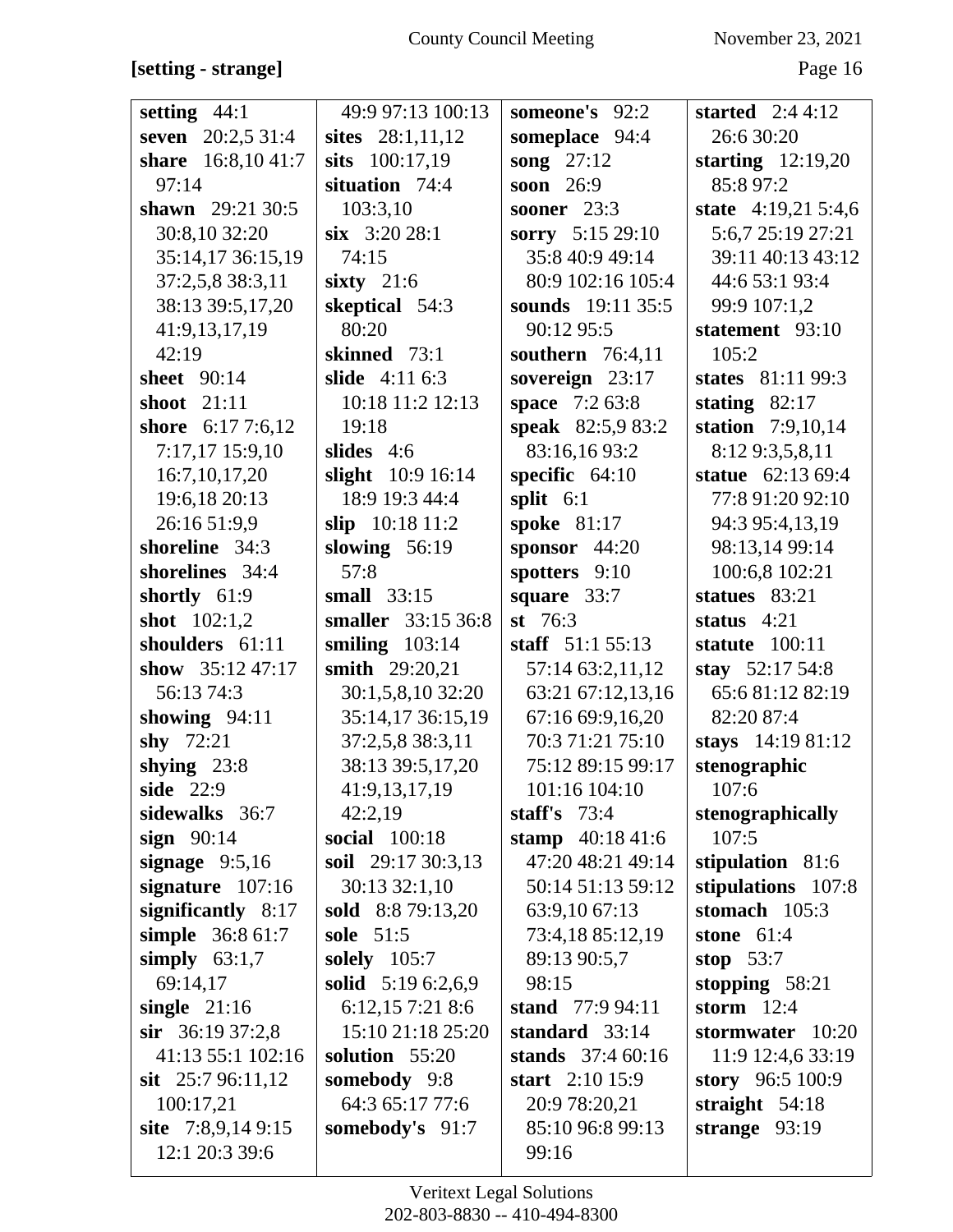## **[strategic - throwing]** Page 17

| strategic 104:18   | sure 20:15 22:15                     | 73:12,13,13               | thing $27:536:14$         |
|--------------------|--------------------------------------|---------------------------|---------------------------|
| stratified 51:6    | 35:3,17 40:3                         | tally $46:16$             | 41:6 63:10 81:3           |
| street 50:19       | 62:19 75:18 83:5                     | $\textbf{tax}$ 18:12      | 87:20 91:6                |
| strikes 101:9      | 83:7 91:8 103:1                      | taxes 18:15,18,20         | <b>things</b> $7:139:4$   |
| strongly $49:11$   | surface 12:6                         | taxpayers 91:1            | 11:12,20 22:9             |
| structure 31:5     | surprise 96:1                        | tears $10:9$              | 36:8 41:9 57:5            |
| 33:11,13 34:14     | surveys 31:12                        | technical 31:12           | 71:17 83:5 95:15          |
| 40:1               | suspect 73:18                        | tell 11:14,15 26:10       | 100:2                     |
| stuck $91:7$       | 84:19                                | 70:16 75:21 85:1          | think 11:18 17:8          |
| stuff $4:179:2$    | sustaining $21:15$                   | <b>telling</b> $85:297:9$ | 20:19,21 22:11,20         |
| 11:17 15:5 74:18   | swain 29:20 30:2                     | ten 12:18 20:3            | 23:20 24:10 25:9          |
| 75:19              | swaine 30:6                          | 29:9 87:18                | 31:19,20 32:17,18         |
| stumbled 97:3      | system $10:21$                       | <b>tend</b> 28:12         | 38:5 39:8,9,15            |
| subject $27:10$    | 12:15 35:18                          | tender 73:1               | 40:20,21 44:4             |
| submitted 27:18    | $\mathbf t$                          | tends $27:6$              | 56:18 57:7,16             |
| 28:19 30:12 34:11  | <b>table</b> $55:5,12$               | term 17:15 23:14          | 60:17 62:20 66:19         |
| 51:3               |                                      | <b>terms</b> $4:207:4$    | 71:16 72:10 74:8          |
| submitting 20:8    | 57:18 63:1 71:8,9<br>72:4 81:1 91:10 | 21:17 23:18 24:1          | 75:2,9,10,12              |
| subscription 18:4  | take 29:9 35:21                      | 25:7,8,17,20              | 77:13 79:8 80:7           |
| subsidiary $24:6$  |                                      | 28:14,18 84:20            | 81:14 82:15,16            |
| subsidize 27:16    | 36:9 39:6 41:7,11<br>41:15,17 51:15  | terron $91:18$            | 83:4,17 84:7,19           |
| substantial 35:16  | 52:8 53:3 56:2                       | terrone 91:17             | 85:6 88:12 91:4,6         |
| successfully 6:19  | 57:4,20 67:8                         | texts $64:8$              | 92:7,8,11 94:9,13         |
| 17:2               | 68:15 71:5 73:6                      | $tfn 100:18$              | 95:9 98:5 102:10          |
| sudden 94:2 96:1   | 77:8,10 82:12,21                     | <b>thank</b> $2:73:54:5$  | 103:5                     |
| sue 62:7,11        | 83:15 84:1 94:3                      | 5:14 12:3 29:12           | thinking $15:920:3$       |
| sufficient 13:16   | <b>taken</b> 82:9                    | 29:15 32:19 36:16         | 24:11                     |
| suggest $62:21$    | takes $20:1$                         | 42:3,20 43:9              | third $8:17$              |
| suggested 73:15    | talbot $1:1,106:4$                   | 44:14 45:19 47:5          | thomas $40:9,16$          |
| suitable 79:1      | 6:187:118:9                          | 47:6,8,10,14,15           | 43:10,12 44:9,11          |
| summertime 14:7    | 15:13 16:11 24:2                     | 51:13 54:5 68:18          | 46:1,4,8,10 47:3          |
| super $99:7$       | 26:3,15 28:9,13                      | 73:3 90:5,7 91:15         | 47:11 59:3 61:3           |
| superintendent     | 29:17 30:3,13                        | 93:7 94:13.15             | 102:6                     |
| 49:10              | 32:1,16 50:18,19                     | 95:20 96:6 97:20          | <b>thought</b> $11:521:4$ |
| supplying $12:16$  | 51:2 65:1,6 76:1,7                   | 98:1,6,7 101:13           | 56:3 73:9 93:19           |
| support 5:18,19    | 80:3 81:7,10,12                      | 102:8,13 105:12           | thousand 4:8              |
| 32:18 34:8 53:13   | 81:14,15 82:19,21                    | 105:13                    | <b>three</b> 5:20 6:4,7   |
| 53:14 55:4,6,15    | 107:3                                | thanks 30:8               | 8:17 15:18 19:19          |
| 70:11 78:21 80:14  | talk $52:3$                          | thanksgiving              | 60:9,12 61:17             |
| 80:19              | talked 6:21 15:20                    | 90:11 102:12              | 66:2 88:5                 |
| supporting $71:21$ | 26:2 87:17                           | thanksgivings             | threshold 96:20           |
| supposed 64:9      | talking $19:2,2$                     | 101:17                    | 97:4                      |
| 88:13 104:11       | 22:13 37:6 52:18                     | thin $33:2173:1$          | throwing 9:2              |
|                    | 56:19 57:8 73:10                     |                           |                           |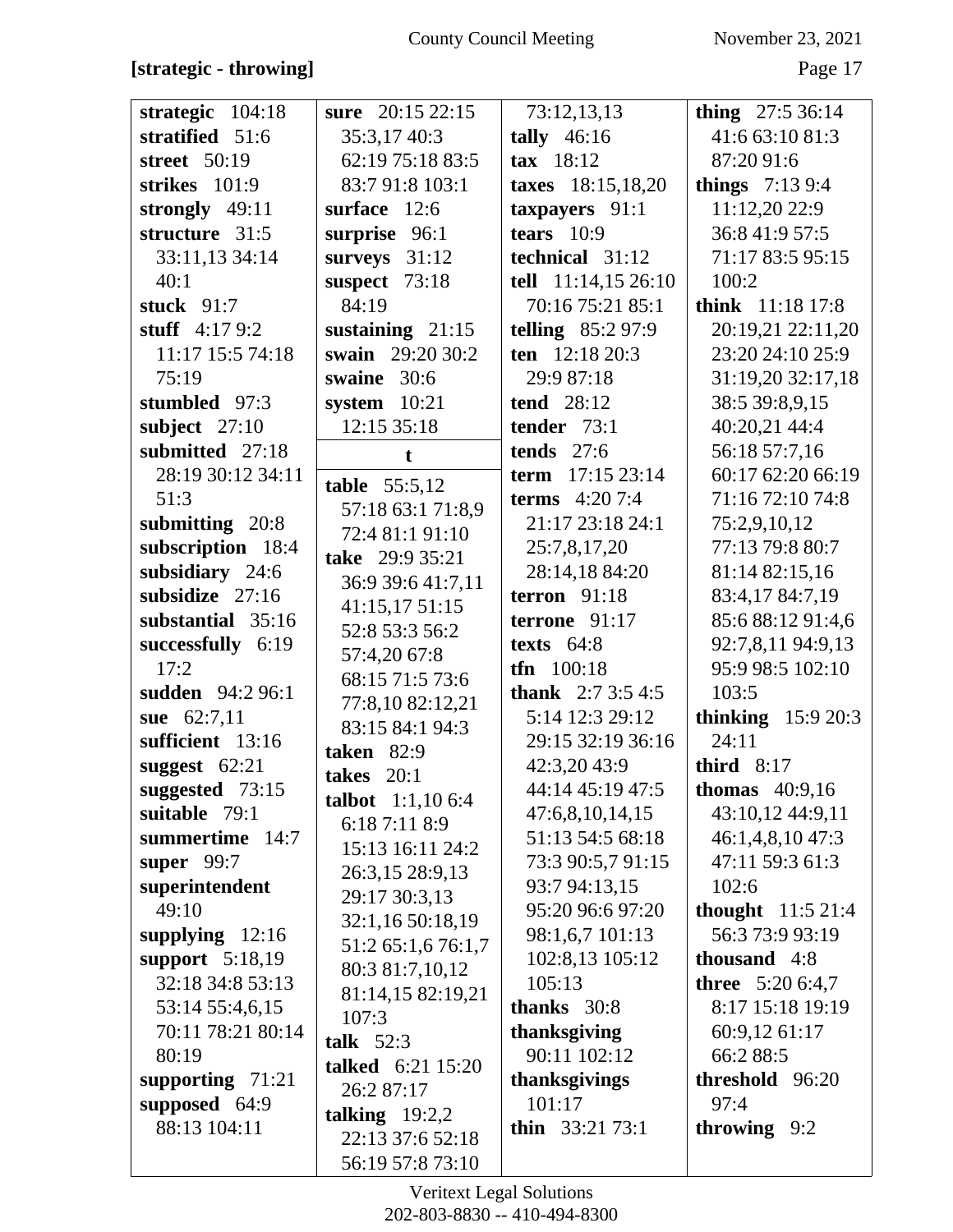## **[thursday - vote]** Page 18

| thursday 75:11             | <b>tonight</b> $2:93:74:6$ | trust $87:19$         | units $15:12$            |
|----------------------------|----------------------------|-----------------------|--------------------------|
| 90:10                      | 51:12 55:7,10              | $try$ 25:3 32:1       | unusual 99:8             |
| ticket 8:8                 | 57:13 58:15 60:4           | 65:19 93:10 103:9     | <b>update</b> 3:7 29:14  |
| tight $54:10$              | 93:17 96:2 100:4           | 103:10                | 29:16 39:18              |
| $\text{tim } 3:8,12,15,17$ | 102:16                     | trying 11:17 16:18    | upper 26:16              |
| 3:20 4:3,5,10,16           | tonight's $2:3$            | 36:1,10,13 52:15      | upset $105:3$            |
| 5:15,168:15                | tons $7:218:1,4,15$        | 103:11                | <b>uptick</b> 8:20 9:2   |
| 10:15,1711:7               | 15:14, 14, 15, 15, 16      | tuesday 45:5          | usage $8:4$              |
| 12:3, 10, 13 13:4          | 22:16 26:20,21             | 104:15                | use 8:11 13:1            |
| 13:15 14:13,17             | 27:1,2                     | tuning $14:1$         | 14:17 15:3,7,12          |
| 17:11,19 18:8,13           | total $27:1$               | turn 24:13 28:7       | 15:12 21:16 28:3         |
| 19:1,9,11,14,17            | tough 102:18               | 46:1                  | 31:9 49:2                |
| 20:15 21:3,6,11            | <b>tour</b> $32:9,14,21$   | two 7:13,13 15:1,9    | utilities $12:17,21$     |
| 22:3,7 23:4 24:16          | town 18:16 34:9            | 15:10 16:18,21        | 13:19                    |
| 25:15 26:13 29:9           | 34:11 35:20 36:8           | 19:6 20:13 23:2       | utility $5:17$           |
| 29:12,15                   | 38:15 96:15                | 33:16 53:16 55:20     | <b>utmost</b> 99:16      |
| time $3:177:20$            | townhouse 61:19            | 58:4 61:17 74:5       | $\mathbf v$              |
| 10:7 14:3 17:3             | track $49:6$               | 75:20 76:8 79:8       | vacancies 100:14         |
| 20:5 29:5 36:1,9           | traffic $9:312:1$          | 84:8 88:6 94:7        | vaccinated 101:18        |
| 39:1 40:19 42:19           | trail 12:19,21             | 103:2                 | value 27:7               |
| 43:1 45:2,10               | training $9:12$            | <b>type</b> $6:147:3$ | variations 14:2          |
| 46:13 53:3 57:18           | transcribed 107:6          | 33:10 34:7 39:11      | variety 31:13            |
| 58:17 62:6,11              | transcript 2:1             | 98:19 99:1            | various 99:3             |
| 63:19 64:1 71:20           | transcription              | types $83:21$         | <b>vehicles</b> 9:7 15:5 |
| 72:8 75:12 84:14           | 107:7                      | typical 34:4          | venture 76:16            |
| 84:19 89:19 93:21          | transfer $7:9,9,12$        | typically $34:6,10$   | vet 54:2 62:3            |
| 94:6,7,9,14 100:7          | 7:13 8:11 9:3,5,7          | 34:13 36:5 37:10      | 71:21 72:9 75:18         |
| 107:4                      | 9:11 12:1 24:14            | $\mathbf u$           | <b>viable</b> 69:10,17   |
| timeframe $27:3,4$         | transferred 7:12           | unamended 66:12       | 72:3,20 98:16            |
| 38:6 54:6 89:14            | transferring 24:9          | unanimous $2:14$      | vice $32:746:12,18$      |
| timeline $15:19$           | translate $18:1,10$        | 2:20 3:5 98:12        | 47:11 78:17 104:5        |
| 16:16 79:17                | transparent 91:12          | 100:8                 | <b>vickie</b> 93:13,13   |
| <b>times</b> $4:856:6$     | trash 12:5 17:18           | unanimously 98:3      | view 62:10               |
| 93:14                      | 18:17 28:12,15             | 100:10                | virginia $53:2.9$        |
| $tip$ 17:9                 | treated $72:13$            | understand 24:16      | 54:18 64:21 78:10        |
| tipping $16:14$            | 77:17,20                   | 54:15 56:21 57:6      | 78:12 81:4               |
| 18:19 19:3                 | <b>trees</b> 99:18         | 72:1 91:2 103:1       | <b>voice</b> 56:12       |
| tires $15:15$              | trench $11:6$              | understanding         | <b>volume</b> $25:7,16$  |
| today 58:17 74:18          | tried 91:5 102:15          | 32:14 43:10 46:14     | vote $41:5,55:8$         |
| 74:19,20 75:9,20           | 103:2                      | 90:4                  | 60:3,18 65:3 66:3        |
| 83:10 101:1                | trimmed 99:18              | unfortunate 53:21     | 67:9 69:12 73:11         |
| told $56:1064:6$           | true $45:1480:5$           | unfortunately         | 84:12 86:2 87:3,7        |
| ton $19:2$                 | 88:14 92:21 107:7          | 82:4                  | 87:8 88:5,8 95:19        |
|                            |                            |                       | 98:12 100:3,8            |